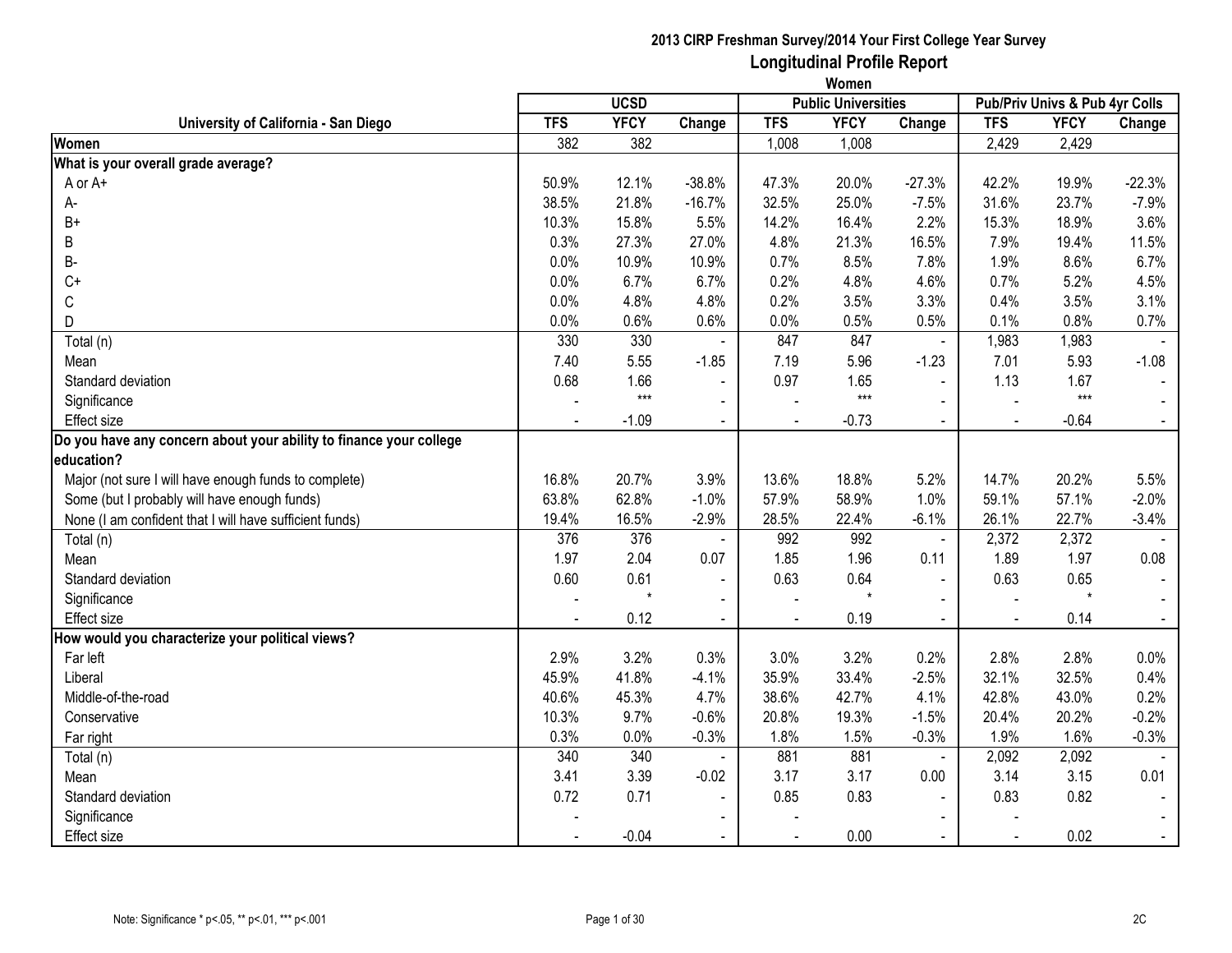|                                                                            | Women      |                   |                |                |                            |                |                                |             |                |
|----------------------------------------------------------------------------|------------|-------------------|----------------|----------------|----------------------------|----------------|--------------------------------|-------------|----------------|
|                                                                            |            | <b>UCSD</b>       |                |                | <b>Public Universities</b> |                | Pub/Priv Univs & Pub 4yr Colls |             |                |
| University of California - San Diego                                       | <b>TFS</b> | <b>YFCY</b>       | Change         | <b>TFS</b>     | <b>YFCY</b>                | Change         | <b>TFS</b>                     | <b>YFCY</b> | Change         |
| Rate yourself on each of the following traits as compared with the average |            |                   |                |                |                            |                |                                |             |                |
| person your age.                                                           |            |                   |                |                |                            |                |                                |             |                |
| <b>Academic ability</b>                                                    |            |                   |                |                |                            |                |                                |             |                |
| Highest 10%                                                                | 30.0%      | 10.4%             | $-19.6%$       | 29.8%          | 15.8%                      | $-14.0%$       | 25.9%                          | 16.1%       | $-9.8%$        |
| Above average                                                              | 54.8%      | 45.8%             | $-9.0%$        | 53.5%          | 50.1%                      | $-3.4%$        | 52.2%                          | 47.4%       | $-4.8%$        |
| Average                                                                    | 14.7%      | 35.7%             | 21.0%          | 16.1%          | 29.3%                      | 13.2%          | 21.2%                          | 31.9%       | 10.7%          |
| Below average                                                              | 0.6%       | 6.6%              | 6.0%           | 0.5%           | 4.2%                       | 3.7%           | 0.7%                           | 4.1%        | 3.4%           |
| Lowest 10%                                                                 | 0.0%       | 1.4%              | 1.4%           | 0.0%           | 0.7%                       | 0.7%           | 0.0%                           | 0.5%        | 0.5%           |
| Total (n)                                                                  | 347        | 347               |                | 912            | 912                        | $\omega$       | 2,173                          | 2,173       |                |
| Mean                                                                       | 4.14       | 3.57              | $-0.57$        | 4.13           | 3.76                       | $-0.37$        | 4.03                           | 3.74        | $-0.29$        |
| Standard deviation                                                         | 0.67       | 0.82              | $\blacksquare$ | 0.68           | 0.79                       | $\mathbf{r}$   | 0.71                           | 0.79        |                |
| Significance                                                               |            | $\star\star\star$ | $\sim$         |                | $***$                      | $\overline{a}$ |                                | $***$       | $\sim$         |
| <b>Effect size</b>                                                         | $\sim$     | $-0.68$           | $\blacksquare$ | $\sim$         | $-0.44$                    | $\sim$         | $\sim$                         | $-0.34$     | $\sim$         |
| <b>Artistic ability</b>                                                    |            |                   |                |                |                            |                |                                |             |                |
| Highest 10%                                                                | 5.8%       | 2.9%              | $-2.9%$        | 6.8%           | 5.6%                       | $-1.2%$        | 6.2%                           | 5.1%        | $-1.1%$        |
| Above average                                                              | 29.5%      | 32.4%             | 2.9%           | 26.5%          | 27.9%                      | 1.4%           | 24.8%                          | 27.1%       | 2.3%           |
| Average                                                                    | 36.7%      | 40.2%             | 3.5%           | 32.8%          | 37.0%                      | 4.2%           | 34.0%                          | 37.7%       | 3.7%           |
| Below average                                                              | 20.2%      | 18.8%             | $-1.4%$        | 24.9%          | 24.2%                      | $-0.7%$        | 26.5%                          | 24.8%       | $-1.7%$        |
| Lowest 10%                                                                 | 7.8%       | 5.8%              | $-2.0%$        | 9.0%           | 5.3%                       | $-3.7%$        | 8.4%                           | 5.3%        | $-3.1%$        |
| Total (n)                                                                  | 346        | 346               |                | 909            | 909                        | $\blacksquare$ | 2,166                          | 2,166       |                |
| Mean                                                                       | 3.05       | 3.08              | 0.03           | 2.97           | 3.04                       | 0.07           | 2.94                           | 3.02        | 0.08           |
| Standard deviation                                                         | 1.02       | 0.92              | $\blacksquare$ | 1.07           | 0.98                       | $\blacksquare$ | 1.05                           | 0.97        | $\blacksquare$ |
| Significance                                                               |            |                   |                |                |                            |                |                                |             |                |
| <b>Effect size</b>                                                         |            | 0.04              | $\sim$         | $\overline{a}$ | 0.10                       | $\blacksquare$ |                                | 0.11        | $\sim$         |
| <b>Competitiveness</b>                                                     |            |                   |                |                |                            |                |                                |             |                |
| Highest 10%                                                                | 15.0%      | 9.2%              | $-5.8%$        | 15.3%          | 11.4%                      | $-3.9%$        | 16.1%                          | 12.7%       | $-3.4%$        |
| Above average                                                              | 36.7%      | 32.7%             | $-4.0%$        | 34.8%          | 37.4%                      | 2.6%           | 34.2%                          | 37.3%       | 3.1%           |
| Average                                                                    | 37.3%      | 45.1%             | 7.8%           | 38.7%          | 38.8%                      | 0.1%           | 37.5%                          | 37.6%       | 0.1%           |
| Below average                                                              | 10.4%      | 9.5%              | $-0.9%$        | 10.2%          | 9.7%                       | $-0.5%$        | 11.0%                          | 10.7%       | $-0.3%$        |
| Lowest 10%                                                                 | 0.6%       | 3.5%              | 2.9%           | 1.0%           | 2.7%                       | 1.7%           | 1.2%                           | 1.7%        | 0.5%           |
| Total (n)                                                                  | 346        | 346               |                | 910            | 910                        | $\sim$         | 2,173                          | 2,173       |                |
| Mean                                                                       | 3.55       | 3.35              | $-0.20$        | 3.53           | 3.45                       | $-0.08$        | 3.53                           | 3.48        | $-0.05$        |
| Standard deviation                                                         | 0.89       | 0.90              | $\sim$         | 0.91           | 0.91                       | $\sim$         | 0.93                           | 0.91        | $\sim$         |
| Significance                                                               |            | $***$             | $\blacksquare$ |                | $***$                      |                |                                | $***$       |                |
| <b>Effect size</b>                                                         |            | $-0.24$           | $\blacksquare$ |                | $-0.10$                    |                |                                | $-0.06$     | $\blacksquare$ |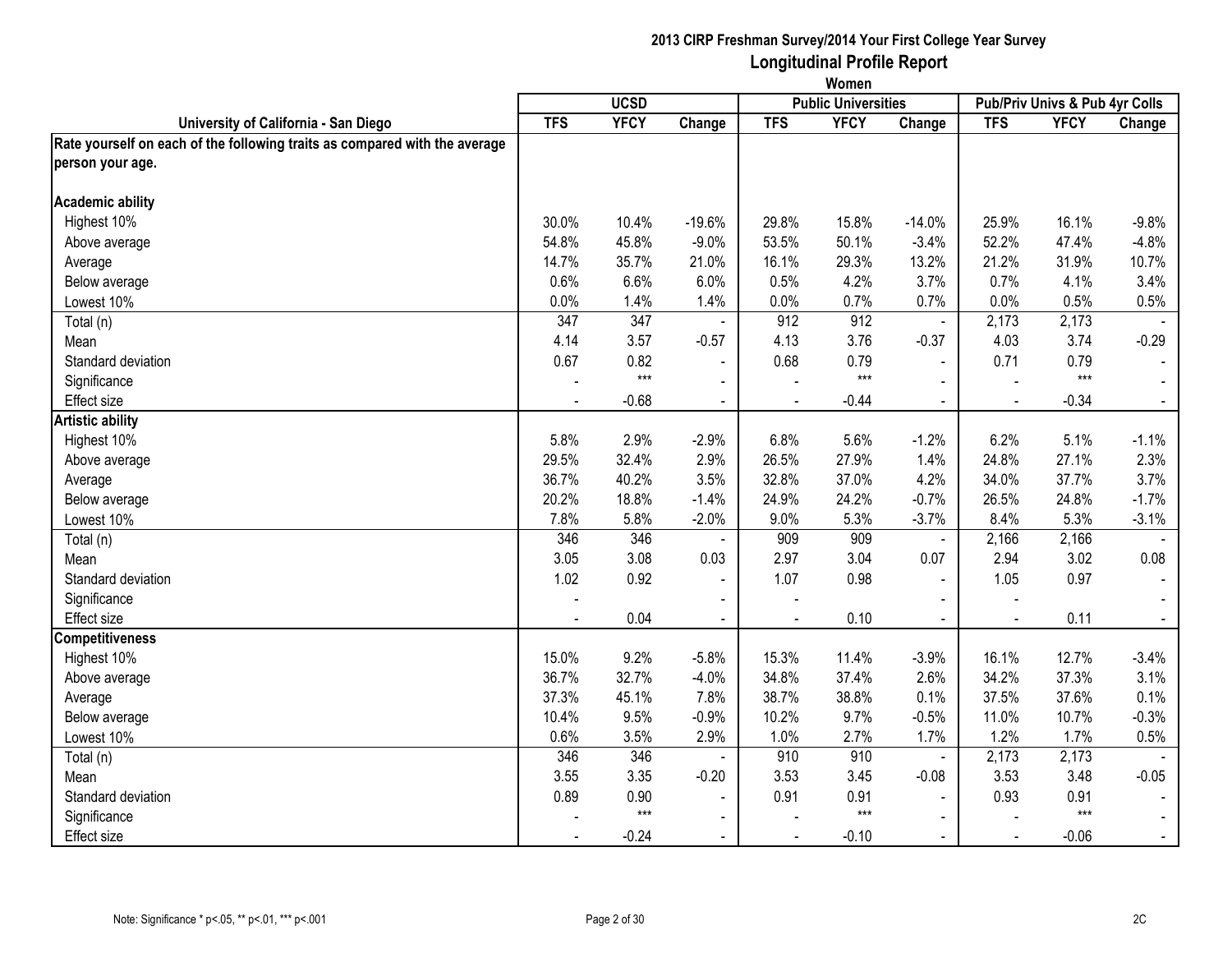|                                                                            | Women      |             |                |              |                            |                                |                |             |                |
|----------------------------------------------------------------------------|------------|-------------|----------------|--------------|----------------------------|--------------------------------|----------------|-------------|----------------|
|                                                                            |            | <b>UCSD</b> |                |              | <b>Public Universities</b> | Pub/Priv Univs & Pub 4yr Colls |                |             |                |
| University of California - San Diego                                       | <b>TFS</b> | <b>YFCY</b> | Change         | <b>TFS</b>   | <b>YFCY</b>                | Change                         | <b>TFS</b>     | <b>YFCY</b> | Change         |
| Rate yourself on each of the following traits as compared with the average |            |             |                |              |                            |                                |                |             |                |
| person your age.                                                           |            |             |                |              |                            |                                |                |             |                |
| <b>Computer skills</b>                                                     |            |             |                |              |                            |                                |                |             |                |
| Highest 10%                                                                | 2.3%       | 0.9%        | $-1.4%$        | 2.4%         | 2.1%                       | $-0.3%$                        | 3.3%           | 3.4%        | 0.1%           |
| Above average                                                              | 26.0%      | 20.8%       | $-5.2%$        | 24.8%        | 23.8%                      | $-1.0%$                        | 24.8%          | 25.8%       | 1.0%           |
| Average                                                                    | 54.6%      | 61.6%       | 7.0%           | 56.4%        | 60.2%                      | 3.8%                           | 55.6%          | 57.9%       | 2.3%           |
| Below average                                                              | 15.3%      | 13.6%       | $-1.7%$        | 15.3%        | 12.1%                      | $-3.2%$                        | 15.2%          | 11.4%       | $-3.8%$        |
| Lowest 10%                                                                 | 1.7%       | 3.2%        | 1.5%           | 1.1%         | 1.8%                       | 0.7%                           | 1.2%           | 1.4%        | 0.2%           |
| Total (n)                                                                  | 346        | 346         |                | 910          | 910                        | $\blacksquare$                 | 2,168          | 2,168       |                |
| Mean                                                                       | 3.12       | 3.03        | $-0.09$        | 3.12         | 3.12                       | 0.00                           | 3.14           | 3.18        | 0.04           |
| Standard deviation                                                         | 0.75       | 0.71        | $\blacksquare$ | 0.73         | 0.71                       | $\overline{a}$                 | 0.75           | 0.73        |                |
| Significance                                                               |            | $\star$     | $\blacksquare$ |              | $\star$                    | $\sim$                         |                | $\star$     | $\sim$         |
| <b>Effect size</b>                                                         |            | $-0.12$     | $\blacksquare$ | $\mathbf{r}$ | 0.00                       | $\blacksquare$                 | $\sim$         | 0.05        | $\blacksquare$ |
| <b>Cooperativeness</b>                                                     |            |             |                |              |                            |                                |                |             |                |
| Highest 10%                                                                | 22.3%      | 15.9%       | $-6.4%$        | 22.8%        | 18.9%                      | $-3.9%$                        | 23.7%          | 19.5%       | $-4.2%$        |
| Above average                                                              | 50.4%      | 46.7%       | $-3.7%$        | 48.7%        | 49.4%                      | 0.7%                           | 48.8%          | 48.2%       | $-0.6%$        |
| Average                                                                    | 24.6%      | 33.6%       | 9.0%           | 26.3%        | 29.3%                      | 3.0%                           | 25.5%          | 30.2%       | 4.7%           |
| Below average                                                              | 2.3%       | 2.6%        | 0.3%           | 2.1%         | 2.0%                       | $-0.1%$                        | 1.8%           | 1.9%        | 0.1%           |
| Lowest 10%                                                                 | 0.3%       | 1.2%        | 0.9%           | 0.1%         | 0.4%                       | 0.3%                           | 0.1%           | 0.2%        | 0.1%           |
| Total (n)                                                                  | 345        | 345         |                | 909          | 909                        | $\blacksquare$                 | 2,168          | 2,168       |                |
| Mean                                                                       | 3.92       | 3.74        | $-0.18$        | 3.92         | 3.84                       | $-0.08$                        | 3.94           | 3.85        | $-0.09$        |
| Standard deviation                                                         | 0.76       | 0.80        | $\blacksquare$ | 0.76         | 0.76                       | $\blacksquare$                 | 0.76           | 0.75        | $\blacksquare$ |
| Significance                                                               |            | $***$       | $\blacksquare$ |              | $***$                      |                                |                | $***$       |                |
| <b>Effect size</b>                                                         |            | $-0.22$     | $\overline{a}$ |              | $-0.10$                    | $\blacksquare$                 | $\overline{a}$ | $-0.11$     | $\blacksquare$ |
| <b>Creativity</b>                                                          |            |             |                |              |                            |                                |                |             |                |
| Highest 10%                                                                | 11.6%      | 7.8%        | $-3.8%$        | 15.1%        | 11.7%                      | $-3.4%$                        | 14.7%          | 11.7%       | $-3.0%$        |
| Above average                                                              | 37.8%      | 37.8%       | 0.0%           | 38.0%        | 38.8%                      | 0.8%                           | 38.4%          | 40.3%       | 1.9%           |
| Average                                                                    | 38.4%      | 41.6%       | 3.2%           | 34.4%        | 39.6%                      | 5.2%                           | 35.4%          | 38.0%       | 2.6%           |
| Below average                                                              | 11.0%      | 11.0%       | 0.0%           | 11.2%        | 8.9%                       | $-2.3%$                        | 10.4%          | 8.8%        | $-1.6%$        |
| Lowest 10%                                                                 | 1.2%       | 1.7%        | 0.5%           | 1.3%         | 1.0%                       | $-0.3%$                        | 1.1%           | 1.2%        | 0.1%           |
| Total (n)                                                                  | 344        | 344         |                | 908          | 908                        | $\blacksquare$                 | 2,168          | 2,168       |                |
| Mean                                                                       | 3.48       | 3.39        | $-0.09$        | 3.54         | 3.51                       | $-0.03$                        | 3.55           | 3.53        | $-0.02$        |
| Standard deviation                                                         | 0.88       | 0.85        | $\blacksquare$ | 0.92         | 0.85                       | $\blacksquare$                 | 0.90           | 0.85        | $\blacksquare$ |
| Significance                                                               |            |             | $\blacksquare$ |              | $\star$                    |                                |                |             |                |
| Effect size                                                                |            | $-0.13$     | $\blacksquare$ |              | $-0.04$                    |                                |                | $-0.03$     | $\blacksquare$ |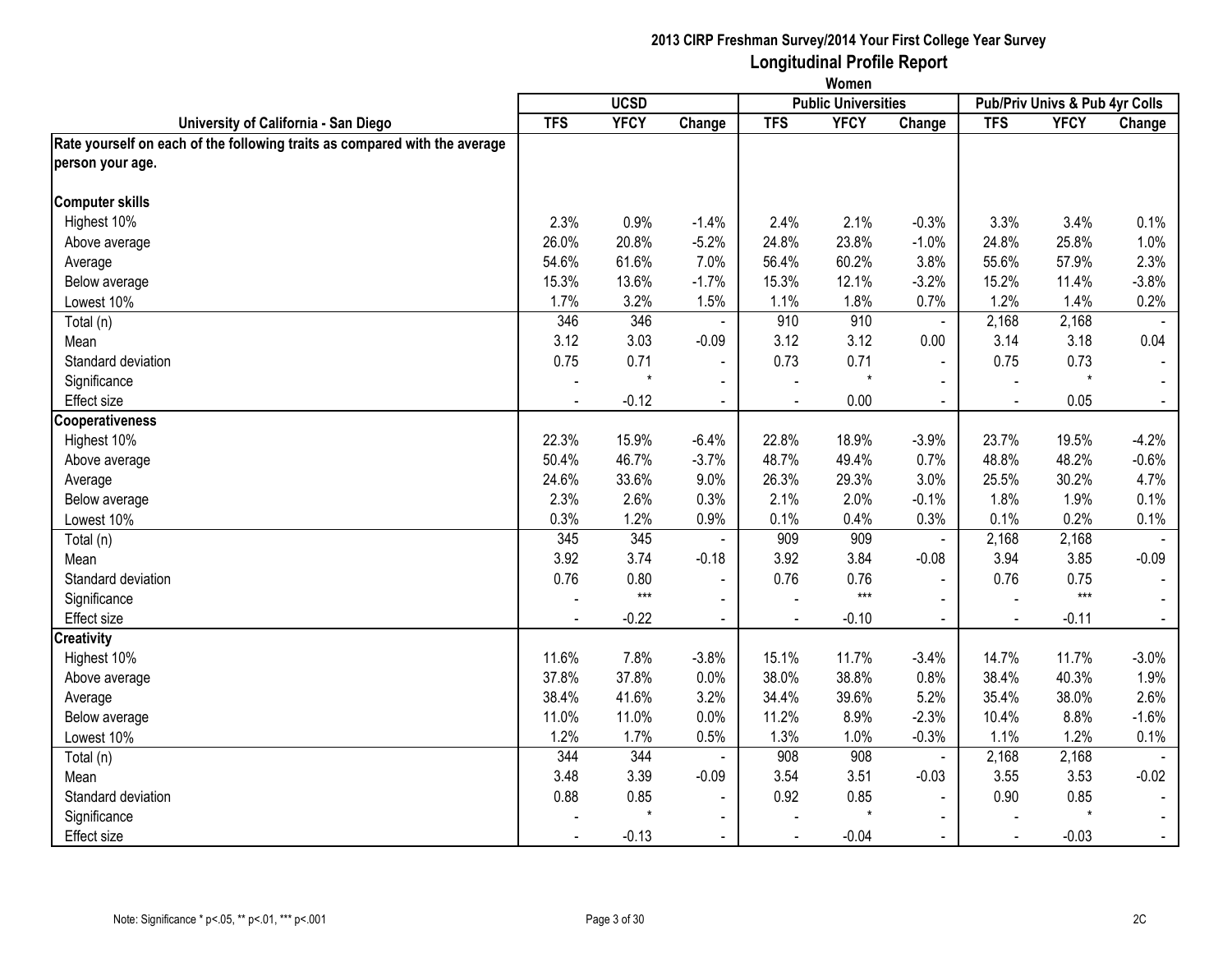|                                                                            | Women          |             |                          |                |                            |                |                                |             |                |
|----------------------------------------------------------------------------|----------------|-------------|--------------------------|----------------|----------------------------|----------------|--------------------------------|-------------|----------------|
|                                                                            |                | <b>UCSD</b> |                          |                | <b>Public Universities</b> |                | Pub/Priv Univs & Pub 4yr Colls |             |                |
| University of California - San Diego                                       | <b>TFS</b>     | <b>YFCY</b> | Change                   | <b>TFS</b>     | <b>YFCY</b>                | Change         | <b>TFS</b>                     | <b>YFCY</b> | Change         |
| Rate yourself on each of the following traits as compared with the average |                |             |                          |                |                            |                |                                |             |                |
| person your age.                                                           |                |             |                          |                |                            |                |                                |             |                |
| <b>Drive to achieve</b>                                                    |                |             |                          |                |                            |                |                                |             |                |
| Highest 10%                                                                | 42.4%          | 24.4%       | $-18.0%$                 | 43.3%          | 31.9%                      | $-11.4%$       | 40.7%                          | 32.5%       | $-8.2%$        |
| Above average                                                              | 38.4%          | 42.2%       | 3.8%                     | 38.8%          | 43.5%                      | 4.7%           | 40.2%                          | 41.1%       | 0.9%           |
| Average                                                                    | 16.0%          | 26.2%       | 10.2%                    | 15.2%          | 19.9%                      | 4.7%           | 17.3%                          | 22.2%       | 4.9%           |
| Below average                                                              | 3.2%           | 6.7%        | 3.5%                     | 2.5%           | 4.2%                       | 1.7%           | 1.7%                           | 3.8%        | 2.1%           |
| Lowest 10%                                                                 | 0.0%           | 0.6%        | 0.6%                     | 0.1%           | 0.6%                       | 0.5%           | 0.2%                           | 0.5%        | 0.3%           |
| Total (n)                                                                  | 344            | 344         |                          | 909            | 909                        | $\overline{a}$ | 2,167                          | 2,167       |                |
| Mean                                                                       | 4.20           | 3.83        | $-0.37$                  | 4.23           | 4.02                       | $-0.21$        | 4.19                           | 4.01        | $-0.18$        |
| Standard deviation                                                         | 0.82           | 0.89        | $\blacksquare$           | 0.80           | 0.86                       | $\blacksquare$ | 0.79                           | 0.86        |                |
| Significance                                                               |                | $***$       | $\sim$                   |                | $***$                      | $\sim$         |                                | $***$       | $\sim$         |
| <b>Effect size</b>                                                         | $\blacksquare$ | $-0.41$     | $\blacksquare$           | $\overline{a}$ | $-0.23$                    | $\blacksquare$ | $\sim$                         | $-0.20$     | $\sim$         |
| <b>Emotional health</b>                                                    |                |             |                          |                |                            |                |                                |             |                |
| Highest 10%                                                                | 16.3%          | 9.0%        | $-7.3%$                  | 16.2%          | 10.6%                      | $-5.6%$        | 15.6%                          | 11.8%       | $-3.8%$        |
| Above average                                                              | 27.9%          | 24.7%       | $-3.2%$                  | 29.4%          | 28.2%                      | $-1.2%$        | 30.6%                          | 27.6%       | $-3.0%$        |
| Average                                                                    | 41.6%          | 41.6%       | 0.0%                     | 39.6%          | 40.1%                      | 0.5%           | 41.3%                          | 41.3%       | 0.0%           |
| Below average                                                              | 13.1%          | 19.8%       | 6.7%                     | 13.3%          | 18.1%                      | 4.8%           | 11.2%                          | 16.6%       | 5.4%           |
| Lowest 10%                                                                 | 1.2%           | 4.9%        | 3.7%                     | 1.4%           | 3.1%                       | 1.7%           | 1.4%                           | 2.8%        | 1.4%           |
| Total (n)                                                                  | 344            | 344         |                          | 908            | 908                        | $\blacksquare$ | 2,166                          | 2,166       |                |
| Mean                                                                       | 3.45           | 3.13        | $-0.32$                  | 3.46           | 3.25                       | $-0.21$        | 3.48                           | 3.29        | $-0.19$        |
| Standard deviation                                                         | 0.95           | 0.99        | $\blacksquare$           | 0.96           | 0.97                       | $\blacksquare$ | 0.93                           | 0.97        | $\blacksquare$ |
| Significance                                                               |                | $***$       | $\blacksquare$           |                | $***$                      |                |                                | $***$       |                |
| <b>Effect size</b>                                                         |                | $-0.33$     | $\blacksquare$           |                | $-0.21$                    |                |                                | $-0.19$     | $\sim$         |
| Leadership ability                                                         |                |             |                          |                |                            |                |                                |             |                |
| Highest 10%                                                                | 17.5%          | 11.7%       | $-5.8%$                  | 21.4%          | 17.3%                      | $-4.1%$        | 22.3%                          | 17.5%       | $-4.8%$        |
| Above average                                                              | 30.3%          | 32.1%       | 1.8%                     | 37.7%          | 38.7%                      | 1.0%           | 39.3%                          | 39.7%       | 0.4%           |
| Average                                                                    | 34.1%          | 40.8%       | 6.7%                     | 30.0%          | 32.9%                      | 2.9%           | 29.0%                          | 34.0%       | 5.0%           |
| Below average                                                              | 14.3%          | 11.1%       | $-3.2%$                  | 9.1%           | 8.8%                       | $-0.3%$        | 8.3%                           | 7.2%        | $-1.1%$        |
| Lowest 10%                                                                 | 3.8%           | 4.4%        | 0.6%                     | 1.9%           | 2.3%                       | 0.4%           | 1.1%                           | 1.5%        | 0.4%           |
| Total (n)                                                                  | 343            | 343         | $\sim$                   | 908            | 908                        | $\blacksquare$ | 2,162                          | 2,162       |                |
| Mean                                                                       | 3.43           | 3.36        | $-0.07$                  | 3.68           | 3.60                       | $-0.08$        | 3.73                           | 3.64        | $-0.09$        |
| Standard deviation                                                         | 1.05           | 0.97        | $\overline{\phantom{a}}$ | 0.97           | 0.95                       | $\sim$         | 0.94                           | 0.90        | $\sim$         |
| Significance                                                               |                |             | $\blacksquare$           |                |                            | $\blacksquare$ |                                |             |                |
| <b>Effect size</b>                                                         |                | $-0.08$     |                          |                | $-0.10$                    |                |                                | $-0.11$     | $\blacksquare$ |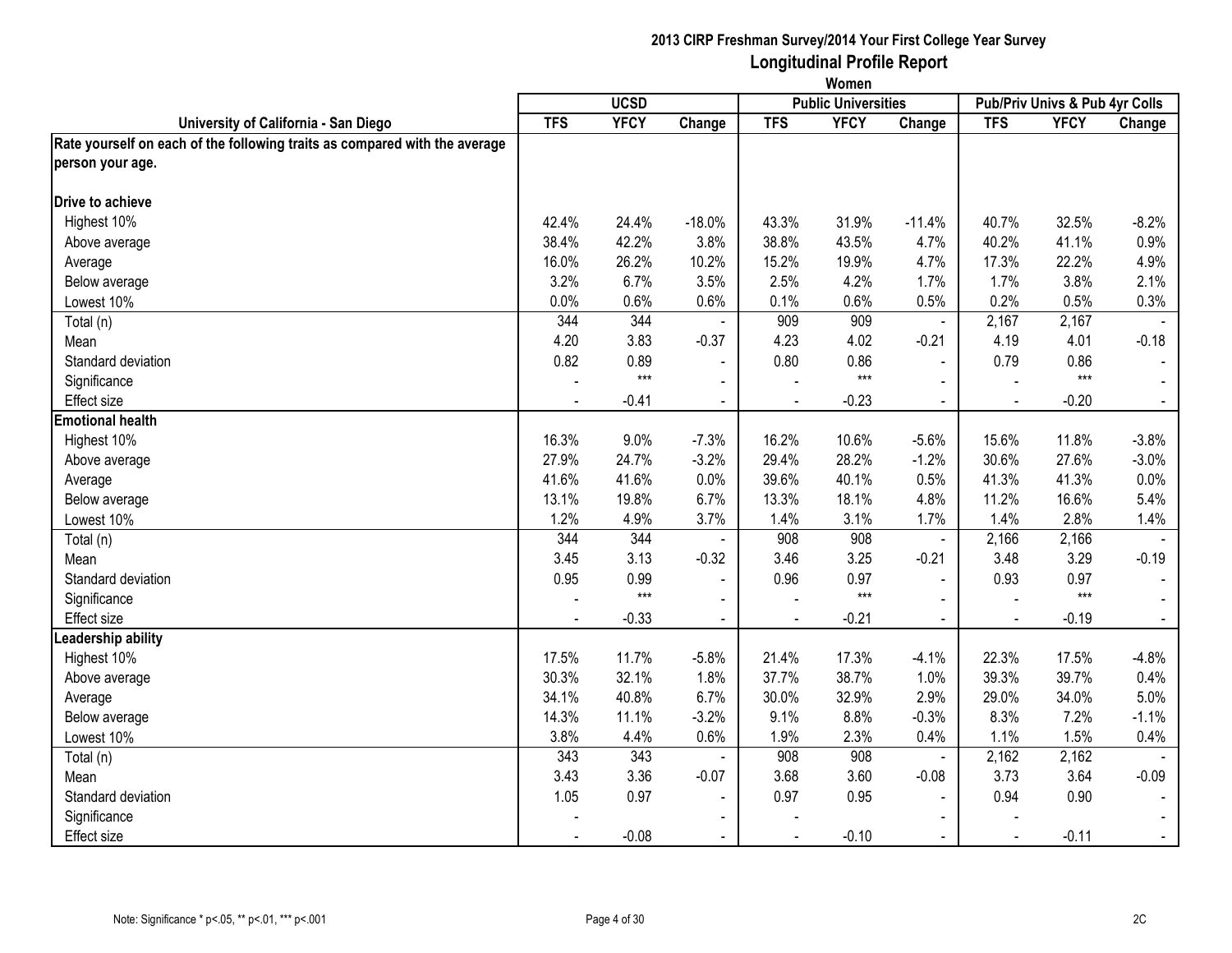|                                                                            | Women          |                 |                |                |                            |                |                                |             |                |
|----------------------------------------------------------------------------|----------------|-----------------|----------------|----------------|----------------------------|----------------|--------------------------------|-------------|----------------|
|                                                                            |                | <b>UCSD</b>     |                |                | <b>Public Universities</b> |                | Pub/Priv Univs & Pub 4yr Colls |             |                |
| University of California - San Diego                                       | <b>TFS</b>     | <b>YFCY</b>     | Change         | <b>TFS</b>     | <b>YFCY</b>                | Change         | <b>TFS</b>                     | <b>YFCY</b> | Change         |
| Rate yourself on each of the following traits as compared with the average |                |                 |                |                |                            |                |                                |             |                |
| person your age.                                                           |                |                 |                |                |                            |                |                                |             |                |
| <b>Mathematical ability</b>                                                |                |                 |                |                |                            |                |                                |             |                |
| Highest 10%                                                                | 15.7%          | 6.1%            | $-9.6%$        | 13.9%          | 8.9%                       | $-5.0%$        | 13.0%                          | 9.6%        | $-3.4%$        |
| Above average                                                              | 48.4%          | 31.6%           | $-16.8%$       | 38.2%          | 30.9%                      | $-7.3%$        | 34.1%                          | 30.0%       | $-4.1%$        |
| Average                                                                    | 30.4%          | 47.8%           | 17.4%          | 33.6%          | 41.0%                      | 7.4%           | 35.3%                          | 40.5%       | 5.2%           |
| Below average                                                              | 4.9%           | 10.7%           | 5.8%           | 11.6%          | 15.2%                      | 3.6%           | 14.2%                          | 16.1%       | 1.9%           |
| Lowest 10%                                                                 | 0.6%           | 3.8%            | 3.2%           | 2.9%           | 4.0%                       | 1.1%           | 3.3%                           | 3.8%        | 0.5%           |
| Total (n)                                                                  | 345            | 345             |                | 909            | 909                        | $\blacksquare$ | 2,169                          | 2,169       |                |
| Mean                                                                       | 3.74           | 3.26            | $-0.48$        | 3.49           | 3.26                       | $-0.23$        | 3.39                           | 3.25        | $-0.14$        |
| Standard deviation                                                         | 0.80           | 0.87            |                | 0.96           | 0.95                       | $\blacksquare$ | 0.99                           | 0.97        |                |
| Significance                                                               |                | $***$           | $\sim$         |                | $***$                      | $\overline{a}$ |                                | $***$       | $\sim$         |
| <b>Effect size</b>                                                         | $\blacksquare$ | $-0.66$         | $\blacksquare$ | $\blacksquare$ | $-0.32$                    | $\blacksquare$ | $\sim$                         | $-0.19$     | $\sim$         |
| <b>Physical health</b>                                                     |                |                 |                |                |                            |                |                                |             |                |
| Highest 10%                                                                | 10.7%          | 4.9%            | $-5.8%$        | 13.3%          | 7.0%                       | $-6.3%$        | 13.8%                          | 8.3%        | $-5.5%$        |
| Above average                                                              | 31.3%          | 29.3%           | $-2.0%$        | 33.4%          | 31.6%                      | $-1.8%$        | 32.6%                          | 30.2%       | $-2.4%$        |
| Average                                                                    | 45.5%          | 53.6%           | 8.1%           | 42.7%          | 49.4%                      | 6.7%           | 43.1%                          | 49.1%       | 6.0%           |
| Below average                                                              | 10.4%          | 9.9%            | $-0.5%$        | 9.7%           | 10.9%                      | 1.2%           | 9.7%                           | 11.3%       | 1.6%           |
| Lowest 10%                                                                 | 2.0%           | 2.3%            | 0.3%           | 0.9%           | 1.1%                       | 0.2%           | 0.7%                           | 1.2%        | 0.5%           |
| Total (n)                                                                  | 345            | 345             |                | 909            | 909                        | $\blacksquare$ | 2,167                          | 2,167       |                |
| Mean                                                                       | 3.38           | 3.25            | $-0.13$        | 3.49           | 3.33                       | $-0.16$        | 3.49                           | 3.33        | $-0.16$        |
| Standard deviation                                                         | 0.89           | 0.79            | $\blacksquare$ | 0.87           | 0.80                       | $\blacksquare$ | 0.87                           | 0.83        | $\blacksquare$ |
| Significance                                                               |                | $^{\star\star}$ | $\blacksquare$ |                | $**$                       |                |                                | $**$        |                |
| <b>Effect size</b>                                                         |                | $-0.15$         | $\blacksquare$ |                | $-0.19$                    |                |                                | $-0.19$     | $\sim$         |
| <b>Popularity</b>                                                          |                |                 |                |                |                            |                |                                |             |                |
| Highest 10%                                                                | 3.5%           | 4.7%            | 1.2%           | 3.9%           | 3.4%                       | $-0.5%$        | 3.8%                           | 3.4%        | $-0.4%$        |
| Above average                                                              | 16.3%          | 13.4%           | $-2.9%$        | 19.4%          | 15.5%                      | $-3.9%$        | 19.6%                          | 17.4%       | $-2.2%$        |
| Average                                                                    | 57.6%          | 51.2%           | $-6.4%$        | 55.2%          | 53.0%                      | $-2.2%$        | 56.4%                          | 54.7%       | $-1.7%$        |
| Below average                                                              | 20.1%          | 24.4%           | 4.3%           | 18.7%          | 23.0%                      | 4.3%           | 17.4%                          | 19.5%       | 2.1%           |
| Lowest 10%                                                                 | 2.6%           | 6.4%            | 3.8%           | 2.9%           | 5.2%                       | 2.3%           | 2.8%                           | 5.0%        | 2.2%           |
| Total (n)                                                                  | 344            | 344             | $\sim$         | 906            | 906                        | $\blacksquare$ | 2,165                          | 2,165       |                |
| Mean                                                                       | 2.98           | 2.85            | $-0.13$        | 3.03           | 2.89                       | $-0.14$        | 3.04                           | 2.95        | $-0.09$        |
| Standard deviation                                                         | 0.78           | 0.89            | $\blacksquare$ | 0.81           | 0.85                       | $\sim$         | 0.80                           | 0.84        | $\blacksquare$ |
| Significance                                                               |                | $**$            | $\sim$         |                | $**$                       | $\blacksquare$ |                                | $***$       | $\sim$         |
| <b>Effect size</b>                                                         |                | $-0.17$         |                |                | $-0.18$                    |                |                                | $-0.11$     | $\blacksquare$ |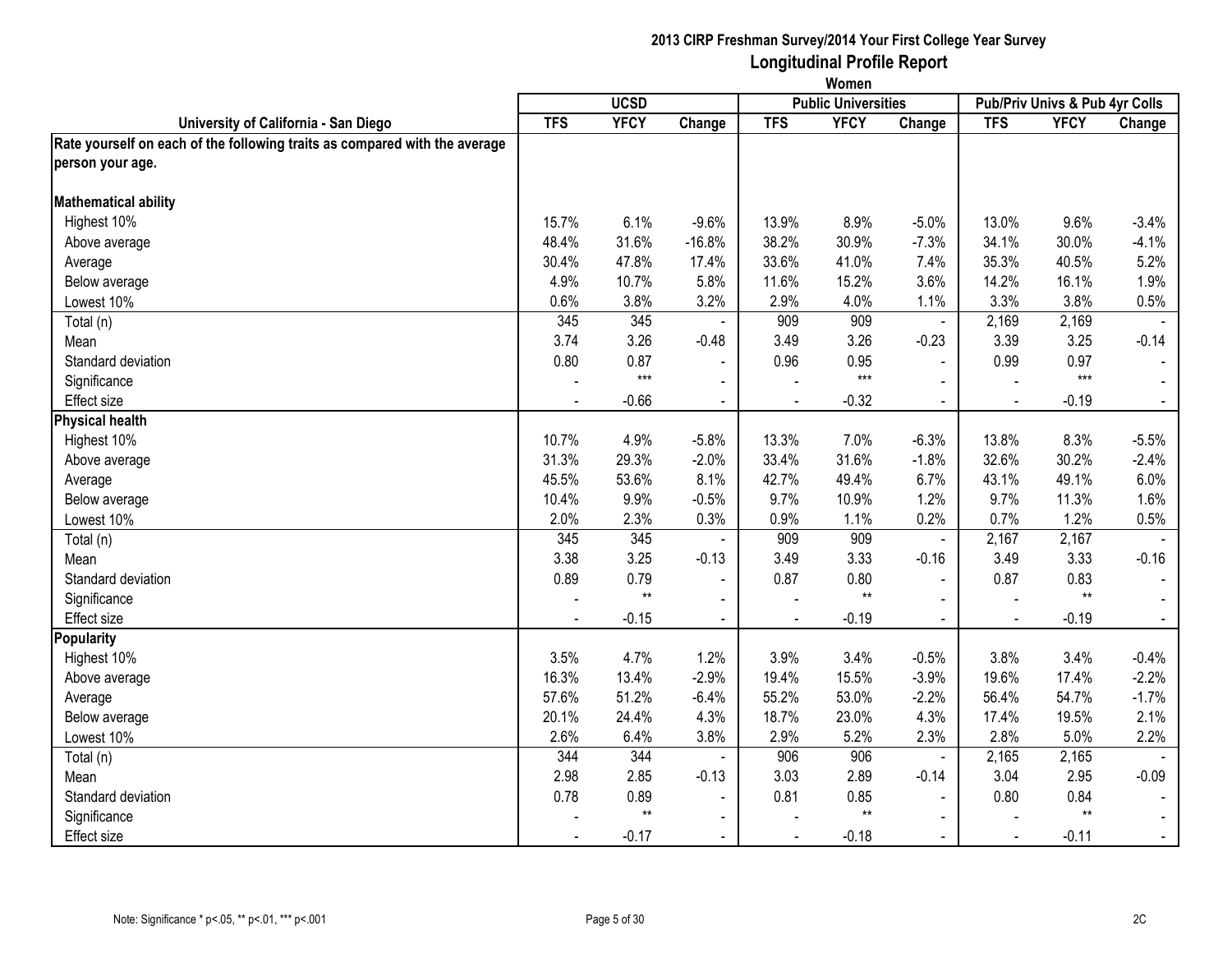|                                                                            | Women      |             |                          |                |                            |                |                                |             |                       |
|----------------------------------------------------------------------------|------------|-------------|--------------------------|----------------|----------------------------|----------------|--------------------------------|-------------|-----------------------|
|                                                                            |            | <b>UCSD</b> |                          |                | <b>Public Universities</b> |                | Pub/Priv Univs & Pub 4yr Colls |             |                       |
| University of California - San Diego                                       | <b>TFS</b> | <b>YFCY</b> | Change                   | <b>TFS</b>     | <b>YFCY</b>                | Change         | <b>TFS</b>                     | <b>YFCY</b> | Change                |
| Rate yourself on each of the following traits as compared with the average |            |             |                          |                |                            |                |                                |             |                       |
| person your age.                                                           |            |             |                          |                |                            |                |                                |             |                       |
| Public speaking ability                                                    |            |             |                          |                |                            |                |                                |             |                       |
| Highest 10%                                                                | 8.4%       | 6.4%        | $-2.0%$                  | 10.5%          | 7.4%                       | $-3.1%$        | 10.1%                          | 8.4%        | $-1.7%$               |
| Above average                                                              | 23.7%      | 21.1%       | $-2.6%$                  | 25.1%          | 25.3%                      | 0.2%           | 26.0%                          | 25.5%       | $-0.5%$               |
| Average                                                                    | 35.3%      | 41.9%       | 6.6%                     | 34.7%          | 39.5%                      | 4.8%           | 35.8%                          | 40.3%       | 4.5%                  |
| Below average                                                              | 25.7%      | 23.1%       | $-2.6%$                  | 23.2%          | 22.4%                      | $-0.8%$        | 22.1%                          | 20.3%       | $-1.8%$               |
| Lowest 10%                                                                 | 6.9%       | 7.5%        | 0.6%                     | 6.5%           | 5.5%                       | $-1.0%$        | 5.9%                           | 5.6%        | $-0.3%$               |
| Total (n)                                                                  | 346        | 346         |                          | 910            | 910                        | $\omega$       | 2,171                          | 2,171       |                       |
| Mean                                                                       | 3.01       | 2.96        | $-0.05$                  | 3.10           | 3.07                       | $-0.03$        | 3.12                           | 3.11        | $-0.01$               |
| Standard deviation                                                         | 1.05       | 1.00        | $\sim$                   | 1.07           | 0.99                       | $\mathbf{r}$   | 1.05                           | 1.00        | $\blacksquare$        |
| Significance                                                               |            |             | $\sim$                   |                |                            | $\sim$         |                                |             |                       |
| Effect size                                                                | $\sim$     | $-0.06$     | $\blacksquare$           | $\sim$         | $-0.04$                    | $\sim$         | $\overline{\phantom{a}}$       | $-0.01$     | $\sim$                |
| <b>Risk-taking</b>                                                         |            |             |                          |                |                            |                |                                |             |                       |
| Highest 10%                                                                | 5.5%       | 4.6%        | $-0.9%$                  | 6.1%           | 5.2%                       | $-0.9%$        | 7.3%                           | 6.1%        | $-1.2%$               |
| Above average                                                              | 22.6%      | 22.0%       | $-0.6%$                  | 22.6%          | 22.9%                      | 0.3%           | 24.3%                          | 24.5%       | 0.2%                  |
| Average                                                                    | 43.5%      | 48.1%       | 4.6%                     | 42.8%          | 47.5%                      | 4.7%           | 44.6%                          | 47.9%       | 3.3%                  |
| Below average                                                              | 26.4%      | 20.9%       | $-5.5%$                  | 25.9%          | 21.3%                      | $-4.6%$        | 21.1%                          | 18.7%       | $-2.4%$               |
| Lowest 10%                                                                 | 2.0%       | 4.3%        | 2.3%                     | 2.6%           | 3.2%                       | 0.6%           | 2.7%                           | 2.8%        | 0.1%                  |
| Total (n)                                                                  | 345        | 345         |                          | 908            | 908                        | $\blacksquare$ | 2,164                          | 2,164       |                       |
| Mean                                                                       | 3.03       | 3.02        | $-0.01$                  | 3.04           | 3.06                       | 0.02           | 3.12                           | 3.12        | 0.00                  |
| Standard deviation                                                         | 0.89       | 0.89        | $\blacksquare$           | 0.91           | 0.88                       | $\blacksquare$ | 0.92                           | 0.88        | $\sim$                |
| Significance                                                               |            |             |                          |                |                            |                |                                |             |                       |
| Effect size                                                                |            | $-0.01$     | $\sim$                   | $\overline{a}$ | 0.02                       | $\blacksquare$ |                                | 0.00        | $\mathbb{Z}^{\times}$ |
| Self-confidence (intellectual)                                             |            |             |                          |                |                            |                |                                |             |                       |
| Highest 10%                                                                | 13.4%      | 8.4%        | $-5.0%$                  | 14.6%          | 12.9%                      | $-1.7%$        | 15.4%                          | 12.8%       | $-2.6%$               |
| Above average                                                              | 40.7%      | 29.1%       | $-11.6%$                 | 42.6%          | 36.3%                      | $-6.3%$        | 40.8%                          | 35.9%       | $-4.9%$               |
| Average                                                                    | 38.1%      | 43.0%       | 4.9%                     | 34.1%          | 36.5%                      | 2.4%           | 34.8%                          | 38.1%       | 3.3%                  |
| Below average                                                              | 7.3%       | 15.7%       | 8.4%                     | 7.6%           | 12.2%                      | 4.6%           | 8.0%                           | 11.1%       | 3.1%                  |
| Lowest 10%                                                                 | 0.6%       | 3.8%        | 3.2%                     | 1.2%           | 2.1%                       | 0.9%           | 0.9%                           | 2.1%        | 1.2%                  |
| Total (n)                                                                  | 344        | 344         |                          | 907            | 907                        | $\sim$         | 2,165                          | 2,165       |                       |
| Mean                                                                       | 3.59       | 3.23        | $-0.36$                  | 3.62           | 3.46                       | $-0.16$        | 3.62                           | 3.46        | $-0.16$               |
| Standard deviation                                                         | 0.83       | 0.94        | $\overline{\phantom{a}}$ | 0.87           | 0.94                       | $\blacksquare$ | 0.87                           | 0.92        | $\sim$                |
| Significance                                                               |            | $***$       | $\sim$                   |                | $***$                      | $\blacksquare$ |                                | $***$       |                       |
| Effect size                                                                |            | $-0.38$     | $\blacksquare$           |                | $-0.17$                    |                |                                | $-0.17$     | $\blacksquare$        |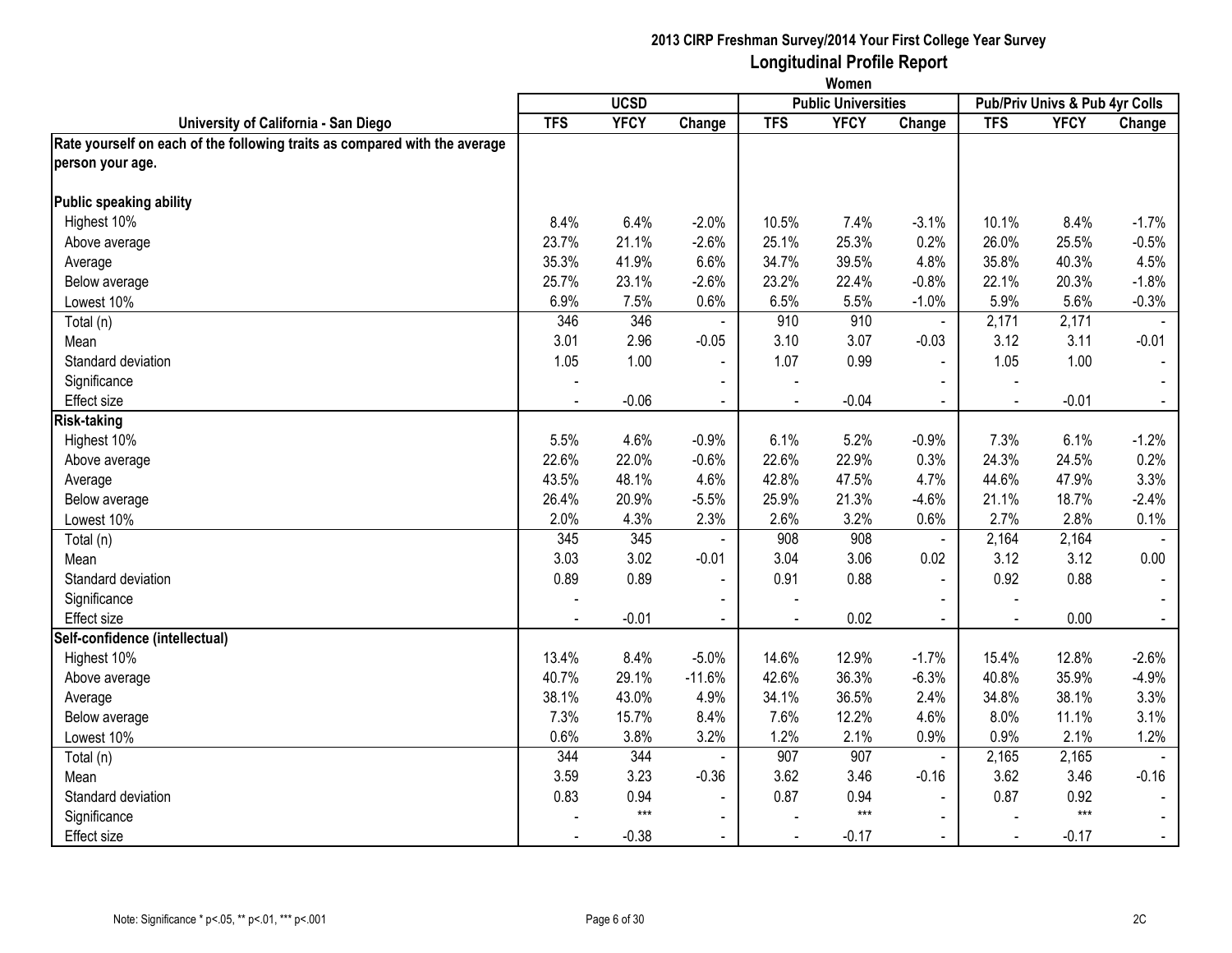|                                                                            | Women      |             |                          |                          |                            |                          |            |                                |         |  |  |
|----------------------------------------------------------------------------|------------|-------------|--------------------------|--------------------------|----------------------------|--------------------------|------------|--------------------------------|---------|--|--|
|                                                                            |            | <b>UCSD</b> |                          |                          | <b>Public Universities</b> |                          |            | Pub/Priv Univs & Pub 4yr Colls |         |  |  |
| University of California - San Diego                                       | <b>TFS</b> | <b>YFCY</b> | Change                   | TFS                      | <b>YFCY</b>                | Change                   | <b>TFS</b> | <b>YFCY</b>                    | Change  |  |  |
| Rate yourself on each of the following traits as compared with the average |            |             |                          |                          |                            |                          |            |                                |         |  |  |
| person your age.                                                           |            |             |                          |                          |                            |                          |            |                                |         |  |  |
| Self-confidence (social)                                                   |            |             |                          |                          |                            |                          |            |                                |         |  |  |
| Highest 10%                                                                | 7.2%       | 8.1%        | 0.9%                     | 8.8%                     | 9.5%                       | 0.7%                     | 10.2%      | 9.8%                           | $-0.4%$ |  |  |
| Above average                                                              | 24.0%      | 19.7%       | $-4.3%$                  | 26.0%                    | 24.6%                      | $-1.4%$                  | 27.9%      | 26.3%                          | $-1.6%$ |  |  |
| Average                                                                    | 42.8%      | 39.9%       | $-2.9%$                  | 40.8%                    | 37.1%                      | $-3.7%$                  | 39.7%      | 38.3%                          | $-1.4%$ |  |  |
| Below average                                                              | 23.1%      | 28.6%       | 5.5%                     | 21.0%                    | 25.2%                      | 4.2%                     | 19.5%      | 22.0%                          | 2.5%    |  |  |
| Lowest 10%                                                                 | 2.9%       | 3.8%        | 0.9%                     | 3.4%                     | 3.6%                       | 0.2%                     | 2.6%       | 3.6%                           | 1.0%    |  |  |
| Total (n)                                                                  | 346        | 346         | $\overline{\phantom{a}}$ | 910                      | 910                        | $\sim$                   | 2,170      | 2,170                          |         |  |  |
| Mean                                                                       | 3.10       | 3.00        | $-0.10$                  | 3.16                     | 3.11                       | $-0.05$                  | 3.24       | 3.17                           | $-0.07$ |  |  |
| Standard deviation                                                         | 0.93       | 0.98        | $\overline{\phantom{a}}$ | 0.97                     | 1.00                       | $\overline{\phantom{a}}$ | 0.97       | 1.00                           | $\sim$  |  |  |
| Significance                                                               |            |             | $\blacksquare$           | $\overline{\phantom{a}}$ |                            | $\sim$                   |            | $\star$                        | $\sim$  |  |  |
| <b>Effect size</b>                                                         |            | $-0.12$     | $\overline{\phantom{a}}$ | $\overline{\phantom{a}}$ | $-0.06$                    | $\blacksquare$           | $\sim$     | $-0.08$                        | $\sim$  |  |  |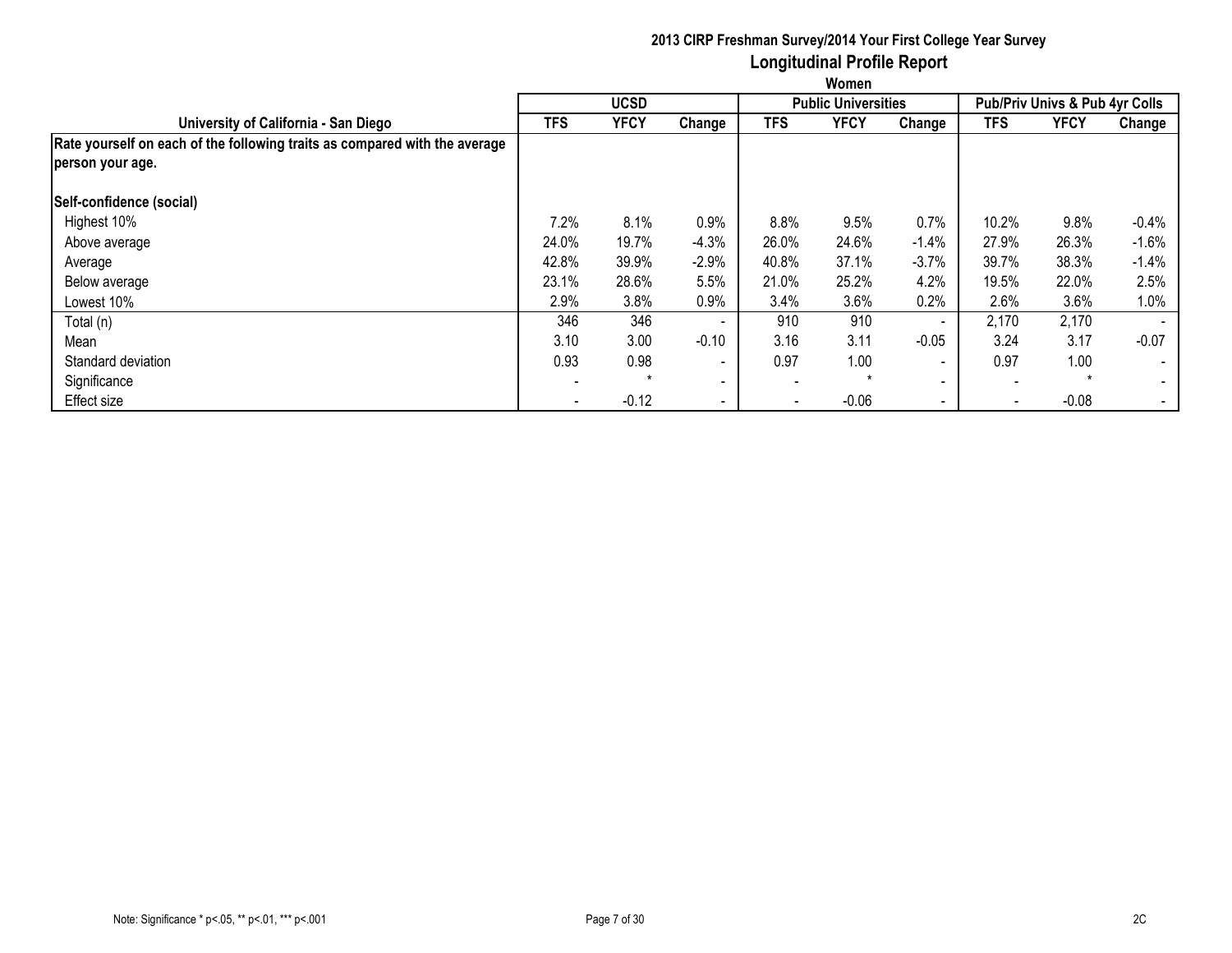|                                      |            | <b>UCSD</b> |                          |                          | <br><b>Public Universities</b> |                |                | Pub/Priv Univs & Pub 4yr Colls |                |
|--------------------------------------|------------|-------------|--------------------------|--------------------------|--------------------------------|----------------|----------------|--------------------------------|----------------|
| University of California - San Diego | <b>TFS</b> | <b>YFCY</b> | Change                   | <b>TFS</b>               | <b>YFCY</b>                    | Change         | <b>TFS</b>     | <b>YFCY</b>                    | Change         |
| Self-understanding                   |            |             |                          |                          |                                |                |                |                                |                |
| Highest 10%                          | 16.9%      | 16.0%       | $-0.9%$                  | 17.3%                    | 17.8%                          | 0.5%           | 17.8%          | 18.3%                          | 0.5%           |
| Above average                        | 36.0%      | 36.6%       | 0.6%                     | 36.7%                    | 36.6%                          | $-0.1%$        | 37.5%          | 36.2%                          | $-1.3%$        |
| Average                              | 40.1%      | 37.2%       | $-2.9%$                  | 39.1%                    | 36.7%                          | $-2.4%$        | 38.9%          | 37.3%                          | $-1.6%$        |
| Below average                        | 6.4%       | 9.0%        | 2.6%                     | 6.0%                     | 8.2%                           | 2.2%           | 5.2%           | 7.2%                           | 2.0%           |
| Lowest 10%                           | 0.6%       | 1.2%        | 0.6%                     | 0.9%                     | 0.8%                           | $-0.1%$        | 0.6%           | 1.1%                           | 0.5%           |
| Total (n)                            | 344        | 344         |                          | 907                      | 907                            | $\blacksquare$ | 2,163          | 2,163                          |                |
| Mean                                 | 3.62       | 3.57        | $-0.05$                  | 3.64                     | 3.62                           | $-0.02$        | 3.67           | 3.63                           | $-0.04$        |
| Standard deviation                   | 0.86       | 0.90        | $\overline{\phantom{a}}$ | 0.87                     | 0.89                           | $\blacksquare$ | 0.85           | 0.90                           | $\sim$         |
| Significance                         |            |             |                          |                          |                                |                |                |                                |                |
| Effect size                          |            | $-0.05$     | $\blacksquare$           |                          | $-0.02$                        |                |                | $-0.04$                        |                |
| <b>Spirituality</b>                  |            |             |                          |                          |                                |                |                |                                |                |
| Highest 10%                          | 8.7%       | 10.4%       | 1.7%                     | 12.0%                    | 12.8%                          | 0.8%           | 13.2%          | 13.3%                          | 0.1%           |
| Above average                        | 21.4%      | 25.7%       | 4.3%                     | 24.8%                    | 25.5%                          | 0.7%           | 26.2%          | 27.9%                          | 1.7%           |
| Average                              | 43.6%      | 41.9%       | $-1.7%$                  | 38.9%                    | 40.3%                          | 1.4%           | 39.2%          | 39.6%                          | 0.4%           |
| Below average                        | 16.8%      | 14.7%       | $-2.1%$                  | 16.1%                    | 13.8%                          | $-2.3%$        | 14.9%          | 12.8%                          | $-2.1%$        |
| Lowest 10%                           | 9.5%       | 7.2%        | $-2.3%$                  | 8.3%                     | 7.7%                           | $-0.6%$        | 6.4%           | 6.5%                           | 0.1%           |
| Total (n)                            | 346        | 346         |                          | 909                      | 909                            |                | 2,164          | 2,164                          |                |
| Mean                                 | 3.03       | 3.17        | 0.14                     | 3.16                     | 3.22                           | 0.06           | 3.25           | 3.29                           | 0.04           |
| Standard deviation                   | 1.05       | 1.04        | $\blacksquare$           | 1.09                     | 1.08                           |                | 1.07           | 1.06                           | $\sim$         |
| Significance                         |            | $**$        | $\blacksquare$           |                          | $**$                           | $\blacksquare$ |                | $**$                           | $\sim$         |
| <b>Effect size</b>                   | $\sim$     | 0.14        | $\sim$                   | $\overline{\phantom{a}}$ | 0.06                           | $\sim$         | $\overline{a}$ | 0.04                           | $\sim$         |
| <b>Understanding of others</b>       |            |             |                          |                          |                                |                |                |                                |                |
| Highest 10%                          | 22.5%      | 17.5%       | $-5.0%$                  | 23.8%                    | 22.6%                          | $-1.2%$        | 24.6%          | 24.5%                          | $-0.1%$        |
| Above average                        | 45.9%      | 45.9%       | 0.0%                     | 46.7%                    | 46.6%                          | $-0.1%$        | 48.3%          | 45.6%                          | $-2.7%$        |
| Average                              | 30.1%      | 31.6%       | 1.5%                     | 27.9%                    | 27.8%                          | $-0.1%$        | 25.6%          | 27.2%                          | 1.6%           |
| Below average                        | 1.5%       | 4.1%        | 2.6%                     | 1.4%                     | 2.6%                           | 1.2%           | 1.2%           | 2.4%                           | 1.2%           |
| Lowest 10%                           | 0.0%       | $0.9\%$     | 0.9%                     | 0.1%                     | 0.3%                           | 0.2%           | 0.2%           | 0.3%                           | 0.1%           |
| Total (n)                            | 342        | 342         |                          | 906                      | 906                            |                | 2,165          | 2,165                          |                |
| Mean                                 | 3.89       | 3.75        | $-0.14$                  | 3.93                     | 3.89                           | $-0.04$        | 3.96           | 3.92                           | $-0.04$        |
| Standard deviation                   | 0.76       | 0.82        | $\sim$                   | 0.76                     | 0.79                           | $\mathbf{r}$   | 0.76           | 0.80                           | $\blacksquare$ |
| Significance                         |            | $**$        | $\blacksquare$           |                          | $^{\star\star}$                |                |                | $**$                           | $\sim$         |
| Effect size                          |            | $-0.16$     | $\blacksquare$           |                          | $-0.04$                        |                |                | $-0.04$                        | $\blacksquare$ |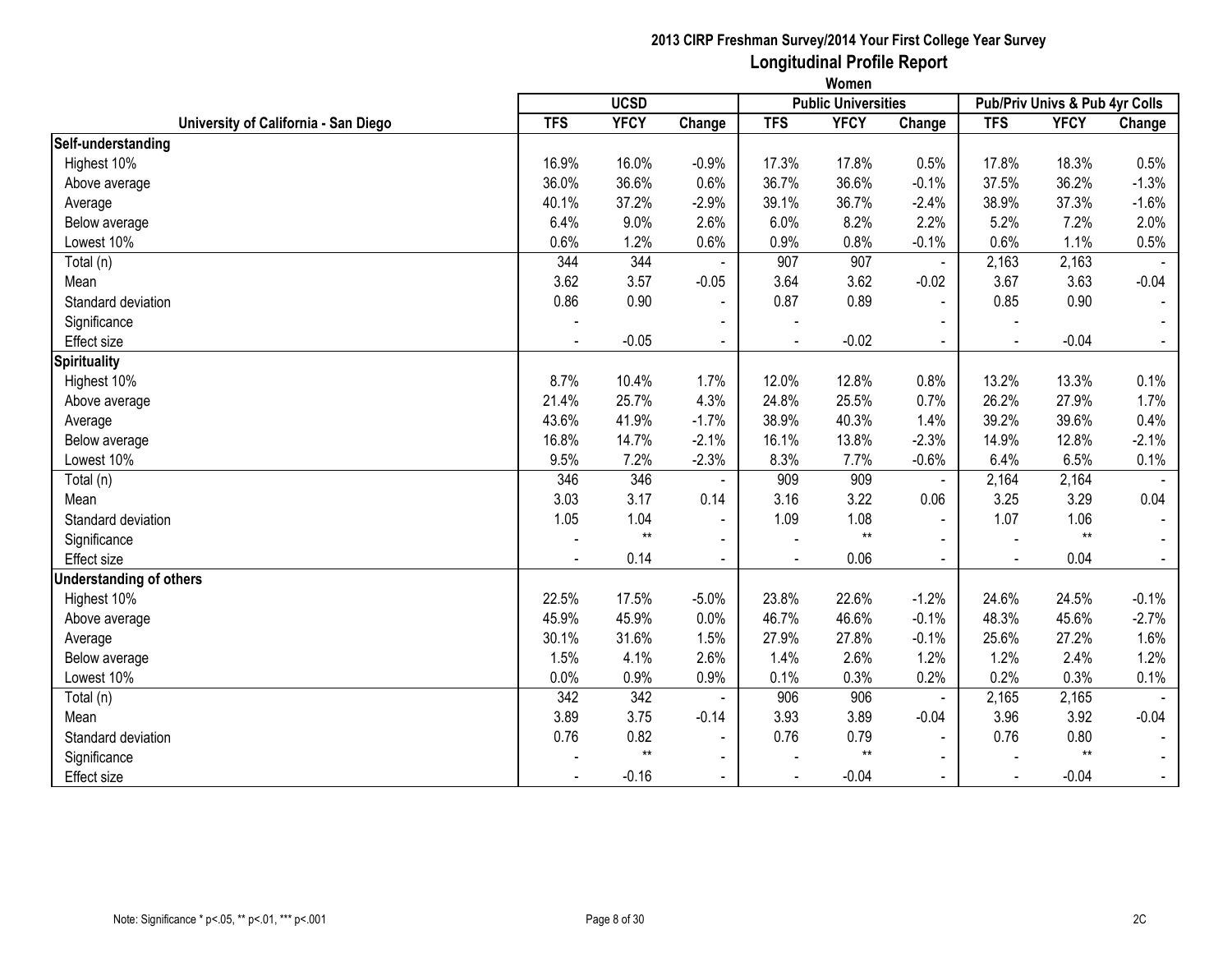|                                                                            | Women      |             |                |            |                            |                |                                |                    |                |
|----------------------------------------------------------------------------|------------|-------------|----------------|------------|----------------------------|----------------|--------------------------------|--------------------|----------------|
|                                                                            |            | <b>UCSD</b> |                |            | <b>Public Universities</b> |                | Pub/Priv Univs & Pub 4yr Colls |                    |                |
| University of California - San Diego                                       | <b>TFS</b> | <b>YFCY</b> | Change         | <b>TFS</b> | <b>YFCY</b>                | Change         | <b>TFS</b>                     | <b>YFCY</b>        | Change         |
| Rate yourself on each of the following traits as compared with the average |            |             |                |            |                            |                |                                |                    |                |
| person your age.                                                           |            |             |                |            |                            |                |                                |                    |                |
| <b>Writing ability</b>                                                     |            |             |                |            |                            |                |                                |                    |                |
| Highest 10%                                                                | 9.3%       | 8.4%        | $-0.9%$        | 13.0%      | 13.6%                      | 0.6%           | 14.3%                          | 14.4%              | 0.1%           |
| Above average                                                              | 35.4%      | 36.5%       | 1.1%           | 37.6%      | 43.5%                      | 5.9%           | 37.8%                          | 41.1%              | 3.3%           |
| Average                                                                    | 43.5%      | 42.6%       | $-0.9%$        | 39.0%      | 34.6%                      | $-4.4%$        | 37.3%                          | 36.2%              | $-1.1%$        |
| Below average                                                              | 10.4%      | 9.3%        | $-1.1%$        | 9.2%       | 6.6%                       | $-2.6%$        | 9.3%                           | 6.7%               | $-2.6%$        |
| Lowest 10%                                                                 | 1.4%       | 3.2%        | 1.8%           | 1.2%       | 1.6%                       | 0.4%           | 1.3%                           | 1.5%               | 0.2%           |
| Total (n)                                                                  | 345        | 345         | $\blacksquare$ | 910        | 910                        | $\omega$       | 2,169                          | 2,169              |                |
| Mean                                                                       | 3.41       | 3.38        | $-0.03$        | 3.52       | 3.61                       | 0.09           | 3.55                           | 3.60               | 0.05           |
| Standard deviation                                                         | 0.85       | 0.88        | $\blacksquare$ | 0.88       | 0.86                       |                | 0.89                           | 0.87               |                |
| Significance                                                               |            |             | $\blacksquare$ |            |                            | $\sim$         |                                |                    |                |
| <b>Effect size</b>                                                         |            | $-0.04$     | $\blacksquare$ |            | 0.11                       | $\sim$         | $\mathbf{r}$                   | 0.06               | $\blacksquare$ |
| How would you currently rate yourself in the following areas:              |            |             |                |            |                            |                |                                |                    |                |
| Ability to see the world from someone else's perspective                   |            |             |                |            |                            |                |                                |                    |                |
| A major strength                                                           | 28.9%      | 29.5%       | 0.6%           | 29.0%      | 30.9%                      | 1.9%           | 30.6%                          | 33.2%              | 2.6%           |
| Somewhat strong                                                            | 48.3%      | 46.0%       | $-2.3%$        | 47.4%      | 47.6%                      | 0.2%           | 46.1%                          | 46.2%              | 0.1%           |
| Average                                                                    | 21.1%      | 21.7%       | 0.6%           | 21.4%      | 19.3%                      | $-2.1%$        | 21.0%                          | 18.5%              | $-2.5%$        |
| Somewhat weak                                                              | 1.7%       | 2.6%        | 0.9%           | 2.1%       | 2.0%                       | $-0.1%$        | 2.1%                           | 2.0%               | $-0.1%$        |
| A major weakness                                                           | 0.0%       | 0.3%        | 0.3%           | 0.1%       | 0.2%                       | 0.1%           | 0.2%                           | 0.1%               | $-0.1%$        |
| Total (n)                                                                  | 346        | 346         | $\blacksquare$ | 907        | 907                        | $\blacksquare$ | 2,146                          | 2,146              |                |
| Mean                                                                       | 4.04       | 4.02        | $-0.02$        | 4.03       | 4.07                       | 0.04           | 4.05                           | 4.10               | 0.05           |
| Standard deviation                                                         | 0.75       | 0.80        | $\blacksquare$ | 0.77       | 0.77                       | $\blacksquare$ | 0.79                           | 0.77               | $\blacksquare$ |
| Significance                                                               |            |             |                |            |                            | $\blacksquare$ |                                |                    |                |
| <b>Effect size</b>                                                         |            | $-0.02$     | $\omega$       | ÷,         | 0.05                       | $\blacksquare$ | $\sim$                         | 0.06               | $\omega$       |
| Tolerance of others with different beliefs                                 |            |             |                |            |                            |                |                                |                    |                |
| A major strength                                                           | 48.6%      | 35.5%       | $-13.1%$       | 46.7%      | 38.6%                      | $-8.1%$        | 46.5%                          | 42.7%              | $-3.8%$        |
| Somewhat strong                                                            | 37.6%      | 45.4%       | 7.8%           | 37.7%      | 44.9%                      | 7.2%           | 37.1%                          | 39.9%              | 2.8%           |
| Average                                                                    | 13.0%      | 17.1%       | 4.1%           | 13.5%      | 14.4%                      | 0.9%           | 14.4%                          | 15.3%              | 0.9%           |
| Somewhat weak                                                              | 0.9%       | 1.4%        | 0.5%           | 2.0%       | 1.9%                       | $-0.1%$        | 1.9%                           | 1.9%               | 0.0%           |
| A major weakness                                                           | 0.0%       | 0.6%        | 0.6%           | 0.1%       | 0.3%                       | 0.2%           | 0.1%                           | 0.3%               | 0.2%           |
| Total (n)                                                                  | 346        | 346         | $\blacksquare$ | 905        | 905                        | $\omega$       | 2,144                          | $\overline{2,}144$ |                |
| Mean                                                                       | 4.34       | 4.14        | $-0.20$        | 4.29       | 4.19                       | $-0.10$        | 4.28                           | 4.23               | $-0.05$        |
| Standard deviation                                                         | 0.73       | 0.79        | $\blacksquare$ | 0.78       | 0.77                       |                | 0.79                           | 0.79               |                |
| Significance                                                               |            | $***$       | $\blacksquare$ |            | $***$                      | $\blacksquare$ |                                | $***$              | $\blacksquare$ |
| Effect size                                                                |            | $-0.23$     | $\blacksquare$ |            | $-0.12$                    | $\sim$         |                                | $-0.06$            | $\blacksquare$ |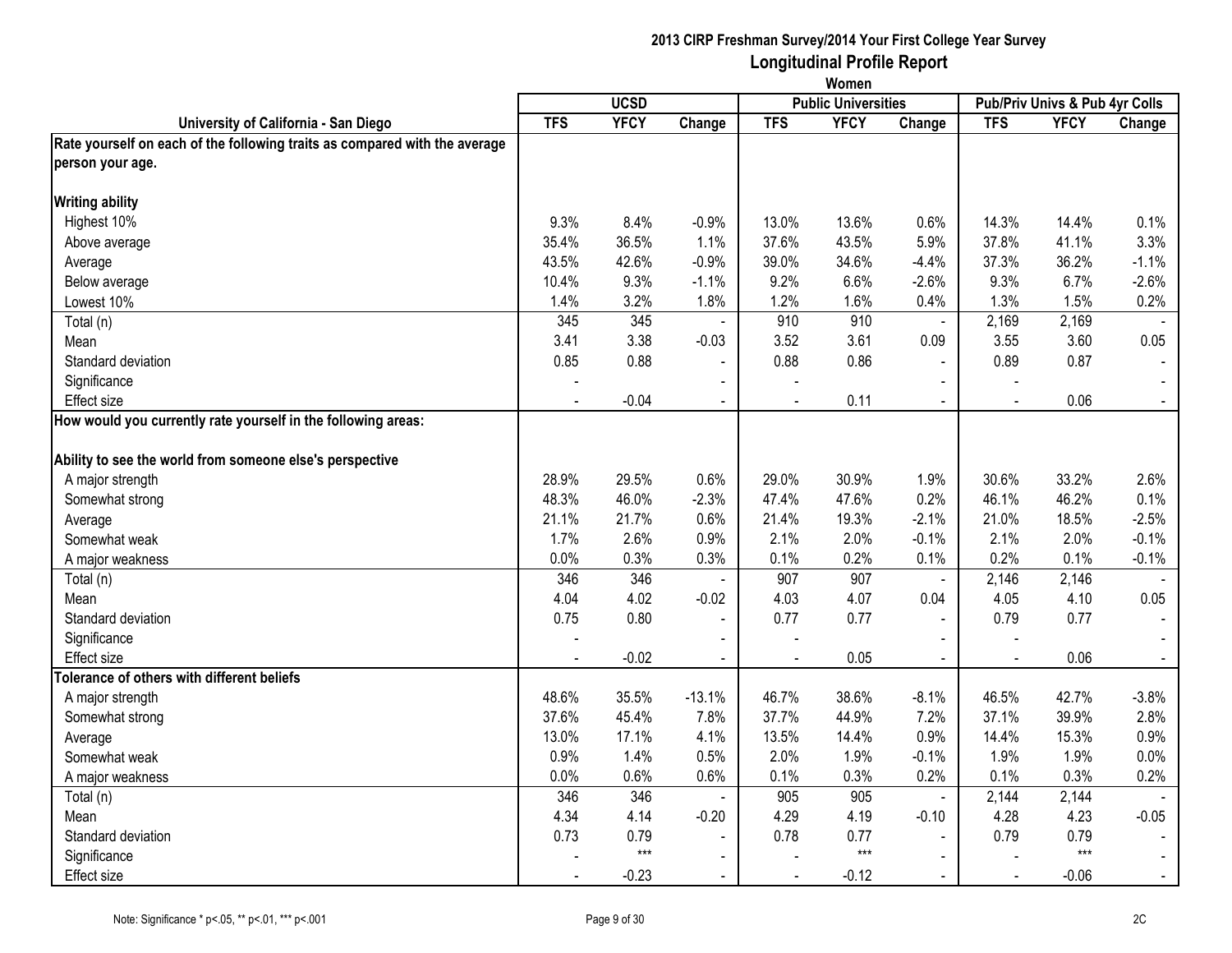|                                                               | Women      |             |                |                |                            |                |                                |             |                |
|---------------------------------------------------------------|------------|-------------|----------------|----------------|----------------------------|----------------|--------------------------------|-------------|----------------|
|                                                               |            | <b>UCSD</b> |                |                | <b>Public Universities</b> |                | Pub/Priv Univs & Pub 4yr Colls |             |                |
| University of California - San Diego                          | <b>TFS</b> | <b>YFCY</b> | Change         | <b>TFS</b>     | <b>YFCY</b>                | Change         | <b>TFS</b>                     | <b>YFCY</b> | Change         |
| How would you currently rate yourself in the following areas: |            |             |                |                |                            |                |                                |             |                |
| Openness to having my own views challenged                    |            |             |                |                |                            |                |                                |             |                |
| A major strength                                              | 20.0%      | 21.4%       | 1.4%           | 19.8%          | 23.3%                      | 3.5%           | 21.4%                          | 25.0%       | 3.6%           |
| Somewhat strong                                               | 36.5%      | 41.4%       | 4.9%           | 37.1%          | 39.7%                      | 2.6%           | 35.2%                          | 38.3%       | 3.1%           |
| Average                                                       | 33.9%      | 27.8%       | $-6.1%$        | 32.0%          | 28.9%                      | $-3.1%$        | 33.7%                          | 29.0%       | $-4.7%$        |
| Somewhat weak                                                 | 8.7%       | 7.5%        | $-1.2%$        | 10.0%          | 6.9%                       | $-3.1%$        | 8.5%                           | 6.9%        | $-1.6%$        |
| A major weakness                                              | 0.9%       | 1.7%        | 0.8%           | 1.0%           | 1.2%                       | 0.2%           | 1.1%                           | 0.9%        | $-0.2%$        |
| Total (n)                                                     | 345        | 345         | $\blacksquare$ | 902            | 902                        | $\sim$         | 2,140                          | 2,140       |                |
| Mean                                                          | 3.66       | 3.73        | 0.07           | 3.65           | 3.77                       | 0.12           | 3.67                           | 3.80        | 0.13           |
| Standard deviation                                            | 0.92       | 0.94        | $\blacksquare$ | 0.94           | 0.92                       | $\sim$         | 0.94                           | 0.92        |                |
| Significance                                                  |            |             | $\blacksquare$ |                |                            | $\blacksquare$ |                                |             |                |
| <b>Effect size</b>                                            |            | 0.07        | $\blacksquare$ |                | 0.12                       |                |                                | 0.13        | $\blacksquare$ |
| Ability to discuss and negotiate controversial issues         |            |             |                |                |                            |                |                                |             |                |
| A major strength                                              | 25.1%      | 19.7%       | $-5.4%$        | 27.4%          | 24.5%                      | $-2.9%$        | 28.4%                          | 26.6%       | $-1.8%$        |
| Somewhat strong                                               | 38.2%      | 42.2%       | 4.0%           | 37.1%          | 42.8%                      | 5.7%           | 35.5%                          | 39.9%       | 4.4%           |
| Average                                                       | 26.6%      | 28.3%       | 1.7%           | 26.6%          | 24.0%                      | $-2.6%$        | 26.9%                          | 25.6%       | $-1.3%$        |
| Somewhat weak                                                 | 9.0%       | 7.8%        | $-1.2%$        | 8.1%           | 7.5%                       | $-0.6%$        | 8.2%                           | 6.8%        | $-1.4%$        |
| A major weakness                                              | 1.2%       | 2.0%        | 0.8%           | 0.8%           | 1.1%                       | 0.3%           | 1.0%                           | 1.1%        | 0.1%           |
| Total (n)                                                     | 346        | 346         | $\sim$         | 901            | 901                        | $\blacksquare$ | 2,137                          | 2,137       |                |
| Mean                                                          | 3.77       | 3.70        | $-0.07$        | 3.82           | 3.82                       | 0.00           | 3.82                           | 3.84        | 0.02           |
| Standard deviation                                            | 0.96       | 0.94        | $\blacksquare$ | 0.95           | 0.93                       | $\blacksquare$ | 0.97                           | 0.93        | $\blacksquare$ |
| Significance                                                  |            |             |                |                |                            |                |                                |             |                |
| <b>Effect size</b>                                            |            | $-0.07$     | $\sim$         | $\overline{a}$ | 0.00                       | $\sim$         | $\sim$                         | 0.02        | $\sim$         |
| Ability to work cooperatively with diverse people             |            |             |                |                |                            |                |                                |             |                |
| A major strength                                              | 44.6%      | 36.2%       | $-8.4%$        | 49.8%          | 43.5%                      | $-6.3%$        | 52.5%                          | 46.7%       | $-5.8%$        |
| Somewhat strong                                               | 34.5%      | 45.5%       | 11.0%          | 32.6%          | 41.6%                      | 9.0%           | 31.9%                          | 38.0%       | 6.1%           |
| Average                                                       | 17.4%      | 16.5%       | $-0.9%$        | 15.6%          | 13.3%                      | $-2.3%$        | 14.0%                          | 14.1%       | 0.1%           |
| Somewhat weak                                                 | 2.6%       | 1.2%        | $-1.4%$        | 1.7%           | 1.2%                       | $-0.5%$        | 1.4%                           | 1.0%        | $-0.4%$        |
| A major weakness                                              | 0.9%       | 0.6%        | $-0.3%$        | 0.3%           | 0.3%                       | 0.0%           | 0.3%                           | 0.3%        | 0.0%           |
| Total (n)                                                     | 345        | 345         |                | 899            | 899                        | $\blacksquare$ | 2,135                          | 2,135       |                |
| Mean                                                          | 4.19       | 4.16        | $-0.03$        | 4.30           | 4.27                       | $-0.03$        | 4.35                           | 4.30        | $-0.05$        |
| Standard deviation                                            | 0.88       | 0.78        | $\blacksquare$ | 0.81           | 0.76                       | $\blacksquare$ | 0.79                           | 0.76        | $\blacksquare$ |
| Significance                                                  |            |             |                |                |                            |                |                                |             |                |
| Effect size                                                   |            | $-0.03$     |                |                | $-0.03$                    |                |                                | $-0.06$     | $\blacksquare$ |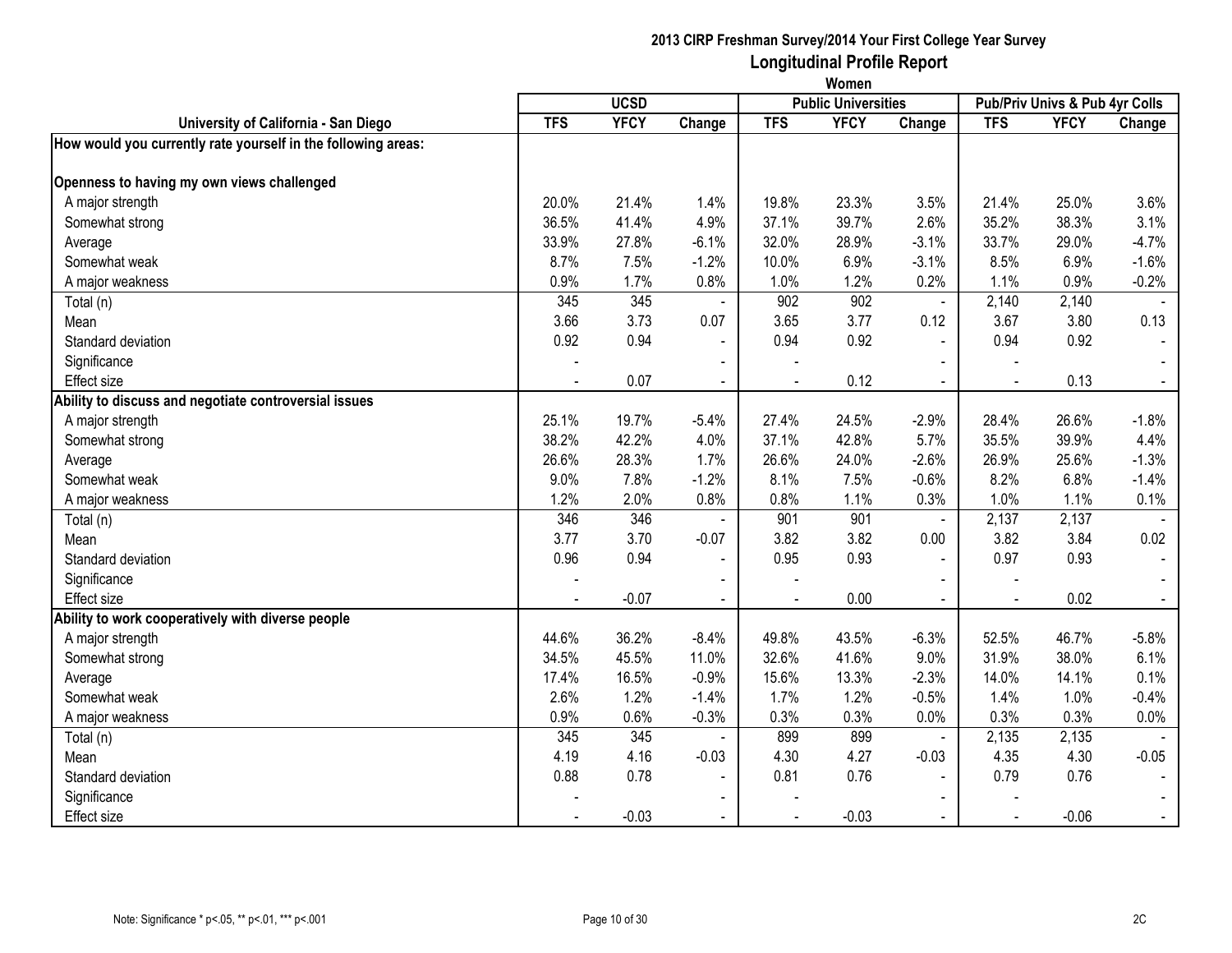|                                                          | Women      |             |                          |            |                            |                |                |                                |                |
|----------------------------------------------------------|------------|-------------|--------------------------|------------|----------------------------|----------------|----------------|--------------------------------|----------------|
|                                                          |            | <b>UCSD</b> |                          |            | <b>Public Universities</b> |                |                | Pub/Priv Univs & Pub 4yr Colls |                |
| University of California - San Diego                     | <b>TFS</b> | <b>YFCY</b> | Change                   | <b>TFS</b> | <b>YFCY</b>                | Change         | <b>TFS</b>     | <b>YFCY</b>                    | Change         |
| Since entering this college, how often have you:         |            |             |                          |            |                            |                |                |                                |                |
| Attended a religious service                             |            |             |                          |            |                            |                |                |                                |                |
| Frequently                                               | 27.6%      | 17.6%       | $-10.0%$                 | 36.5%      | 21.7%                      | $-14.8%$       | 38.8%          | 23.6%                          | $-15.2%$       |
| Occasionally                                             | 29.3%      | 22.0%       | $-7.3%$                  | 32.0%      | 25.1%                      | $-6.9%$        | 34.5%          | 30.2%                          | $-4.3%$        |
| Not at all                                               | 43.1%      | 60.4%       | 17.3%                    | 31.5%      | 53.2%                      | 21.7%          | 26.7%          | 46.2%                          | 19.5%          |
| Total (n)                                                | 341        | 341         |                          | 908        | 908                        | ä,             | 2,150          | 2,150                          |                |
| Mean                                                     | 1.84       | 1.57        | $-0.27$                  | 2.05       | 1.69                       | $-0.36$        | 2.12           | 1.77                           | $-0.35$        |
| Standard deviation                                       | 0.83       | 0.77        |                          | 0.82       | 0.81                       | $\mathbf{r}$   | 0.80           | 0.80                           |                |
| Significance                                             |            | $***$       | $\blacksquare$           |            | $***$                      | $\mathbf{r}$   |                | $***$                          |                |
| <b>Effect size</b>                                       |            | $-0.37$     | $\blacksquare$           |            | $-0.49$                    | $\blacksquare$ | $\blacksquare$ | $-0.48$                        | $\blacksquare$ |
| Been bored in class                                      |            |             |                          |            |                            |                |                |                                |                |
| Frequently                                               | 39.1%      | 44.3%       | 5.2%                     | 40.5%      | 43.9%                      | 3.4%           | 36.5%          | 41.0%                          | 4.5%           |
| Occasionally                                             | 56.5%      | 52.5%       | $-4.0%$                  | 55.7%      | 53.7%                      | $-2.0%$        | 58.5%          | 56.2%                          | $-2.3%$        |
| Not at all                                               | 4.3%       | 3.2%        | $-1.1%$                  | 3.8%       | 2.4%                       | $-1.4%$        | 4.9%           | 2.8%                           | $-2.1%$        |
| Total (n)                                                | 345        | 345         | $\blacksquare$           | 911        | 911                        | $\blacksquare$ | 2,154          | 2,154                          |                |
| Mean                                                     | 2.35       | 2.41        | 0.06                     | 2.37       | 2.41                       | 0.04           | 2.32           | 2.38                           | 0.06           |
| Standard deviation                                       | 0.56       | 0.55        | $\blacksquare$           | 0.56       | 0.54                       | $\blacksquare$ | 0.56           | 0.54                           |                |
| Significance                                             |            |             |                          |            |                            |                |                |                                |                |
| Effect size                                              |            | 0.10        | $\blacksquare$           |            | 0.07                       | $\blacksquare$ |                | 0.10                           | $\blacksquare$ |
| Demonstrated for a cause (e.g., boycott, rally, protest) |            |             |                          |            |                            |                |                |                                |                |
| Frequently                                               | 3.2%       | 1.5%        | $-1.7%$                  | 3.4%       | 2.4%                       | $-1.0%$        | 3.5%           | 3.1%                           | $-0.4%$        |
| Occasionally                                             | 20.1%      | 10.5%       | $-9.6%$                  | 18.2%      | 13.0%                      | $-5.2%$        | 19.6%          | 13.9%                          | $-5.7%$        |
| Not at all                                               | 76.7%      | 88.1%       | 11.4%                    | 78.4%      | 84.6%                      | 6.2%           | 76.8%          | 83.0%                          | 6.2%           |
| Total (n)                                                | 344        | 344         | $\blacksquare$           | 911        | 911                        | $\blacksquare$ | 2,146          | 2,146                          |                |
| Mean                                                     | 1.26       | 1.13        | $-0.13$                  | 1.25       | 1.18                       | $-0.07$        | 1.27           | 1.20                           | $-0.07$        |
| Standard deviation                                       | 0.51       | 0.38        | $\sim$                   | 0.51       | 0.44                       | $\overline{a}$ | 0.52           | 0.47                           |                |
| Significance                                             |            | $***$       | $\blacksquare$           |            | $***$                      | $\mathbf{r}$   | $\overline{a}$ | $***$                          | $\blacksquare$ |
| <b>Effect size</b>                                       |            | $-0.22$     | $\blacksquare$           |            | $-0.12$                    | $\blacksquare$ | $\sim$         | $-0.12$                        | $\blacksquare$ |
| <b>Tutored another student</b>                           |            |             |                          |            |                            |                |                |                                |                |
| Frequently                                               | 24.3%      | 8.1%        | $-16.2%$                 | 20.2%      | 7.2%                       | $-13.0%$       | 20.3%          | 7.9%                           | $-12.4%$       |
| Occasionally                                             | 54.5%      | 39.4%       | $-15.1%$                 | 49.6%      | 37.4%                      | $-12.2%$       | 48.9%          | 38.2%                          | $-10.7%$       |
| Not at all                                               | 21.2%      | 52.5%       | 31.3%                    | 30.3%      | 55.4%                      | 25.1%          | 30.9%          | 53.9%                          | 23.0%          |
| Total (n)                                                | 345        | 345         | $\blacksquare$           | 912        | 912                        | $\omega$       | 2,147          | $\overline{2,}147$             |                |
| Mean                                                     | 2.03       | 1.56        | $-0.47$                  | 1.90       | 1.52                       | $-0.38$        | 1.89           | 1.54                           | $-0.35$        |
| Standard deviation                                       | 0.67       | 0.64        |                          | 0.70       | 0.63                       |                | 0.71           | 0.64                           |                |
| Significance                                             |            | $***$       | $\overline{\phantom{0}}$ |            | $***$                      | $\blacksquare$ |                | $***$                          | $\sim$         |
| <b>Effect size</b>                                       |            | $-0.57$     | $\blacksquare$           |            | $-0.46$                    | $\sim$         |                | $-0.42$                        | $\blacksquare$ |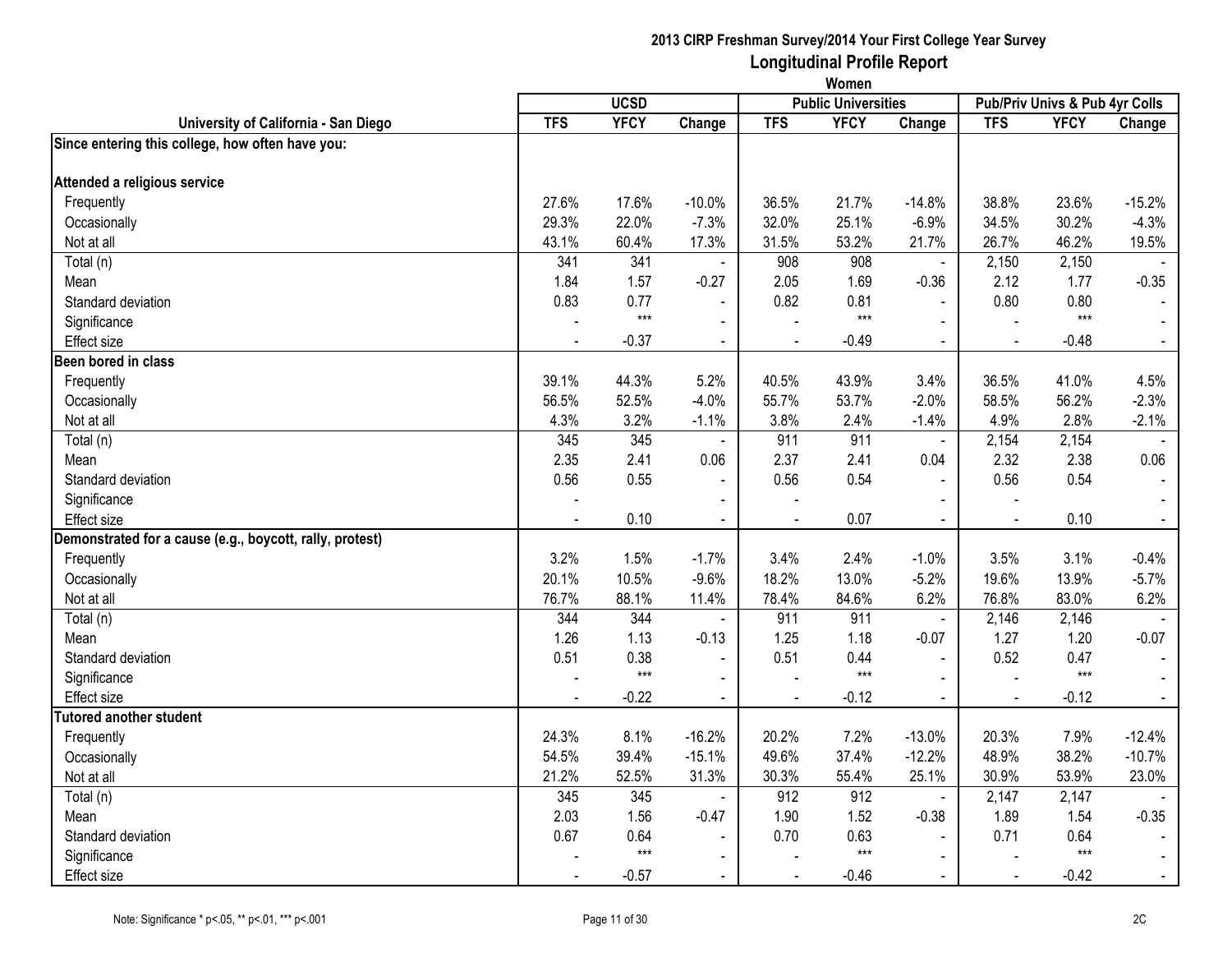|                                                  | Women          |             |                          |            |                            |                |                          |                                |                |
|--------------------------------------------------|----------------|-------------|--------------------------|------------|----------------------------|----------------|--------------------------|--------------------------------|----------------|
|                                                  |                | <b>UCSD</b> |                          |            | <b>Public Universities</b> |                |                          | Pub/Priv Univs & Pub 4yr Colls |                |
| University of California - San Diego             | <b>TFS</b>     | <b>YFCY</b> | Change                   | <b>TFS</b> | <b>YFCY</b>                | Change         | <b>TFS</b>               | <b>YFCY</b>                    | Change         |
| Since entering this college, how often have you: |                |             |                          |            |                            |                |                          |                                |                |
| Studied with other students                      |                |             |                          |            |                            |                |                          |                                |                |
| Frequently                                       | 45.5%          | 36.2%       | $-9.3%$                  | 38.8%      | 37.9%                      | $-0.9%$        | 38.7%                    | 39.8%                          | 1.1%           |
| Occasionally                                     | 46.4%          | 57.7%       | 11.3%                    | 51.7%      | 55.6%                      | 3.9%           | 52.0%                    | 54.2%                          | 2.2%           |
| Not at all                                       | 8.2%           | 6.1%        | $-2.1%$                  | 9.5%       | 6.5%                       | $-3.0%$        | 9.3%                     | 6.0%                           | $-3.3%$        |
| Total (n)                                        | 343            | 343         | $\blacksquare$           | 907        | 907                        | $\blacksquare$ | 2,151                    | 2,151                          |                |
| Mean                                             | 2.37           | 2.30        | $-0.07$                  | 2.29       | 2.31                       | 0.02           | 2.29                     | 2.34                           | 0.05           |
| Standard deviation                               | 0.63           | 0.58        | $\blacksquare$           | 0.63       | 0.59                       | $\blacksquare$ | 0.63                     | 0.59                           |                |
| Significance                                     |                |             | $\blacksquare$           |            |                            | $\sim$         | $\blacksquare$           |                                |                |
| <b>Effect size</b>                               |                | $-0.09$     | $\blacksquare$           | $\sim$     | 0.03                       | $\blacksquare$ | $\blacksquare$           | 0.06                           | $\blacksquare$ |
| Been a guest in a professor's home               |                |             |                          |            |                            |                |                          |                                |                |
| Frequently                                       | 1.5%           | 0.3%        | $-1.2%$                  | 3.1%       | 0.8%                       | $-2.3%$        | 3.2%                     | 1.1%                           | $-2.1%$        |
| Occasionally                                     | 12.8%          | 2.0%        | $-10.8%$                 | 14.0%      | 3.8%                       | $-10.2%$       | 15.9%                    | 8.0%                           | $-7.9%$        |
| Not at all                                       | 85.8%          | 97.7%       | 11.9%                    | 82.9%      | 95.4%                      | 12.5%          | 81.0%                    | 90.9%                          | 9.9%           |
| Total (n)                                        | 344            | 344         | $\blacksquare$           | 912        | 912                        | $\blacksquare$ | 2,150                    | 2,150                          |                |
| Mean                                             | 1.16           | 1.03        | $-0.13$                  | 1.20       | 1.05                       | $-0.15$        | 1.22                     | 1.10                           | $-0.12$        |
| Standard deviation                               | 0.40           | 0.18        | $\blacksquare$           | 0.47       | 0.26                       | $\Delta$       | 0.49                     | 0.34                           |                |
| Significance                                     |                | $***$       | $\sim$                   |            | $***$                      | $\sim$         | $\sim$                   | $***$                          |                |
| <b>Effect size</b>                               |                | $-0.29$     | $\blacksquare$           |            | $-0.34$                    | $\blacksquare$ |                          | $-0.27$                        |                |
| <b>Smoked cigarettes</b>                         |                |             |                          |            |                            |                |                          |                                |                |
| Frequently                                       | 0.6%           | 0.9%        | 0.3%                     | 0.7%       | 1.5%                       | 0.8%           | 0.8%                     | 2.4%                           | 1.6%           |
| Occasionally                                     | 2.3%           | 4.1%        | 1.8%                     | 3.6%       | 5.0%                       | 1.4%           | 4.7%                     | 7.7%                           | 3.0%           |
| Not at all                                       | 97.1%          | 95.1%       | $-2.0%$                  | 95.7%      | 93.4%                      | $-2.3%$        | 94.4%                    | 90.0%                          | $-4.4%$        |
| Total (n)                                        | 345            | 345         | $\blacksquare$           | 913        | 913                        | $\blacksquare$ | 2,153                    | 2,153                          |                |
| Mean                                             | 1.03           | 1.06        | 0.03                     | 1.05       | 1.08                       | 0.03           | 1.06                     | 1.12                           | 0.06           |
| Standard deviation                               | 0.21           | 0.27        | $\blacksquare$           | 0.25       | 0.32                       |                | 0.28                     | 0.40                           |                |
| Significance                                     | $\overline{a}$ |             | $\blacksquare$           |            |                            | $\blacksquare$ | $\overline{\phantom{a}}$ |                                |                |
| <b>Effect size</b>                               |                | 0.11        | $\blacksquare$           | $\sim$     | 0.11                       | $\blacksquare$ | $\sim$                   | 0.22                           | $\blacksquare$ |
| <b>Drank beer</b>                                |                |             |                          |            |                            |                |                          |                                |                |
| Frequently                                       | 0.9%           | 3.2%        | 2.3%                     | 2.4%       | 7.9%                       | 5.5%           | 2.7%                     | 10.1%                          | 7.4%           |
| Occasionally                                     | 13.3%          | 30.7%       | 17.4%                    | 18.4%      | 33.9%                      | 15.5%          | 23.4%                    | 34.6%                          | 11.2%          |
| Not at all                                       | 85.8%          | 66.1%       | $-19.7%$                 | 79.2%      | 58.2%                      | $-21.0%$       | 73.9%                    | 55.2%                          | $-18.7%$       |
| Total (n)                                        | 345            | 345         | $\blacksquare$           | 909        | 909                        | $\blacksquare$ | 2,149                    | 2,149                          |                |
| Mean                                             | 1.15           | 1.37        | 0.22                     | 1.23       | 1.50                       | 0.27           | 1.29                     | 1.55                           | 0.26           |
| Standard deviation                               | 0.38           | 0.55        | $\blacksquare$           | 0.48       | 0.64                       |                | 0.51                     | 0.67                           |                |
| Significance                                     |                | $***$       | $\overline{\phantom{0}}$ |            | $***$                      | $\blacksquare$ |                          | $***$                          |                |
| <b>Effect size</b>                               |                | 0.40        | $\blacksquare$           |            | 0.49                       | $\sim$         | $\sim$                   | 0.47                           |                |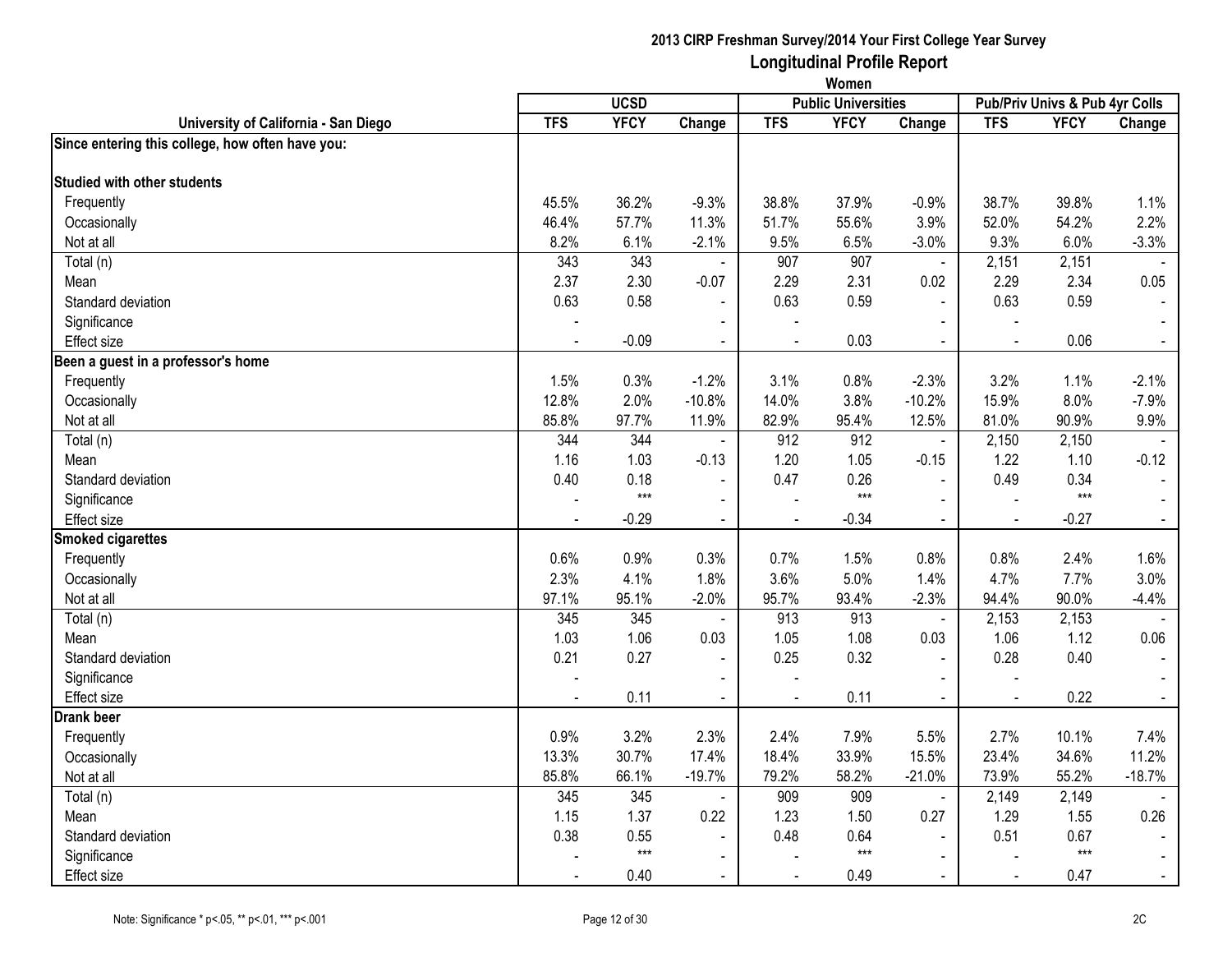|                                                  | Women      |             |                          |            |                            |                |                |                                |                |
|--------------------------------------------------|------------|-------------|--------------------------|------------|----------------------------|----------------|----------------|--------------------------------|----------------|
|                                                  |            | <b>UCSD</b> |                          |            | <b>Public Universities</b> |                |                | Pub/Priv Univs & Pub 4yr Colls |                |
| University of California - San Diego             | <b>TFS</b> | <b>YFCY</b> | Change                   | <b>TFS</b> | <b>YFCY</b>                | Change         | <b>TFS</b>     | <b>YFCY</b>                    | Change         |
| Since entering this college, how often have you: |            |             |                          |            |                            |                |                |                                |                |
| Drank wine or liquor                             |            |             |                          |            |                            |                |                |                                |                |
| Frequently                                       | 1.5%       | 7.3%        | 5.8%                     | 3.1%       | 12.7%                      | 9.6%           | 3.7%           | 14.9%                          | 11.2%          |
| Occasionally                                     | 19.8%      | 37.9%       | 18.1%                    | 26.0%      | 39.3%                      | 13.3%          | 32.5%          | 40.3%                          | 7.8%           |
| Not at all                                       | 78.7%      | 54.8%       | $-23.9%$                 | 70.9%      | 48.0%                      | $-22.9%$       | 63.8%          | 44.8%                          | $-19.0%$       |
| Total (n)                                        | 343        | 343         |                          | 905        | 905                        | ä,             | 2,147          | 2,147                          |                |
| Mean                                             | 1.23       | 1.52        | 0.29                     | 1.32       | 1.65                       | 0.33           | 1.40           | 1.70                           | 0.30           |
| Standard deviation                               | 0.45       | 0.63        |                          | 0.53       | 0.69                       | $\blacksquare$ | 0.56           | 0.71                           |                |
| Significance                                     |            | $***$       | $\blacksquare$           |            | $***$                      | $\mathbf{r}$   |                | $***$                          |                |
| <b>Effect size</b>                               |            | 0.45        | $\blacksquare$           |            | 0.51                       | $\blacksquare$ | $\blacksquare$ | 0.47                           | $\blacksquare$ |
| Felt overwhelmed by all you had to do            |            |             |                          |            |                            |                |                |                                |                |
| Frequently                                       | 38.4%      | 50.0%       | 11.6%                    | 43.7%      | 52.7%                      | 9.0%           | 42.6%          | 52.3%                          | 9.7%           |
| Occasionally                                     | 53.2%      | 43.6%       | $-9.6%$                  | 51.0%      | 43.2%                      | $-7.8%$        | 51.9%          | 43.6%                          | $-8.3%$        |
| Not at all                                       | 8.4%       | 6.4%        | $-2.0%$                  | 5.3%       | 4.1%                       | $-1.2%$        | 5.5%           | 4.1%                           | $-1.4%$        |
| Total (n)                                        | 344        | 344         |                          | 910        | 910                        | $\blacksquare$ | 2,152          | 2,152                          |                |
| Mean                                             | 2.30       | 2.44        | 0.14                     | 2.38       | 2.49                       | 0.11           | 2.37           | 2.48                           | 0.11           |
| Standard deviation                               | 0.62       | 0.61        |                          | 0.59       | 0.58                       | $\blacksquare$ | 0.59           | 0.58                           |                |
| Significance                                     |            | $***$       | $\sim$                   |            | $***$                      | $\sim$         | $\overline{a}$ | $***$                          |                |
| <b>Effect size</b>                               |            | 0.20        | $\blacksquare$           |            | 0.15                       | $\blacksquare$ |                | 0.15                           | $\blacksquare$ |
| <b>Felt depressed</b>                            |            |             |                          |            |                            |                |                |                                |                |
| Frequently                                       | 10.2%      | 19.9%       | 9.7%                     | 10.3%      | 17.3%                      | 7.0%           | 9.4%           | 18.0%                          | 8.6%           |
| Occasionally                                     | 44.7%      | 51.2%       | 6.5%                     | 45.2%      | 47.9%                      | 2.7%           | 44.1%          | 46.6%                          | 2.5%           |
| Not at all                                       | 45.0%      | 28.9%       | $-16.1%$                 | 44.4%      | 34.9%                      | $-9.5%$        | 46.4%          | 35.4%                          | $-11.0%$       |
| Total (n)                                        | 342        | 342         | $\blacksquare$           | 909        | 909                        | $\blacksquare$ | 2,151          | 2,151                          |                |
| Mean                                             | 1.65       | 1.91        | 0.26                     | 1.66       | 1.82                       | 0.16           | 1.63           | 1.83                           | 0.20           |
| Standard deviation                               | 0.66       | 0.69        |                          | 0.66       | 0.70                       | $\overline{a}$ | 0.65           | 0.71                           |                |
| Significance                                     |            | $***$       | $\blacksquare$           |            | $***$                      | $\mathbf{r}$   |                | $***$                          | $\blacksquare$ |
| <b>Effect size</b>                               |            | 0.39        | $\blacksquare$           |            | 0.24                       | $\blacksquare$ | $\sim$         | 0.30                           | $\blacksquare$ |
| Performed volunteer work                         |            |             |                          |            |                            |                |                |                                |                |
| Frequently                                       | 52.3%      | 11.1%       | $-41.2%$                 | 49.6%      | 15.2%                      | $-34.4%$       | 48.4%          | 18.5%                          | $-29.9%$       |
| Occasionally                                     | 42.4%      | 44.7%       | 2.3%                     | 43.1%      | 47.3%                      | 4.2%           | 43.8%          | 47.6%                          | 3.8%           |
| Not at all                                       | 5.3%       | 44.2%       | 38.9%                    | 7.3%       | 37.5%                      | 30.2%          | 7.8%           | 33.8%                          | 26.0%          |
| Total (n)                                        | 342        | 342         | $\blacksquare$           | 909        | 909                        | L.             | 2,151          | 2,151                          |                |
| Mean                                             | 2.47       | 1.67        | $-0.80$                  | 2.42       | 1.78                       | $-0.64$        | 2.41           | 1.85                           | $-0.56$        |
| Standard deviation                               | 0.60       | 0.67        |                          | 0.62       | 0.69                       |                | 0.63           | 0.71                           |                |
| Significance                                     |            | $***$       | $\overline{\phantom{0}}$ |            | $***$                      | $\blacksquare$ |                | $***$                          | $\sim$         |
| <b>Effect size</b>                               |            | $-1.06$     | $\blacksquare$           |            | $-0.85$                    | $\sim$         |                | $-0.74$                        | $\blacksquare$ |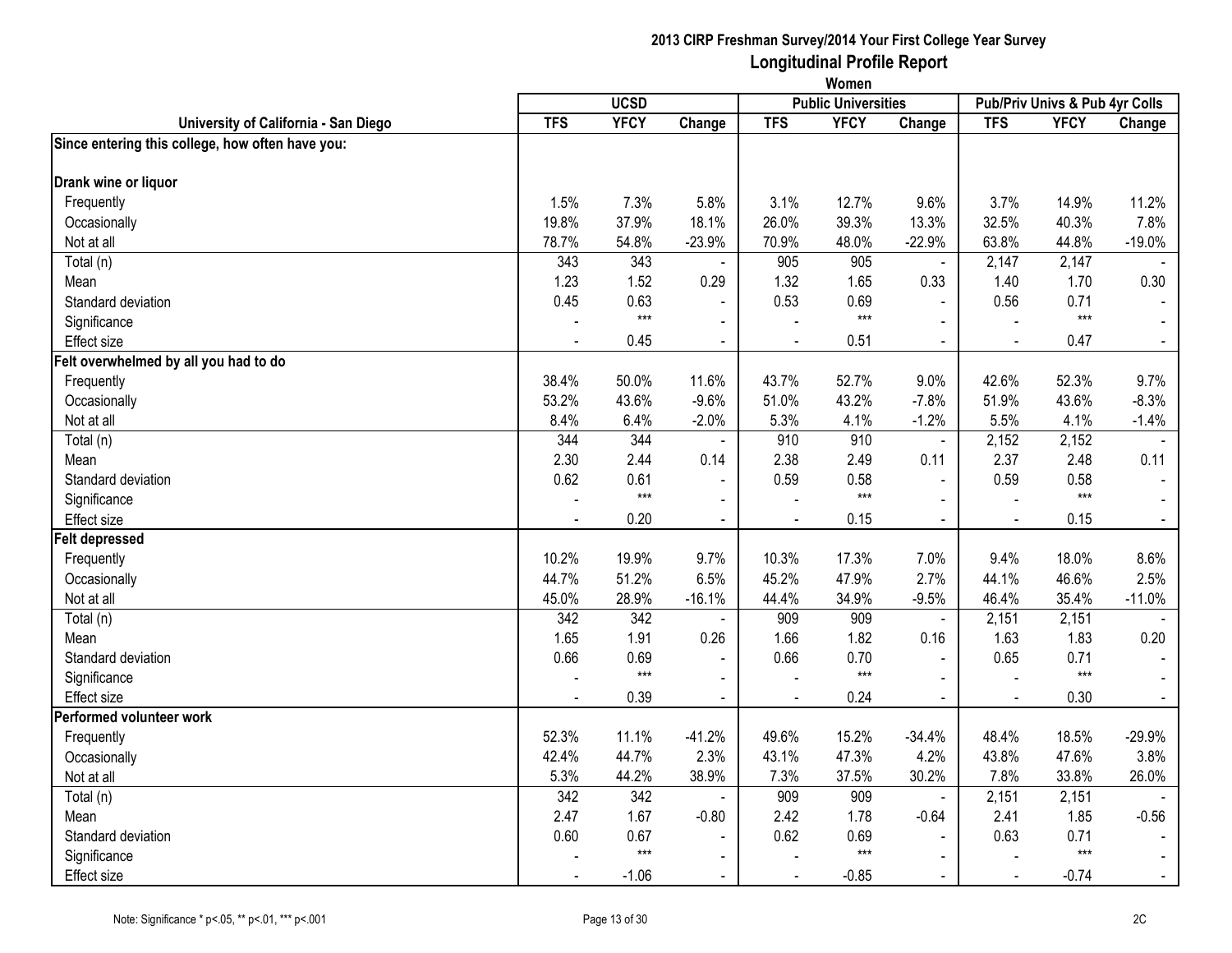|                                                          | Women          |                  |                |            |                            |                |                          |                                |                |
|----------------------------------------------------------|----------------|------------------|----------------|------------|----------------------------|----------------|--------------------------|--------------------------------|----------------|
|                                                          |                | <b>UCSD</b>      |                |            | <b>Public Universities</b> |                |                          | Pub/Priv Univs & Pub 4yr Colls |                |
| University of California - San Diego                     | <b>TFS</b>     | <b>YFCY</b>      | Change         | <b>TFS</b> | <b>YFCY</b>                | Change         | <b>TFS</b>               | <b>YFCY</b>                    | Change         |
| Since entering this college, how often have you:         |                |                  |                |            |                            |                |                          |                                |                |
| Asked a professor for advice after class                 |                |                  |                |            |                            |                |                          |                                |                |
| Frequently                                               | 32.4%          | 5.8%             | $-26.6%$       | 35.7%      | 12.7%                      | $-23.0%$       | 36.2%                    | 18.0%                          | $-18.2%$       |
| Occasionally                                             | 56.9%          | 49.6%            | $-7.3%$        | 55.1%      | 60.4%                      | 5.3%           | 53.4%                    | 62.0%                          | 8.6%           |
| Not at all                                               | 10.8%          | 44.6%            | 33.8%          | 9.2%       | 26.8%                      | 17.6%          | 10.5%                    | 20.1%                          | 9.6%           |
| Total (n)                                                | 343            | $\overline{343}$ | $\blacksquare$ | 902        | 902                        | $\blacksquare$ | 2,129                    | 2,129                          |                |
| Mean                                                     | 2.22           | 1.61             | $-0.61$        | 2.26       | 1.86                       | $-0.40$        | 2.26                     | 1.98                           | $-0.28$        |
| Standard deviation                                       | 0.62           | 0.60             |                | 0.62       | 0.61                       |                | 0.63                     | 0.62                           |                |
| Significance                                             |                | $***$            | $\blacksquare$ |            | $***$                      | $\Delta$       | $\overline{\phantom{a}}$ | $***$                          |                |
| <b>Effect size</b>                                       |                | $-0.90$          | $\blacksquare$ |            | $-0.59$                    | $\blacksquare$ | $\sim$                   | $-0.41$                        | $\blacksquare$ |
| Voted in a student election                              |                |                  |                |            |                            |                |                          |                                |                |
| Frequently                                               | 22.2%          | 17.0%            | $-5.2%$        | 21.3%      | 11.4%                      | $-9.9%$        | 21.2%                    | 12.1%                          | $-9.1%$        |
| Occasionally                                             | 55.0%          | 47.4%            | $-7.6%$        | 52.8%      | 38.8%                      | $-14.0%$       | 53.1%                    | 42.5%                          | $-10.6%$       |
| Not at all                                               | 22.8%          | 35.7%            | 12.9%          | 25.9%      | 49.8%                      | 23.9%          | 25.6%                    | 45.4%                          | 19.8%          |
| Total (n)                                                | 342            | 342              | $\blacksquare$ | 900        | 900                        | $\blacksquare$ | 2,123                    | 2,123                          |                |
| Mean                                                     | 1.99           | 1.81             | $-0.18$        | 1.95       | 1.62                       | $-0.33$        | 1.96                     | 1.67                           | $-0.29$        |
| Standard deviation                                       | 0.67           | 0.70             | $\overline{a}$ | 0.69       | 0.68                       | $\mathbf{r}$   | 0.68                     | 0.68                           |                |
| Significance                                             | $\blacksquare$ | 0.20             | $\blacksquare$ |            | 0.20                       |                | $\sim$                   | 0.20                           |                |
| <b>Effect size</b>                                       |                | $-0.21$          | $\blacksquare$ |            | $-0.39$                    | $\blacksquare$ |                          | $-0.34$                        |                |
| Worked on a local, state, or national political campaign |                |                  |                |            |                            |                |                          |                                |                |
| Frequently                                               | 1.7%           | 1.5%             | $-0.2%$        | 1.1%       | 1.6%                       | 0.5%           | 1.6%                     | 1.8%                           | 0.2%           |
| Occasionally                                             | 9.6%           | 6.1%             | $-3.5%$        | 9.7%       | 4.3%                       | $-5.4%$        | 8.4%                     | 5.9%                           | $-2.5%$        |
| Not at all                                               | 88.7%          | 92.4%            | 3.7%           | 89.2%      | 94.1%                      | 4.9%           | 89.9%                    | 92.3%                          | 2.4%           |
| Total (n)                                                | 344            | 344              | $\blacksquare$ | 901        | 901                        | $\blacksquare$ | 2,122                    | 2,122                          |                |
| Mean                                                     | 1.13           | 1.09             | $-0.04$        | 1.12       | 1.07                       | $-0.05$        | 1.12                     | 1.10                           | $-0.02$        |
| Standard deviation                                       | 0.39           | 0.33             | $\blacksquare$ | 0.36       | 0.32                       |                | 0.37                     | 0.35                           |                |
| Significance                                             |                |                  |                |            |                            |                |                          |                                |                |
| <b>Effect size</b>                                       | $\blacksquare$ | $-0.08$          | $\blacksquare$ | $\sim$     | $-0.11$                    | $\blacksquare$ | $\blacksquare$           | $-0.04$                        | $\sim$         |
| Socialized with someone of another racial/ethnic group   |                |                  |                |            |                            |                |                          |                                |                |
| Frequently                                               | 85.1%          | 75.5%            | $-9.6%$        | 74.9%      | 63.6%                      | $-11.3%$       | 74.4%                    | 66.1%                          | $-8.3%$        |
| Occasionally                                             | 12.8%          | 21.0%            | 8.2%           | 22.0%      | 32.2%                      | 10.2%          | 22.1%                    | 29.5%                          | 7.4%           |
| Not at all                                               | 2.0%           | 3.5%             | 1.5%           | 3.1%       | 4.2%                       | 1.1%           | 3.5%                     | 4.5%                           | 1.0%           |
| Total (n)                                                | 343            | 343              | $\blacksquare$ | 902        | 902                        | $\blacksquare$ | 2,130                    | 2,130                          |                |
| Mean                                                     | 2.83           | 2.72             | $-0.11$        | 2.72       | 2.59                       | $-0.13$        | 2.71                     | 2.62                           | $-0.09$        |
| Standard deviation                                       | 0.43           | 0.52             | $\blacksquare$ | 0.51       | 0.57                       | $\blacksquare$ | 0.53                     | 0.57                           |                |
| Significance                                             |                | $**$             |                |            | $**$                       | $\blacksquare$ |                          | $**$                           |                |
| Effect size                                              |                | $-0.19$          | $\blacksquare$ |            | $-0.22$                    | $\sim$         | $\sim$                   | $-0.15$                        | $\blacksquare$ |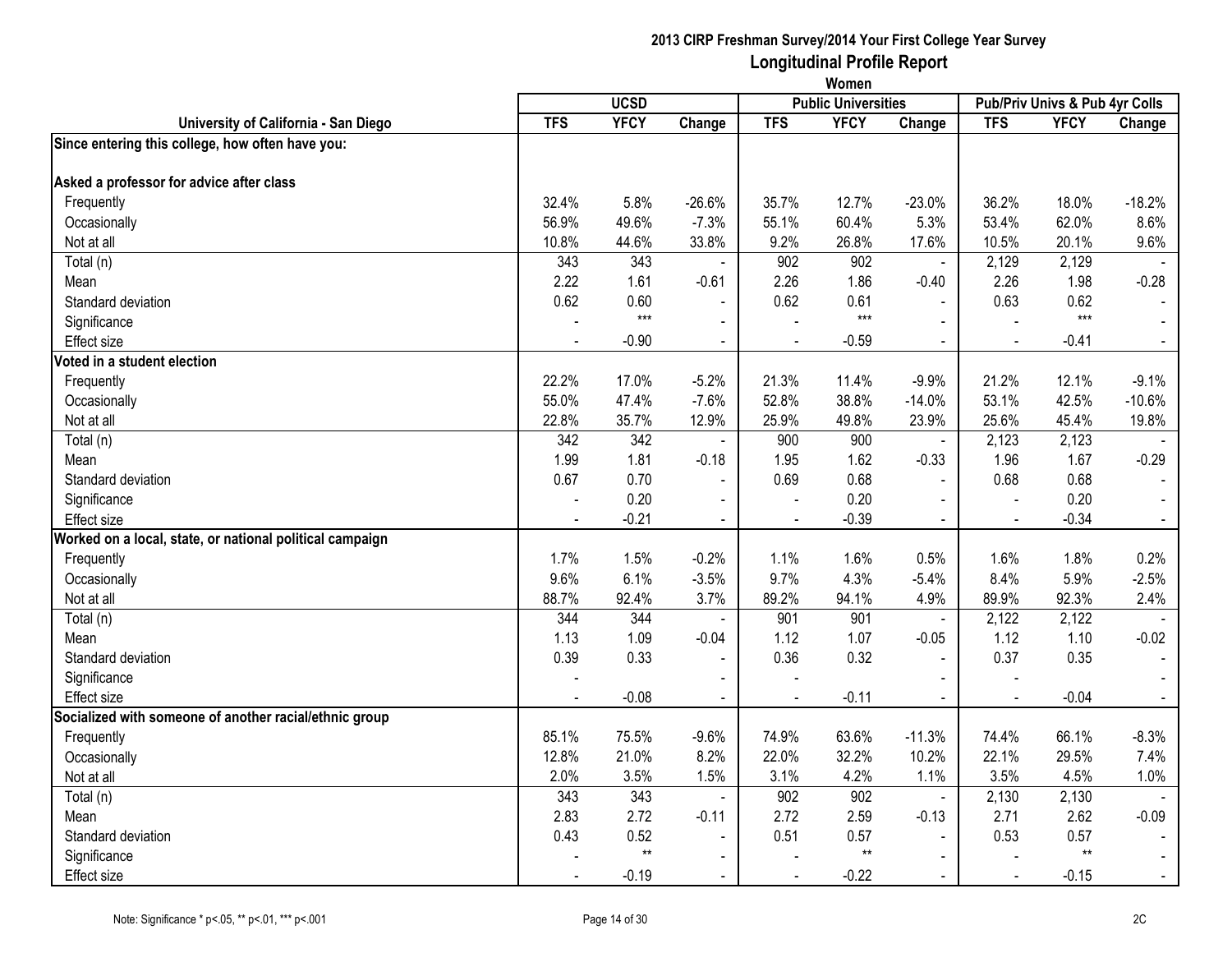|                                                  | Women          |             |                          |                |                            |                |            |                                |                |
|--------------------------------------------------|----------------|-------------|--------------------------|----------------|----------------------------|----------------|------------|--------------------------------|----------------|
|                                                  |                | <b>UCSD</b> |                          |                | <b>Public Universities</b> |                |            | Pub/Priv Univs & Pub 4yr Colls |                |
| University of California - San Diego             | <b>TFS</b>     | <b>YFCY</b> | Change                   | <b>TFS</b>     | <b>YFCY</b>                | Change         | <b>TFS</b> | <b>YFCY</b>                    | Change         |
| Since entering this college, how often have you: |                |             |                          |                |                            |                |            |                                |                |
| Come late to class                               |                |             |                          |                |                            |                |            |                                |                |
| Frequently                                       | 6.7%           | 9.9%        | 3.2%                     | 5.8%           | 6.4%                       | 0.6%           | 4.8%       | 5.6%                           | 0.8%           |
| Occasionally                                     | 43.3%          | 58.7%       | 15.4%                    | 38.9%          | 45.4%                      | 6.5%           | 39.0%      | 44.5%                          | 5.5%           |
| Not at all                                       | 50.0%          | 31.4%       | $-18.6%$                 | 55.3%          | 48.2%                      | $-7.1%$        | 56.2%      | 50.0%                          | $-6.2%$        |
| Total (n)                                        | 344            | 344         |                          | 904            | 904                        | $\blacksquare$ | 2,122      | 2,122                          |                |
| Mean                                             | 1.57           | 1.78        | 0.21                     | 1.50           | 1.58                       | 0.08           | 1.49       | 1.56                           | 0.07           |
| Standard deviation                               | 0.62           | 0.61        | $\blacksquare$           | 0.60           | 0.61                       | $\blacksquare$ | 0.59       | 0.60                           | $\blacksquare$ |
| Significance                                     |                | $***$       |                          |                | $***$                      |                |            | $***$                          |                |
| <b>Effect size</b>                               |                | 0.30        | $\blacksquare$           |                | 0.11                       | $\sim$         |            | 0.10                           | $\blacksquare$ |
| Performed community service as part of class     |                |             |                          |                |                            |                |            |                                |                |
| Frequently                                       | 19.3%          | 0.6%        | $-18.7%$                 | 20.2%          | 6.2%                       | $-14.0%$       | 22.1%      | 6.5%                           | $-15.6%$       |
| Occasionally                                     | 31.9%          | 9.9%        | $-22.0%$                 | 33.3%          | 14.0%                      | $-19.3%$       | 36.1%      | 17.5%                          | $-18.6%$       |
| Not at all                                       | 48.8%          | 89.5%       | 40.7%                    | 46.5%          | 79.8%                      | 33.3%          | 41.8%      | 76.0%                          | 34.2%          |
| Total (n)                                        | 342            | 342         |                          | 901            | 901                        | $\blacksquare$ | 2,122      | 2,122                          |                |
| Mean                                             | 1.70           | 1.11        | $-0.59$                  | 1.74           | 1.26                       | $-0.48$        | 1.80       | 1.30                           | $-0.50$        |
| Standard deviation                               | 0.77           | 0.33        | $\blacksquare$           | 0.77           | 0.56                       | $\sim$         | 0.77       | 0.58                           |                |
| Significance                                     |                | $***$       | $\overline{\phantom{a}}$ |                | $***$                      | $\blacksquare$ |            | $***$                          |                |
| <b>Effect size</b>                               | $\blacksquare$ | $-0.74$     | $\blacksquare$           | $\blacksquare$ | $-0.60$                    | $\blacksquare$ |            | $-0.63$                        | $\blacksquare$ |
| <b>Discussed religion</b>                        |                |             |                          |                |                            |                |            |                                |                |
| Frequently                                       | 23.8%          | 18.9%       | $-4.9%$                  | 30.9%          | 20.3%                      | $-10.6%$       | 33.8%      | 24.9%                          | $-8.9%$        |
| Occasionally                                     | 53.5%          | 51.2%       | $-2.3%$                  | 52.4%          | 54.5%                      | 2.1%           | 50.0%      | 54.2%                          | 4.2%           |
| Not at all                                       | 22.7%          | 29.9%       | 7.2%                     | 16.7%          | 25.2%                      | 8.5%           | 16.2%      | 20.9%                          | 4.7%           |
| Total (n)                                        | 344            | 344         |                          | 905            | 905                        | $\blacksquare$ | 2,126      | 2,126                          |                |
| Mean                                             | 2.01           | 1.89        | $-0.12$                  | 2.14           | 1.95                       | $-0.19$        | 2.18       | 2.04                           | $-0.14$        |
| Standard deviation                               | 0.68           | 0.69        | $\blacksquare$           | 0.68           | 0.67                       | $\sim$         | 0.68       | 0.68                           |                |
| Significance                                     |                | $**$        | $\overline{\phantom{a}}$ |                | $**$                       | $\blacksquare$ |            | $**$                           |                |
| <b>Effect size</b>                               |                | $-0.16$     | $\blacksquare$           |                | $-0.25$                    | $\blacksquare$ |            | $-0.18$                        | $\sim$         |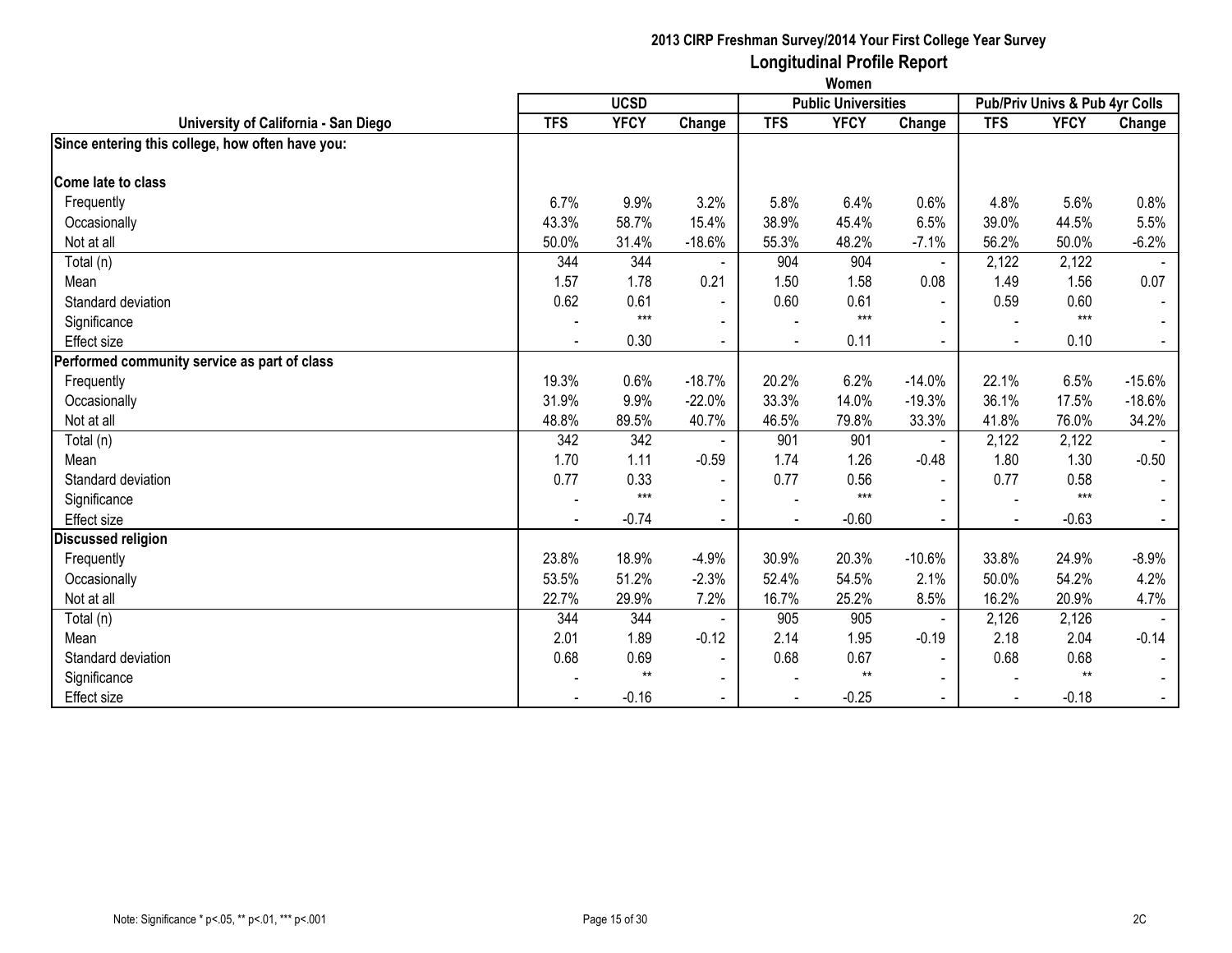|                                                                      | Women          |             |                          |                |                            |                          |            |                                |          |
|----------------------------------------------------------------------|----------------|-------------|--------------------------|----------------|----------------------------|--------------------------|------------|--------------------------------|----------|
|                                                                      |                | <b>UCSD</b> |                          |                | <b>Public Universities</b> |                          |            | Pub/Priv Univs & Pub 4yr Colls |          |
| University of California - San Diego                                 | <b>TFS</b>     | <b>YFCY</b> | Change                   | <b>TFS</b>     | <b>YFCY</b>                | Change                   | <b>TFS</b> | <b>YFCY</b>                    | Change   |
| Since entering this college, how often have you:                     |                |             |                          |                |                            |                          |            |                                |          |
| <b>Discussed politics</b>                                            |                |             |                          |                |                            |                          |            |                                |          |
| Frequently                                                           | 29.4%          | 11.4%       | $-18.0%$                 | 32.9%          | 12.5%                      | $-20.4%$                 | 33.3%      | 16.3%                          | $-17.0%$ |
|                                                                      | 52.8%          | 51.3%       | $-1.5%$                  | 52.8%          | 54.4%                      | 1.6%                     | 51.8%      | 53.6%                          | 1.8%     |
| Occasionally                                                         |                |             |                          |                |                            |                          |            |                                |          |
| Not at all                                                           | 17.8%          | 37.3%       | 19.5%                    | 14.3%          | 33.1%                      | 18.8%                    | 14.9%      | 30.2%                          | 15.3%    |
| Total (n)                                                            | 343            | 343         |                          | 903            | 903                        |                          | 2,125      | 2,125                          |          |
| Mean                                                                 | 2.12           | 1.74        | $-0.38$                  | 2.19           | 1.79                       | $-0.40$                  | 2.18       | 1.86                           | $-0.32$  |
| Standard deviation                                                   | 0.68           | 0.65        |                          | 0.66           | 0.64                       |                          | 0.67       | 0.67                           |          |
| Significance                                                         |                | $***$       | $\sim$                   |                | $***$                      |                          |            | $***$                          |          |
| <b>Effect size</b>                                                   | $\blacksquare$ | $-0.51$     | $\overline{\phantom{a}}$ | $\blacksquare$ | $-0.54$                    | $\overline{\phantom{0}}$ |            | $-0.43$                        | $\sim$   |
| Helped raise money for a cause or campaign                           |                |             |                          |                |                            |                          |            |                                |          |
| Frequently                                                           | 14.4%          | 5.6%        | $-8.8%$                  | 15.2%          | 10.3%                      | $-4.9%$                  | 16.6%      | 10.1%                          | $-6.5%$  |
| Occasionally                                                         | 41.5%          | 24.1%       | $-17.4%$                 | 44.3%          | 29.0%                      | $-15.3%$                 | 46.1%      | 28.7%                          | $-17.4%$ |
| Not at all                                                           | 44.1%          | 70.3%       | 26.2%                    | 40.6%          | 60.8%                      | 20.2%                    | 37.3%      | 61.2%                          | 23.9%    |
| Total (n)                                                            | 340            | 340         |                          | 897            | 897                        |                          | 2,111      | 2,111                          |          |
| Mean                                                                 | 1.70           | 1.35        | $-0.35$                  | 1.75           | 1.49                       | $-0.26$                  | 1.79       | 1.49                           | $-0.30$  |
| Standard deviation                                                   | 0.71           | 0.58        | $\sim$                   | 0.70           | 0.67                       | $\overline{\phantom{0}}$ | 0.70       | 0.67                           |          |
| Significance                                                         |                | $***$       | $\blacksquare$           |                | $***$                      |                          |            | $***$                          |          |
| <b>Effect</b> size                                                   |                | $-0.44$     | $\blacksquare$           |                | $-0.32$                    |                          |            | $-0.37$                        |          |
| Publicly communicated your opinion about a cause (e.g., blog, email, |                |             |                          |                |                            |                          |            |                                |          |
| petition)                                                            |                |             |                          |                |                            |                          |            |                                |          |
| Frequently                                                           | 12.3%          | 6.4%        | $-5.9%$                  | 13.0%          | 7.6%                       | $-5.4%$                  | 13.0%      | 8.3%                           | $-4.7%$  |
| Occasionally                                                         | 34.2%          | 26.9%       | $-7.3%$                  | 31.2%          | 28.6%                      | $-2.6%$                  | 30.2%      | 29.4%                          | $-0.8%$  |
| Not at all                                                           | 53.5%          | 66.7%       | 13.2%                    | 55.8%          | 63.8%                      | 8.0%                     | 56.8%      | 62.4%                          | 5.6%     |
| Total (n)                                                            | 342            | 342         | $\blacksquare$           | 898            | 898                        | $\blacksquare$           | 2,119      | 2,119                          |          |
| Mean                                                                 | 1.59           | 1.40        | $-0.19$                  | 1.57           | 1.44                       | $-0.13$                  | 1.56       | 1.46                           | $-0.10$  |
| Standard deviation                                                   | 0.70           | 0.61        | $\blacksquare$           | 0.71           | 0.63                       | $\blacksquare$           | 0.71       | 0.64                           |          |
| Significance                                                         |                | $***$       | $\blacksquare$           |                | $***$                      |                          |            | $***$                          |          |
| <b>Effect size</b>                                                   |                | $-0.24$     | $\blacksquare$           |                | $-0.17$                    | $\blacksquare$           |            | $-0.13$                        | $\sim$   |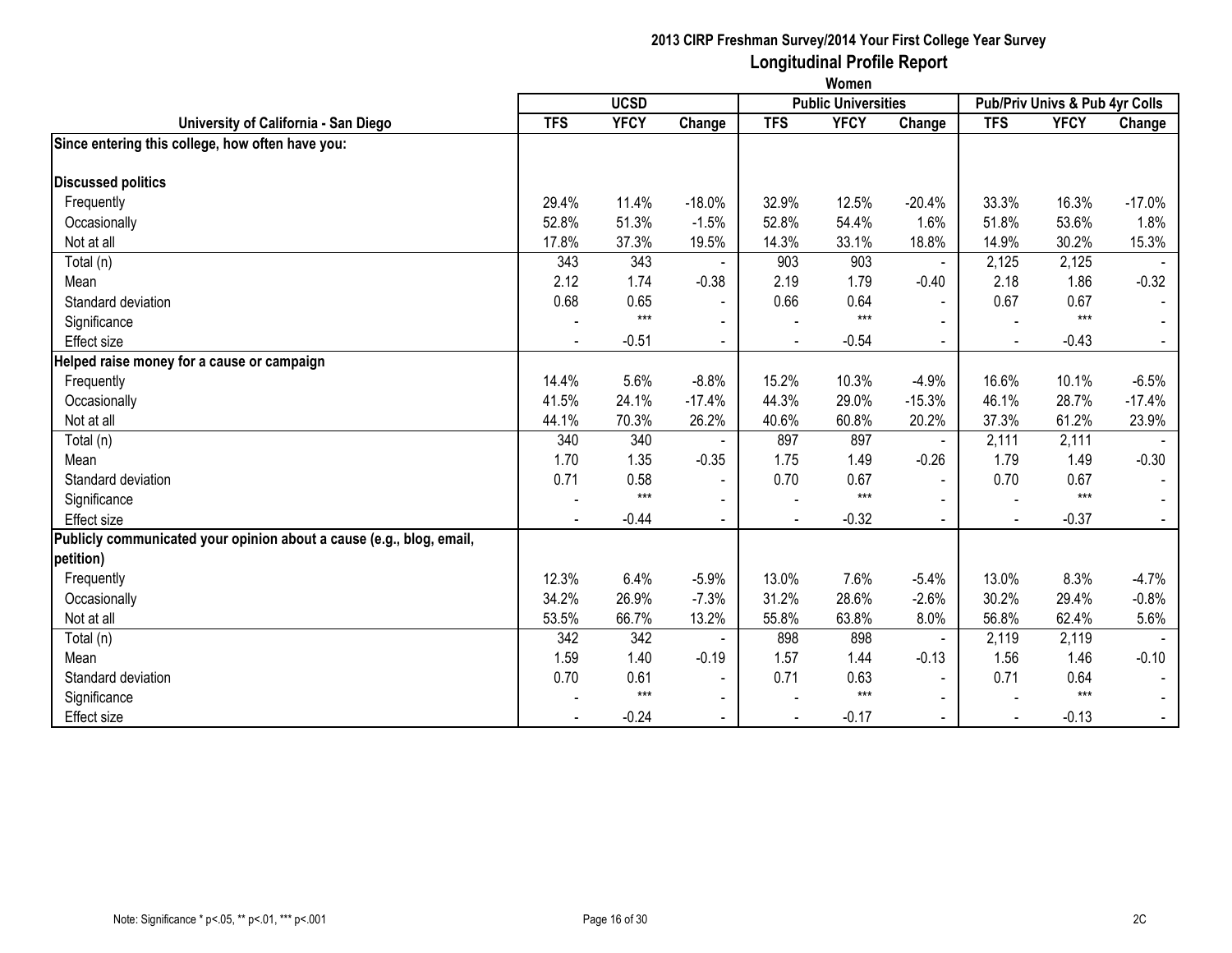|                                                                            | Women      |             |                |            |                            |                |                          |                                |         |  |
|----------------------------------------------------------------------------|------------|-------------|----------------|------------|----------------------------|----------------|--------------------------|--------------------------------|---------|--|
|                                                                            |            | <b>UCSD</b> |                |            | <b>Public Universities</b> |                |                          | Pub/Priv Univs & Pub 4yr Colls |         |  |
| University of California - San Diego                                       | <b>TFS</b> | <b>YFCY</b> | Change         | <b>TFS</b> | <b>YFCY</b>                | Change         | <b>TFS</b>               | <b>YFCY</b>                    | Change  |  |
| Since entering this college, how much time have you spent during a typical |            |             |                |            |                            |                |                          |                                |         |  |
| week doing the following activities?                                       |            |             |                |            |                            |                |                          |                                |         |  |
| Studying/homework                                                          |            |             |                |            |                            |                |                          |                                |         |  |
| Over 20 hours                                                              | 9.4%       | 10.7%       | 1.3%           | 6.9%       | 11.2%                      | 4.3%           | 7.1%                     | 9.6%                           | 2.5%    |  |
| 16 to 20 hours                                                             | 10.0%      | 13.6%       | 3.6%           | 7.5%       | 11.7%                      | 4.2%           | 9.3%                     | 11.4%                          | 2.1%    |  |
| 11 to 15 hours                                                             | 21.7%      | 23.9%       | 2.2%           | 18.1%      | 23.1%                      | 5.0%           | 17.0%                    | 19.4%                          | 2.4%    |  |
| 6 to 10 hours                                                              | 26.9%      | 33.0%       | 6.1%           | 27.7%      | 33.4%                      | 5.7%           | 24.4%                    | 32.5%                          | 8.1%    |  |
| 3 to 5 hours                                                               | 21.4%      | 15.2%       | $-6.2%$        | 24.1%      | 17.1%                      | $-7.0%$        | 22.9%                    | 21.4%                          | $-1.5%$ |  |
| 1 to 2 hours                                                               | 8.4%       | 3.6%        | $-4.8%$        | 11.0%      | 3.3%                       | $-7.7%$        | 13.0%                    | 4.8%                           | $-8.2%$ |  |
| Less than one hour                                                         | 1.9%       | 0.0%        | $-1.9%$        | 4.1%       | 0.0%                       | $-4.1%$        | 5.8%                     | 0.4%                           | $-5.4%$ |  |
| None                                                                       | 0.3%       | 0.0%        | $-0.3%$        | 0.6%       | 0.3%                       | $-0.3%$        | 0.4%                     | 0.3%                           | $-0.1%$ |  |
| Total (n)                                                                  | 309        | 309         |                | 788        | 788                        | $\blacksquare$ | 1,857                    | 1,857                          |         |  |
| Mean                                                                       | 5.25       | 5.61        | 0.36           | 4.93       | 5.55                       | 0.62           | 4.89                     | 5.38                           | 0.49    |  |
| Standard deviation                                                         | 1.48       | 1.29        | $\blacksquare$ | 1.50       | 1.32                       | $\blacksquare$ | 1.58                     | 1.37                           |         |  |
| Significance                                                               |            | $***$       | $\blacksquare$ |            | $***$                      | $\blacksquare$ |                          | $***$                          |         |  |
| Effect size                                                                |            | 0.20        | $\blacksquare$ |            | 0.35                       | $\blacksquare$ | $\overline{a}$           | 0.28                           |         |  |
| <b>Socializing with friends</b>                                            |            |             |                |            |                            |                |                          |                                |         |  |
| Over 20 hours                                                              | 7.1%       | 8.4%        | 1.3%           | 6.0%       | 10.2%                      | 4.2%           | 6.9%                     | 9.6%                           | 2.7%    |  |
| 16 to 20 hours                                                             | 2.9%       | 8.1%        | 5.2%           | 5.6%       | 8.3%                       | 2.7%           | 6.6%                     | 9.0%                           | 2.4%    |  |
| 11 to 15 hours                                                             | 10.1%      | 14.0%       | 3.9%           | 14.6%      | 15.6%                      | 1.0%           | 14.3%                    | 15.7%                          | 1.4%    |  |
| 6 to 10 hours                                                              | 27.9%      | 27.9%       | 0.0%           | 28.3%      | 30.7%                      | 2.4%           | 28.9%                    | 28.9%                          | 0.0%    |  |
| 3 to 5 hours                                                               | 34.4%      | 27.3%       | $-7.1%$        | 29.9%      | 23.5%                      | $-6.4%$        | 28.3%                    | 24.5%                          | $-3.8%$ |  |
| 1 to 2 hours                                                               | 14.3%      | 10.7%       | $-3.6%$        | 13.0%      | 8.9%                       | $-4.1%$        | 12.4%                    | 9.2%                           | $-3.2%$ |  |
| Less than one hour                                                         | 2.9%       | 2.9%        | 0.0%           | 2.2%       | 2.0%                       | $-0.2%$        | 2.2%                     | 2.3%                           | 0.1%    |  |
| None                                                                       | 0.3%       | 0.6%        | 0.3%           | 0.5%       | 0.8%                       | 0.3%           | 0.5%                     | 0.8%                           | 0.3%    |  |
| Total (n)                                                                  | 308        | 308         |                | 787        | 787                        | $\blacksquare$ | 1,854                    | 1,854                          |         |  |
| Mean                                                                       | 4.64       | 4.95        | 0.31           | 4.79       | 5.12                       | 0.33           | 4.86                     | 5.10                           | 0.24    |  |
| Standard deviation                                                         | 1.40       | 1.52        | $\blacksquare$ | 1.40       | 1.51                       | $\blacksquare$ | 1.44                     | 1.52                           |         |  |
| Significance                                                               |            | $**$        | $\blacksquare$ |            | $^{\star\star}$            | $\blacksquare$ |                          | $\star\star$                   |         |  |
| <b>Effect size</b>                                                         |            | 0.19        | $\blacksquare$ |            | 0.20                       | $\sim$         | $\overline{\phantom{a}}$ | 0.14                           |         |  |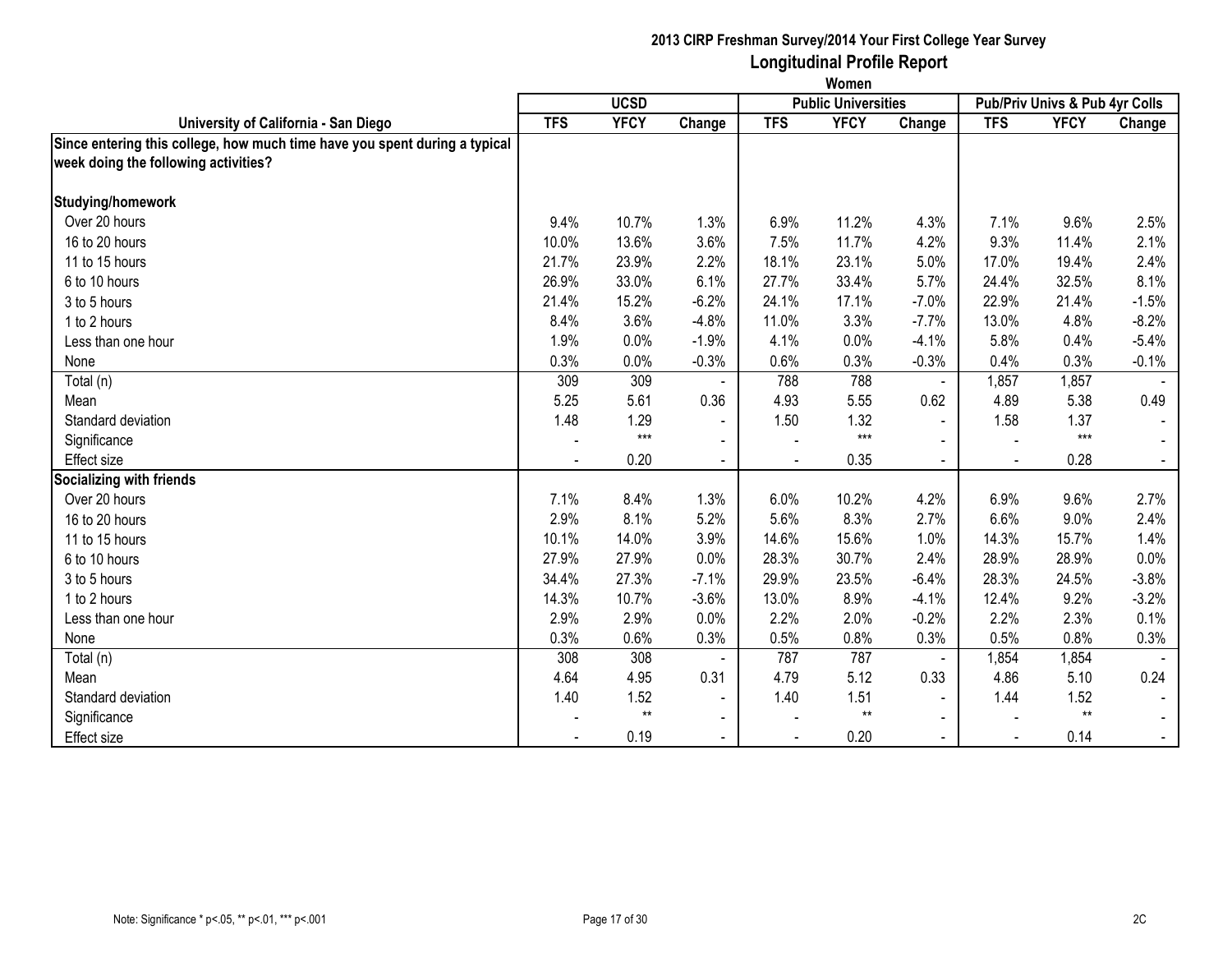|                                                                            | Women      |             |                |            |                            |                |            |                                |          |
|----------------------------------------------------------------------------|------------|-------------|----------------|------------|----------------------------|----------------|------------|--------------------------------|----------|
|                                                                            |            | <b>UCSD</b> |                |            | <b>Public Universities</b> |                |            | Pub/Priv Univs & Pub 4yr Colls |          |
| University of California - San Diego                                       | <b>TFS</b> | <b>YFCY</b> | Change         | <b>TFS</b> | <b>YFCY</b>                | Change         | <b>TFS</b> | <b>YFCY</b>                    | Change   |
| Since entering this college, how much time have you spent during a typical |            |             |                |            |                            |                |            |                                |          |
| week doing the following activities?                                       |            |             |                |            |                            |                |            |                                |          |
| <b>Exercising or sports</b>                                                |            |             |                |            |                            |                |            |                                |          |
| Over 20 hours                                                              | 3.6%       | 0.3%        | $-3.3%$        | 5.1%       | 1.1%                       | $-4.0%$        | 5.7%       | 1.5%                           | $-4.2%$  |
| 16 to 20 hours                                                             | 5.8%       | 1.3%        | $-4.5%$        | 8.0%       | 2.4%                       | $-5.6%$        | 7.5%       | 1.9%                           | $-5.6%$  |
| 11 to 15 hours                                                             | 8.1%       | 2.3%        | $-5.8%$        | 10.8%      | 3.3%                       | $-7.5%$        | 12.4%      | 4.0%                           | $-8.4%$  |
| 6 to 10 hours                                                              | 14.6%      | 9.1%        | $-5.5%$        | 16.6%      | 13.2%                      | $-3.4%$        | 17.0%      | 14.3%                          | $-2.7%$  |
| 3 to 5 hours                                                               | 17.5%      | 27.8%       | 10.3%          | 20.5%      | 29.0%                      | 8.5%           | 20.5%      | 28.6%                          | 8.1%     |
| 1 to 2 hours                                                               | 18.1%      | 21.7%       | 3.6%           | 16.6%      | 21.3%                      | 4.7%           | 16.8%      | 23.1%                          | 6.3%     |
| Less than one hour                                                         | 19.1%      | 19.7%       | 0.6%           | 13.1%      | 18.2%                      | 5.1%           | 12.1%      | 16.3%                          | 4.2%     |
| None                                                                       | 13.3%      | 17.8%       | 4.5%           | 9.3%       | 11.4%                      | 2.1%           | 8.0%       | 10.4%                          | 2.4%     |
| Total (n)                                                                  | 309        | 309         |                | 787        | 787                        | $\blacksquare$ | 1,861      | 1,861                          |          |
| Mean                                                                       | 3.66       | 3.04        | $-0.62$        | 4.12       | 3.40                       | $-0.72$        | 4.22       | 3.47                           | $-0.75$  |
| Standard deviation                                                         | 1.90       | 1.43        | $\blacksquare$ | 1.91       | 1.51                       | $\blacksquare$ | 1.89       | 1.50                           |          |
| Significance                                                               |            | $***$       | $\blacksquare$ |            | $***$                      |                |            | $***$                          |          |
| <b>Effect size</b>                                                         |            | $-0.36$     | $\blacksquare$ |            | $-0.41$                    |                |            | $-0.43$                        |          |
| Partying                                                                   |            |             |                |            |                            |                |            |                                |          |
| Over 20 hours                                                              | 0.3%       | 0.0%        | $-0.3%$        | 0.4%       | 0.0%                       | $-0.4%$        | 0.4%       | 0.2%                           | $-0.2%$  |
| 16 to 20 hours                                                             | 0.3%       | 0.0%        | $-0.3%$        | 0.5%       | 0.5%                       | 0.0%           | 0.5%       | 0.5%                           | 0.0%     |
| 11 to 15 hours                                                             | 1.0%       | 1.3%        | 0.3%           | 1.1%       | 2.6%                       | 1.5%           | 1.1%       | 2.4%                           | 1.3%     |
| 6 to 10 hours                                                              | 1.6%       | 4.2%        | 2.6%           | 2.9%       | 8.8%                       | 5.9%           | 3.1%       | 10.0%                          | 6.9%     |
| 3 to 5 hours                                                               | 8.1%       | 16.2%       | 8.1%           | 9.2%       | 17.7%                      | 8.5%           | 10.7%      | 18.0%                          | 7.3%     |
| 1 to 2 hours                                                               | 9.4%       | 15.6%       | 6.2%           | 12.2%      | 14.9%                      | 2.7%           | 14.2%      | 15.2%                          | 1.0%     |
| Less than one hour                                                         | 15.3%      | 13.6%       | $-1.7%$        | 15.9%      | 14.3%                      | $-1.6%$        | 16.5%      | 13.5%                          | $-3.0%$  |
| None                                                                       | 64.0%      | 49.0%       | $-15.0%$       | 57.7%      | 41.2%                      | $-16.5%$       | 53.4%      | 40.1%                          | $-13.3%$ |
| Total (n)                                                                  | 308        | 308         |                | 784        | 784                        | $\blacksquare$ | 1,851      | 1,851                          |          |
| Mean                                                                       | 1.74       | 2.17        | 0.43           | 1.91       | 2.48                       | 0.57           | 2.01       | 2.55                           | 0.54     |
| Standard deviation                                                         | 1.22       | 1.36        | $\blacksquare$ | 1.33       | 1.54                       | $\blacksquare$ | 1.36       | 1.57                           |          |
| Significance                                                               |            | $***$       | $\blacksquare$ |            | $***$                      | $\blacksquare$ |            | $***$                          |          |
| <b>Effect size</b>                                                         |            | 0.30        |                |            | 0.39                       |                |            | 0.37                           | $\sim$   |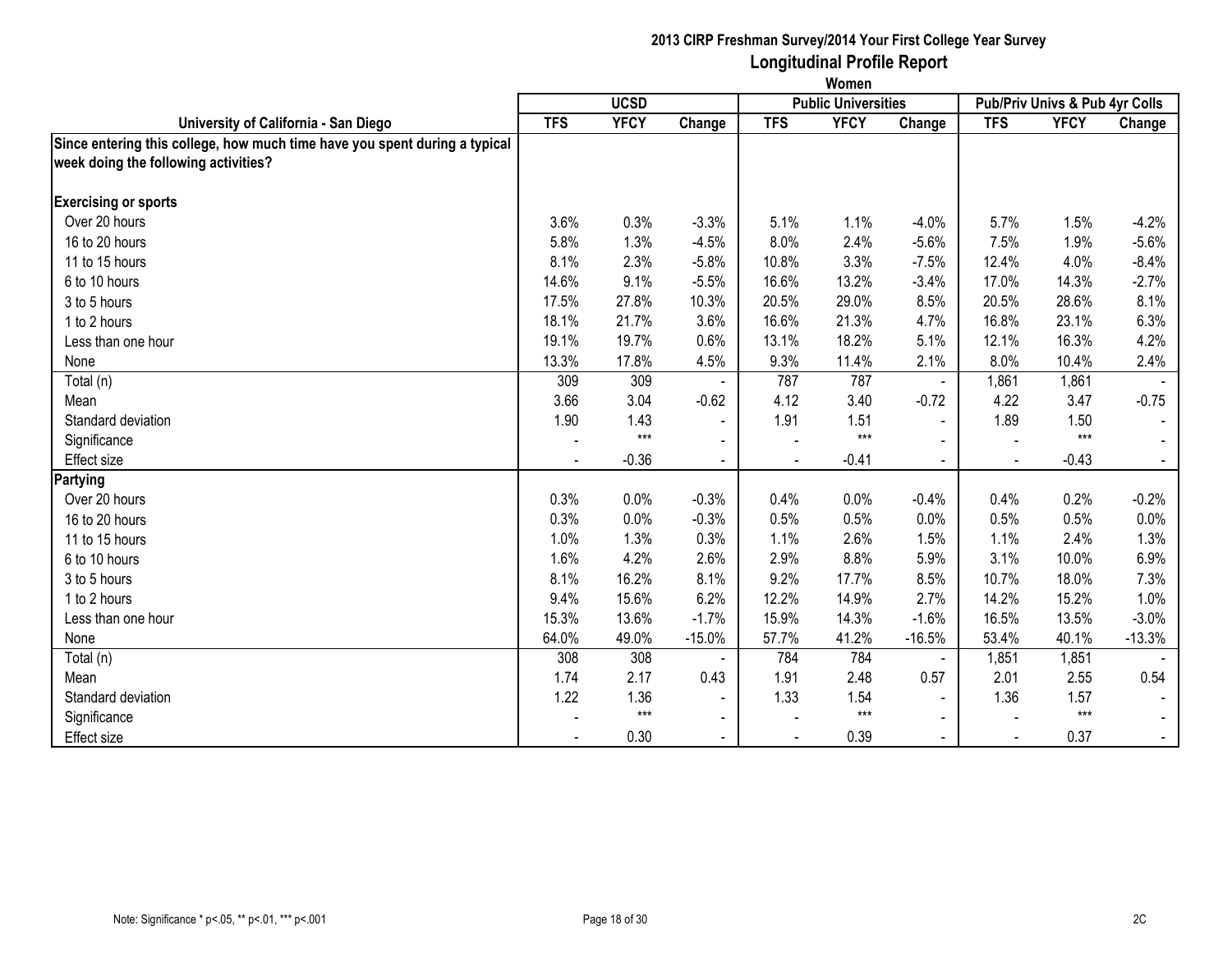|                                                                            | Women      |             |                |            |                            |                |            |                                |         |
|----------------------------------------------------------------------------|------------|-------------|----------------|------------|----------------------------|----------------|------------|--------------------------------|---------|
|                                                                            |            | <b>UCSD</b> |                |            | <b>Public Universities</b> |                |            | Pub/Priv Univs & Pub 4yr Colls |         |
| University of California - San Diego                                       | <b>TFS</b> | <b>YFCY</b> | Change         | <b>TFS</b> | <b>YFCY</b>                | Change         | <b>TFS</b> | <b>YFCY</b>                    | Change  |
| Since entering this college, how much time have you spent during a typical |            |             |                |            |                            |                |            |                                |         |
| week doing the following activities?                                       |            |             |                |            |                            |                |            |                                |         |
| <b>Student clubs and groups</b>                                            |            |             |                |            |                            |                |            |                                |         |
| Over 20 hours                                                              | 2.6%       | 0.3%        | $-2.3%$        | 2.9%       | 0.5%                       | $-2.4%$        | 3.0%       | 0.5%                           | $-2.5%$ |
| 16 to 20 hours                                                             | 2.6%       | 0.0%        | $-2.6%$        | 2.4%       | 0.5%                       | $-1.9%$        | 2.2%       | 0.8%                           | $-1.4%$ |
| 11 to 15 hours                                                             | 4.5%       | 2.9%        | $-1.6%$        | 4.7%       | 2.8%                       | $-1.9%$        | 5.5%       | 2.9%                           | $-2.6%$ |
| 6 to 10 hours                                                              | 11.3%      | 8.7%        | $-2.6%$        | 10.9%      | 9.9%                       | $-1.0%$        | 11.1%      | 9.4%                           | $-1.7%$ |
| 3 to 5 hours                                                               | 23.2%      | 18.7%       | $-4.5%$        | 21.1%      | 21.5%                      | 0.4%           | 22.5%      | 22.1%                          | $-0.4%$ |
| 1 to 2 hours                                                               | 30.0%      | 22.9%       | $-7.1%$        | 27.1%      | 24.4%                      | $-2.7%$        | 27.6%      | 23.4%                          | $-4.2%$ |
| Less than one hour                                                         | 14.8%      | 11.9%       | $-2.9%$        | 14.9%      | 10.5%                      | $-4.4%$        | 13.2%      | 10.4%                          | $-2.8%$ |
| None                                                                       | 11.0%      | 34.5%       | 23.5%          | 16.0%      | 29.9%                      | 13.9%          | 15.0%      | 30.5%                          | 15.5%   |
| Total (n)                                                                  | 310        | 310         |                | 787        | 787                        | $\blacksquare$ | 1,857      | 1,857                          |         |
| Mean                                                                       | 3.46       | 2.65        | $-0.81$        | 3.34       | 2.84                       | $-0.50$        | 3.42       | 2.84                           | $-0.58$ |
| Standard deviation                                                         | 1.59       | 1.51        | $\blacksquare$ | 1.69       | 1.53                       | $\blacksquare$ | 1.68       | 1.55                           |         |
| Significance                                                               |            | $***$       | $\blacksquare$ |            | $***$                      | $\sim$         |            | $***$                          |         |
| <b>Effect size</b>                                                         |            | $-0.41$     | $\mathbf{r}$   |            | $-0.25$                    | $\blacksquare$ |            | $-0.30$                        |         |
| <b>Watching TV</b>                                                         |            |             |                |            |                            |                |            |                                |         |
| Over 20 hours                                                              | 2.3%       | 0.0%        | $-2.3%$        | 1.5%       | 0.1%                       | $-1.4%$        | 1.2%       | 0.3%                           | $-0.9%$ |
| 16 to 20 hours                                                             | 2.6%       | 0.3%        | $-2.3%$        | 1.8%       | 0.8%                       | $-1.0%$        | 1.6%       | 0.7%                           | $-0.9%$ |
| 11 to 15 hours                                                             | 2.9%       | 2.9%        | 0.0%           | 3.1%       | 3.1%                       | 0.0%           | 3.1%       | 3.0%                           | $-0.1%$ |
| 6 to 10 hours                                                              | 9.0%       | 6.1%        | $-2.9%$        | 11.1%      | 6.9%                       | $-4.2%$        | 12.0%      | 8.3%                           | $-3.7%$ |
| 3 to 5 hours                                                               | 24.2%      | 22.6%       | $-1.6%$        | 26.3%      | 21.5%                      | $-4.8%$        | 26.6%      | 21.7%                          | $-4.9%$ |
| 1 to 2 hours                                                               | 24.5%      | 17.7%       | $-6.8%$        | 26.2%      | 21.0%                      | $-5.2%$        | 27.2%      | 23.4%                          | $-3.8%$ |
| Less than one hour                                                         | 19.0%      | 13.5%       | $-5.5%$        | 17.7%      | 15.9%                      | $-1.8%$        | 17.9%      | 17.6%                          | $-0.3%$ |
| None                                                                       | 15.5%      | 36.8%       | 21.3%          | 12.3%      | 30.8%                      | 18.5%          | 10.3%      | 24.9%                          | 14.6%   |
| Total (n)                                                                  | 310        | 310         |                | 786        | 786                        | $\blacksquare$ | 1,850      | 1,850                          |         |
| Mean                                                                       | 3.23       | 2.58        | $-0.65$        | 3.30       | 2.71                       | $-0.59$        | 3.34       | 2.85                           | $-0.49$ |
| Standard deviation                                                         | 1.62       | 1.49        | $\blacksquare$ | 1.49       | 1.49                       | $\sim$         | 1.44       | 1.47                           |         |
| Significance                                                               |            | $***$       | $\blacksquare$ |            | $***$                      | $\blacksquare$ |            | $***$                          |         |
| <b>Effect size</b>                                                         |            | $-0.38$     | $\blacksquare$ |            | $-0.34$                    | $\sim$         |            | $-0.29$                        | $\sim$  |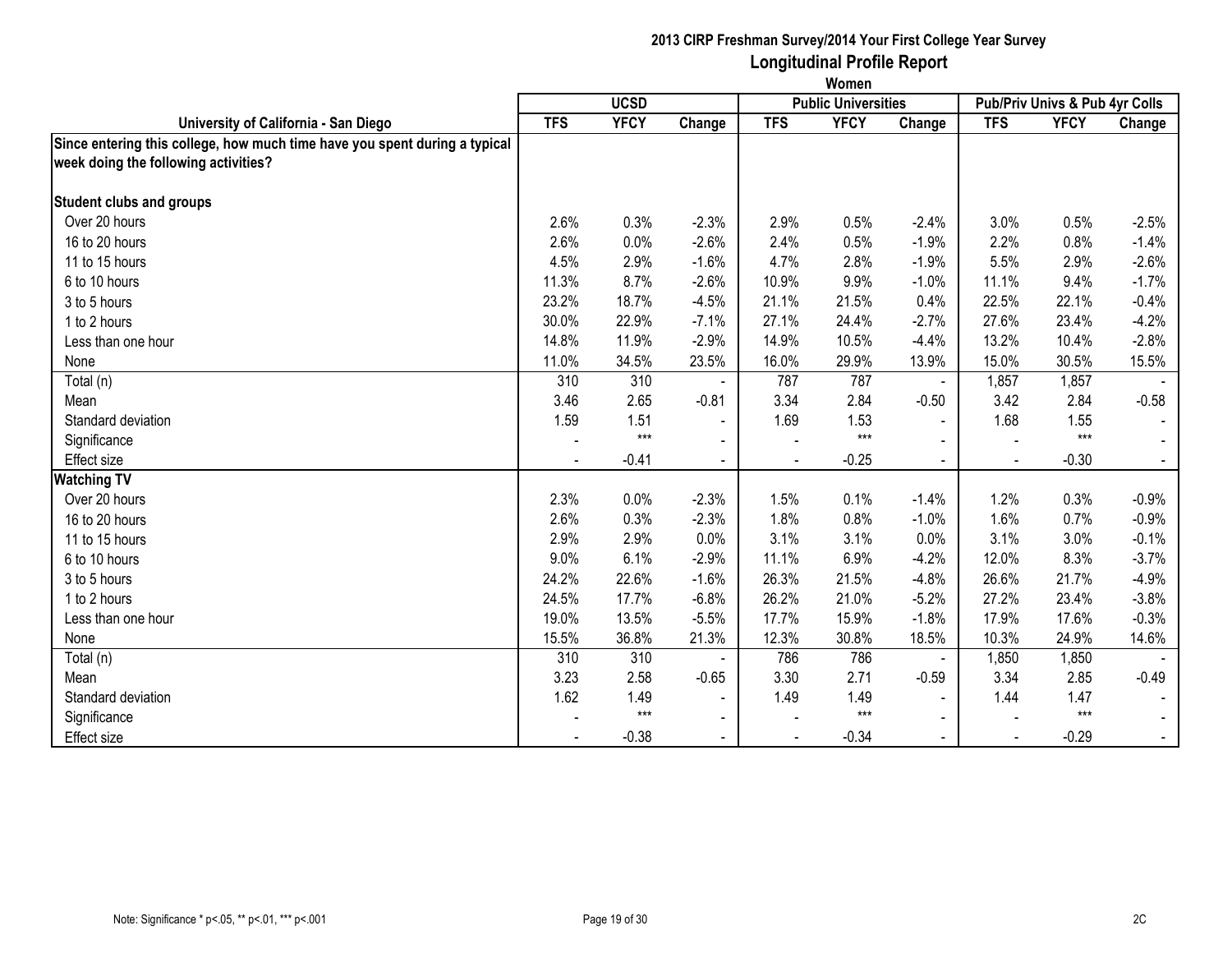|                                                                            | Women      |             |                          |            |                            |                |            |                                |          |
|----------------------------------------------------------------------------|------------|-------------|--------------------------|------------|----------------------------|----------------|------------|--------------------------------|----------|
|                                                                            |            | <b>UCSD</b> |                          |            | <b>Public Universities</b> |                |            | Pub/Priv Univs & Pub 4yr Colls |          |
| University of California - San Diego                                       | <b>TFS</b> | <b>YFCY</b> | Change                   | <b>TFS</b> | <b>YFCY</b>                | Change         | <b>TFS</b> | <b>YFCY</b>                    | Change   |
| Since entering this college, how much time have you spent during a typical |            |             |                          |            |                            |                |            |                                |          |
| week doing the following activities?                                       |            |             |                          |            |                            |                |            |                                |          |
|                                                                            |            |             |                          |            |                            |                |            |                                |          |
| Household/childcare duties                                                 |            |             |                          |            |                            |                |            |                                |          |
| Over 20 hours                                                              | 0.3%       | 0.0%        | $-0.3%$                  | 0.9%       | 0.1%                       | $-0.8%$        | 0.8%       | 0.1%                           | $-0.7%$  |
| 16 to 20 hours                                                             | 0.3%       | 0.3%        | 0.0%                     | 0.3%       | 0.3%                       | 0.0%           | 0.6%       | 0.2%                           | $-0.4%$  |
| 11 to 15 hours                                                             | 1.6%       | 0.6%        | $-1.0%$                  | 2.2%       | 0.3%                       | $-1.9%$        | 2.4%       | 0.6%                           | $-1.8%$  |
| 6 to 10 hours                                                              | 5.8%       | 0.3%        | $-5.5%$                  | 5.6%       | 0.6%                       | $-5.0%$        | 5.4%       | 1.8%                           | $-3.6%$  |
| 3 to 5 hours                                                               | 16.1%      | 3.2%        | $-12.9%$                 | 19.4%      | 4.7%                       | $-14.7%$       | 19.5%      | 5.3%                           | $-14.2%$ |
| 1 to 2 hours                                                               | 31.6%      | 9.7%        | $-21.9%$                 | 31.0%      | 10.8%                      | $-20.2%$       | 32.3%      | 14.0%                          | $-18.3%$ |
| Less than one hour                                                         | 28.1%      | 18.7%       | $-9.4%$                  | 24.4%      | 18.3%                      | $-6.1%$        | 22.5%      | 16.7%                          | $-5.8%$  |
| None                                                                       | 16.1%      | 67.1%       | 51.0%                    | 16.3%      | 64.9%                      | 48.6%          | 16.4%      | 61.2%                          | 44.8%    |
| Total (n)                                                                  | 310        | 310         |                          | 787        | 787                        | $\blacksquare$ | 1,855      | 1,855                          |          |
| Mean                                                                       | 2.75       | 1.54        | $-1.21$                  | 2.86       | 1.60                       | $-1.26$        | 2.89       | 1.73                           | $-1.16$  |
| Standard deviation                                                         | 1.24       | 0.95        | $\overline{\phantom{a}}$ | 1.32       | 1.00                       | $\blacksquare$ | 1.34       | 1.11                           |          |
| Significance                                                               |            | $***$       | $\blacksquare$           |            | $***$                      | $\blacksquare$ |            | $***$                          |          |
| <b>Effect size</b>                                                         |            | $-0.78$     |                          |            | $-0.81$                    |                |            | $-0.75$                        |          |
| Online social networks (Facebook, Twitter, etc.)                           |            |             |                          |            |                            |                |            |                                |          |
| Over 20 hours                                                              | 5.2%       | 4.2%        | $-1.0%$                  | 4.2%       | 3.5%                       | $-0.7%$        | 4.1%       | 2.6%                           | $-1.5%$  |
| 16 to 20 hours                                                             | 3.6%       | 2.3%        | $-1.3%$                  | 3.3%       | 2.0%                       | $-1.3%$        | 2.9%       | 2.5%                           | $-0.4%$  |
| 11 to 15 hours                                                             | 5.2%       | 8.4%        | 3.2%                     | 5.3%       | 6.1%                       | 0.8%           | 5.1%       | 5.3%                           | 0.2%     |
| 6 to 10 hours                                                              | 14.6%      | 17.5%       | 2.9%                     | 14.6%      | 17.0%                      | 2.4%           | 13.9%      | 16.3%                          | 2.4%     |
| 3 to 5 hours                                                               | 22.7%      | 31.1%       | 8.4%                     | 23.0%      | 32.8%                      | 9.8%           | 26.0%      | 31.6%                          | 5.6%     |
| 1 to 2 hours                                                               | 25.2%      | 22.0%       | $-3.2%$                  | 28.2%      | 24.4%                      | $-3.8%$        | 27.9%      | 26.9%                          | $-1.0%$  |
| Less than one hour                                                         | 17.8%      | 11.0%       | $-6.8%$                  | 17.5%      | 11.8%                      | $-5.7%$        | 15.8%      | 12.4%                          | $-3.4%$  |
| None                                                                       | 5.8%       | 3.6%        | $-2.2%$                  | 3.9%       | 2.4%                       | $-1.5%$        | 4.3%       | 2.5%                           | $-1.8%$  |
| Total (n)                                                                  | 309        | 309         |                          | 790        | 790                        | $\blacksquare$ | 1,863      | 1,863                          |          |
| Mean                                                                       | 3.78       | 4.03        | 0.25                     | 3.77       | 3.94                       | 0.17           | 3.77       | 3.85                           | 0.08     |
| Standard deviation                                                         | 1.72       | 1.54        | $\blacksquare$           | 1.61       | 1.45                       | $\blacksquare$ | 1.58       | 1.41                           |          |
| Significance                                                               |            | $**$        | $\sim$                   |            | $^{\star\star}$            | $\sim$         |            | $**$                           |          |
| <b>Effect size</b>                                                         |            | 0.15        |                          |            | 0.10                       |                |            | 0.05                           | $\sim$   |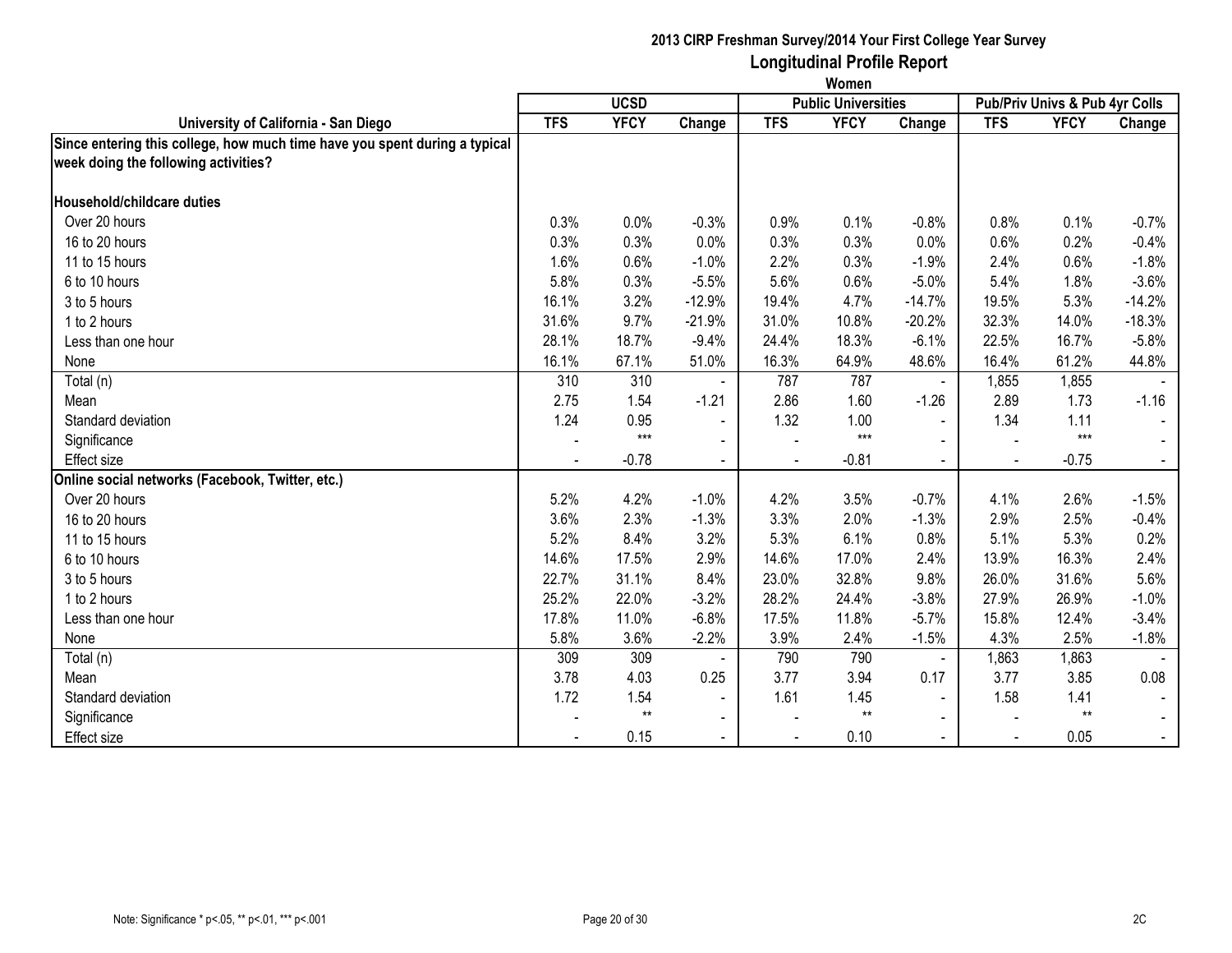|                                                       | Women          |              |                          |                |                            |                |                |                                |                |
|-------------------------------------------------------|----------------|--------------|--------------------------|----------------|----------------------------|----------------|----------------|--------------------------------|----------------|
|                                                       |                | <b>UCSD</b>  |                          |                | <b>Public Universities</b> |                |                | Pub/Priv Univs & Pub 4yr Colls |                |
| University of California - San Diego                  | <b>TFS</b>     | <b>YFCY</b>  | Change                   | <b>TFS</b>     | <b>YFCY</b>                | Change         | <b>TFS</b>     | <b>YFCY</b>                    | Change         |
| How often in the past year did you:                   |                |              |                          |                |                            |                |                |                                |                |
| Ask questions in class                                |                |              |                          |                |                            |                |                |                                |                |
| Frequently                                            | 43.3%          | 6.7%         | $-36.6%$                 | 55.6%          | 15.4%                      | $-40.2%$       | 59.0%          | 21.8%                          | $-37.2%$       |
| Occasionally                                          | 50.5%          | 56.1%        | 5.6%                     | 41.5%          | 62.7%                      | 21.2%          | 38.3%          | 62.4%                          | 24.1%          |
| Not at all                                            | 6.1%           | 37.2%        | 31.1%                    | 2.8%           | 21.9%                      | 19.1%          | 2.7%           | 15.9%                          | 13.2%          |
| Total (n)                                             | 374            | 374          | $\overline{\phantom{a}}$ | 987            | 987                        | $\blacksquare$ | 2,363          | 2,363                          |                |
| Mean                                                  | 2.37           | 1.70         | $-0.67$                  | 2.53           | 1.94                       | $-0.59$        | 2.56           | 2.06                           | $-0.50$        |
| Standard deviation                                    | 0.60           | 0.59         | $\overline{a}$           | 0.55           | 0.61                       |                | 0.55           | 0.61                           |                |
| Significance                                          |                | $***$        | $\blacksquare$           |                | $***$                      | $\overline{a}$ |                | $***$                          |                |
| Effect size                                           |                | $-0.99$      | $\blacksquare$           | $\blacksquare$ | $-0.87$                    | $\blacksquare$ | $\blacksquare$ | $-0.74$                        | $\blacksquare$ |
| Support your opinions with a logical argument         |                |              |                          |                |                            |                |                |                                |                |
| Frequently                                            | 56.5%          | 50.0%        | $-6.5%$                  | 60.2%          | 54.9%                      | $-5.3%$        | 60.3%          | 55.1%                          | $-5.2%$        |
| Occasionally                                          | 39.7%          | 46.2%        | 6.5%                     | 36.7%          | 41.0%                      | 4.3%           | 36.3%          | 40.0%                          | 3.7%           |
| Not at all                                            | 3.8%           | 3.8%         | 0.0%                     | 3.1%           | 4.1%                       | 1.0%           | 3.4%           | 4.9%                           | 1.5%           |
| Total (n)                                             | 370            | 370          | $\blacksquare$           | 983            | 983                        | $\blacksquare$ | 2,357          | 2,357                          |                |
| Mean                                                  | 2.53           | 2.46         | $-0.07$                  | 2.57           | 2.51                       | $-0.06$        | 2.57           | 2.50                           | $-0.07$        |
| Standard deviation                                    | 0.57           | 0.57         | $\blacksquare$           | 0.55           | 0.58                       | $\blacksquare$ | 0.56           | 0.59                           |                |
| Significance                                          |                |              |                          |                |                            |                |                |                                |                |
| <b>Effect size</b>                                    |                | $-0.11$      |                          |                | $-0.09$                    |                |                | $-0.11$                        | $\omega$       |
| Seek solutions to problems and explain them to others |                |              |                          |                |                            |                |                |                                |                |
| Frequently                                            | 56.8%          | 47.6%        | $-9.2%$                  | 57.1%          | 54.7%                      | $-2.4%$        | 58.3%          | 54.1%                          | $-4.2%$        |
| Occasionally                                          | 41.4%          | 49.2%        | 7.8%                     | 40.4%          | 42.3%                      | 1.9%           | 38.8%          | 41.7%                          | 2.9%           |
| Not at all                                            | 1.9%           | 3.2%         | 1.3%                     | 2.5%           | 3.0%                       | 0.5%           | 2.9%           | 4.2%                           | 1.3%           |
| Total (n)                                             | 370            | 370          | $\sim$                   | 983            | 983                        | $\blacksquare$ | 2,354          | 2,354                          |                |
| Mean                                                  | 2.55           | 2.44         | $-0.11$                  | 2.55           | 2.52                       | $-0.03$        | 2.55           | 2.50                           | $-0.05$        |
| Standard deviation                                    | 0.54           | 0.56         | $\blacksquare$           | 0.55           | 0.56                       |                | 0.55           | 0.58                           | $\blacksquare$ |
| Significance                                          |                | $\star\star$ | $\blacksquare$           |                | $**$                       | $\sim$         |                | $***$                          | $\sim$         |
| <b>Effect size</b>                                    | $\blacksquare$ | $-0.17$      | $\blacksquare$           | $\blacksquare$ | $-0.05$                    | $\sim$         | $\blacksquare$ | $-0.08$                        | $\blacksquare$ |
| Revise your papers to improve your writing            |                |              |                          |                |                            |                |                |                                |                |
| Frequently                                            | 57.4%          | 66.6%        | 9.2%                     | 59.8%          | 68.0%                      | 8.2%           | 60.4%          | 65.4%                          | 5.0%           |
| Occasionally                                          | 38.5%          | 30.2%        | $-8.3%$                  | 37.1%          | 29.4%                      | $-7.7%$        | 36.2%          | 31.1%                          | $-5.1%$        |
| Not at all                                            | 4.0%           | 3.2%         | $-0.8%$                  | 3.2%           | 2.6%                       | $-0.6%$        | 3.4%           | 3.4%                           | 0.0%           |
| Total (n)                                             | 371            | 371          | $\blacksquare$           | 984            | 984                        | $\mathbf{r}$   | 2,357          | 2,357                          |                |
| Mean                                                  | 2.53           | 2.63         | 0.10                     | 2.57           | 2.65                       | 0.08           | 2.57           | 2.62                           | 0.05           |
| Standard deviation                                    | 0.57           | 0.55         | $\blacksquare$           | 0.56           | 0.53                       |                | 0.56           | 0.55                           |                |
| Significance                                          |                | $**$         | $\blacksquare$           |                | $^{\star\star}$            | $\blacksquare$ |                | $**$                           | $\blacksquare$ |
| Effect size                                           |                | 0.14         | $\blacksquare$           |                | 0.11                       | $\sim$         |                | 0.07                           | $\blacksquare$ |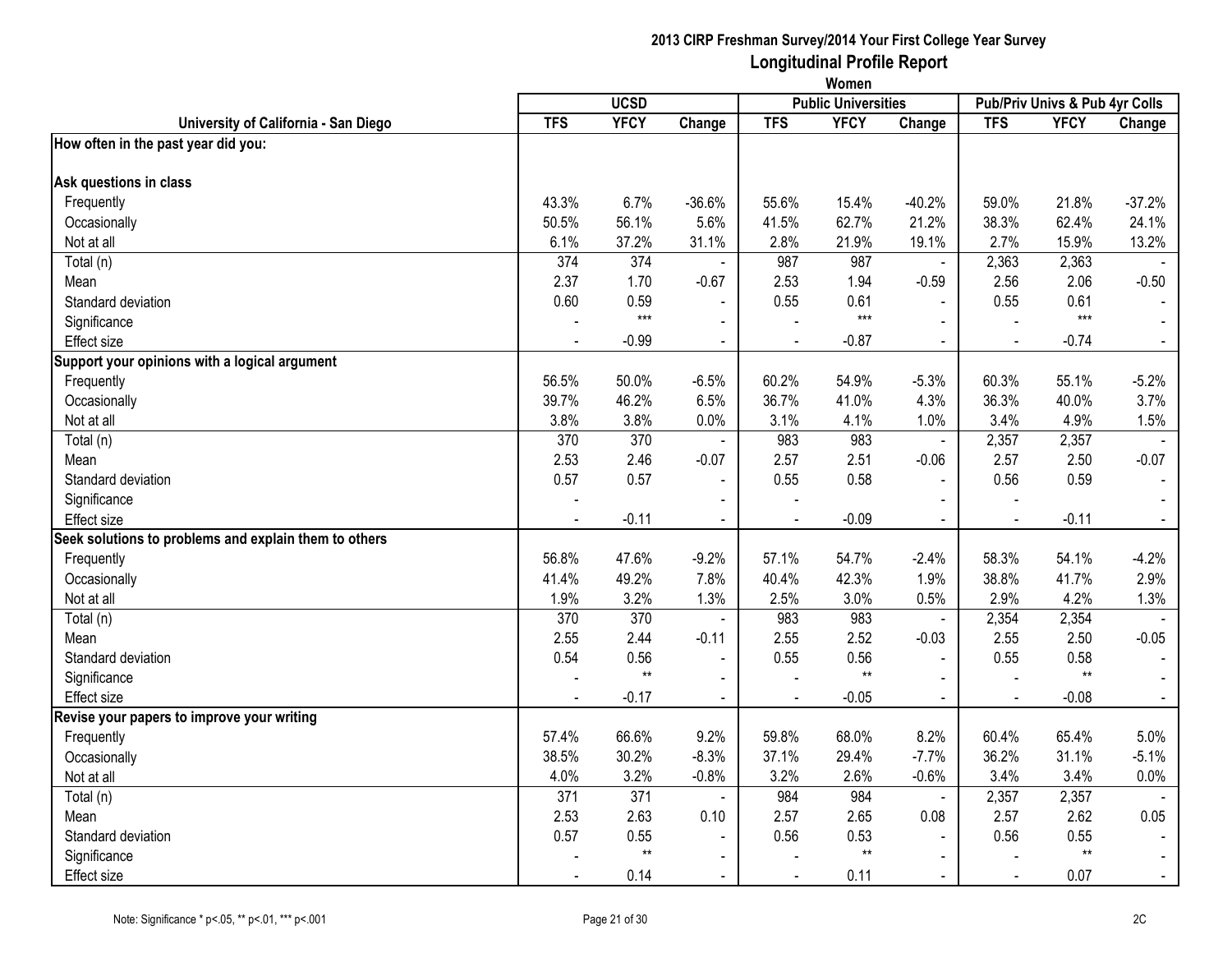|                                                                 | Women      |              |                          |                |                            |                |            |                                |                |
|-----------------------------------------------------------------|------------|--------------|--------------------------|----------------|----------------------------|----------------|------------|--------------------------------|----------------|
|                                                                 |            | <b>UCSD</b>  |                          |                | <b>Public Universities</b> |                |            | Pub/Priv Univs & Pub 4yr Colls |                |
| University of California - San Diego                            | <b>TFS</b> | <b>YFCY</b>  | Change                   | <b>TFS</b>     | <b>YFCY</b>                | Change         | <b>TFS</b> | <b>YFCY</b>                    | Change         |
| How often in the past year did you:                             |            |              |                          |                |                            |                |            |                                |                |
| Evaluate the quality or reliability of information you received |            |              |                          |                |                            |                |            |                                |                |
| Frequently                                                      | 48.0%      | 47.7%        | $-0.3%$                  | 45.6%          | 52.6%                      | 7.0%           | 44.5%      | 51.1%                          | 6.6%           |
| Occasionally                                                    | 47.7%      | 48.5%        | 0.8%                     | 49.4%          | 42.4%                      | $-7.0%$        | 50.7%      | 44.0%                          | $-6.7%$        |
| Not at all                                                      | 4.3%       | 3.8%         | $-0.5%$                  | 5.0%           | 5.0%                       | 0.0%           | 4.8%       | 4.9%                           | 0.1%           |
| Total (n)                                                       | 373        | 373          | $\blacksquare$           | 986            | 986                        | $\blacksquare$ | 2,357      | 2,357                          |                |
| Mean                                                            | 2.44       | 2.44         | 0.00                     | 2.41           | 2.48                       | 0.07           | 2.40       | 2.46                           | 0.06           |
| Standard deviation                                              | 0.58       | 0.57         |                          | 0.58           | 0.59                       | $\overline{a}$ | 0.58       | 0.59                           | $\sim$         |
| Significance                                                    |            |              | $\blacksquare$           |                |                            | $\blacksquare$ |            |                                |                |
| <b>Effect</b> size                                              |            | 0.00         | $\blacksquare$           | $\blacksquare$ | 0.10                       | $\blacksquare$ |            | 0.09                           | $\blacksquare$ |
| Take a risk because you felt you had more to gain               |            |              |                          |                |                            |                |            |                                |                |
| Frequently                                                      | 29.5%      | 22.5%        | $-7.0%$                  | 29.6%          | 30.2%                      | 0.6%           | 32.2%      | 32.1%                          | $-0.1%$        |
| Occasionally                                                    | 61.1%      | 65.1%        | 4.0%                     | 61.0%          | 57.7%                      | $-3.3%$        | 58.4%      | 56.2%                          | $-2.2%$        |
| Not at all                                                      | 9.4%       | 12.3%        | 2.9%                     | 9.5%           | 12.1%                      | 2.6%           | 9.3%       | 11.7%                          | 2.4%           |
| Total (n)                                                       | 373        | 373          | $\blacksquare$           | 984            | 984                        | $\blacksquare$ | 2,354      | 2,354                          |                |
| Mean                                                            | 2.20       | 2.10         | $-0.10$                  | 2.20           | 2.18                       | $-0.02$        | 2.23       | 2.20                           | $-0.03$        |
| Standard deviation                                              | 0.59       | 0.58         | $\blacksquare$           | 0.59           | 0.62                       | $\blacksquare$ | 0.60       | 0.63                           |                |
| Significance                                                    |            | $\star\star$ | $\sim$                   |                | $^{\star\star}$            | $\sim$         |            | $\star\star$                   | $\sim$         |
| Effect size                                                     |            | $-0.14$      | $\blacksquare$           |                | $-0.03$                    | $\blacksquare$ |            | $-0.04$                        | $\sim$         |
| Seek alternative solutions to a problem                         |            |              |                          |                |                            |                |            |                                |                |
| Frequently                                                      | 43.7%      | 35.6%        | $-8.1%$                  | 43.4%          | 44.8%                      | 1.4%           | 44.8%      | 45.3%                          | 0.5%           |
| Occasionally                                                    | 53.6%      | 58.2%        | 4.6%                     | 53.0%          | 50.9%                      | $-2.1%$        | 52.1%      | 50.7%                          | $-1.4%$        |
| Not at all                                                      | 2.7%       | 6.2%         | 3.5%                     | 3.6%           | 4.3%                       | 0.7%           | 3.1%       | 4.0%                           | 0.9%           |
| Total (n)                                                       | 371        | 371          | $\overline{\phantom{a}}$ | 984            | 984                        | $\blacksquare$ | 2,349      | 2,349                          | $\sim$         |
| Mean                                                            | 2.41       | 2.29         | $-0.12$                  | 2.40           | 2.41                       | 0.01           | 2.42       | 2.41                           | $-0.01$        |
| Standard deviation                                              | 0.54       | 0.58         | $\blacksquare$           | 0.56           | 0.57                       | $\overline{a}$ | 0.55       | 0.57                           |                |
| Significance                                                    |            | $**$         | $\blacksquare$           |                | $^{\star\star}$            | $\blacksquare$ |            | $**$                           | $\blacksquare$ |
| <b>Effect size</b>                                              |            | $-0.17$      | $\blacksquare$           | $\blacksquare$ | 0.01                       | $\blacksquare$ |            | $-0.01$                        | $\sim$         |
| ook up scientific research articles and resources               |            |              |                          |                |                            |                |            |                                |                |
| Frequently                                                      | 30.3%      | 31.1%        | 0.8%                     | 27.9%          | 39.3%                      | 11.4%          | 28.4%      | 40.1%                          | 11.7%          |
| Occasionally                                                    | 51.4%      | 47.6%        | $-3.8%$                  | 49.5%          | 45.9%                      | $-3.6%$        | 50.6%      | 45.0%                          | $-5.6%$        |
| Not at all                                                      | 18.4%      | 21.4%        | 3.0%                     | 22.6%          | 14.9%                      | $-7.7%$        | 21.0%      | 14.9%                          | $-6.1%$        |
| Total (n)                                                       | 370        | 370          | $\blacksquare$           | 983            | 983                        | $\blacksquare$ | 2,344      | 2,344                          |                |
| Mean                                                            | 2.12       | 2.10         | $-0.02$                  | 2.05           | 2.24                       | 0.19           | 2.07       | 2.25                           | 0.18           |
| Standard deviation                                              | 0.69       | 0.72         | $\blacksquare$           | 0.71           | 0.69                       |                | 0.70       | 0.70                           |                |
| Significance                                                    |            |              | $\blacksquare$           |                |                            | $\blacksquare$ |            |                                |                |
| Effect size                                                     |            | $-0.02$      | $\blacksquare$           |                | 0.22                       |                |            | 0.21                           | $\sim$         |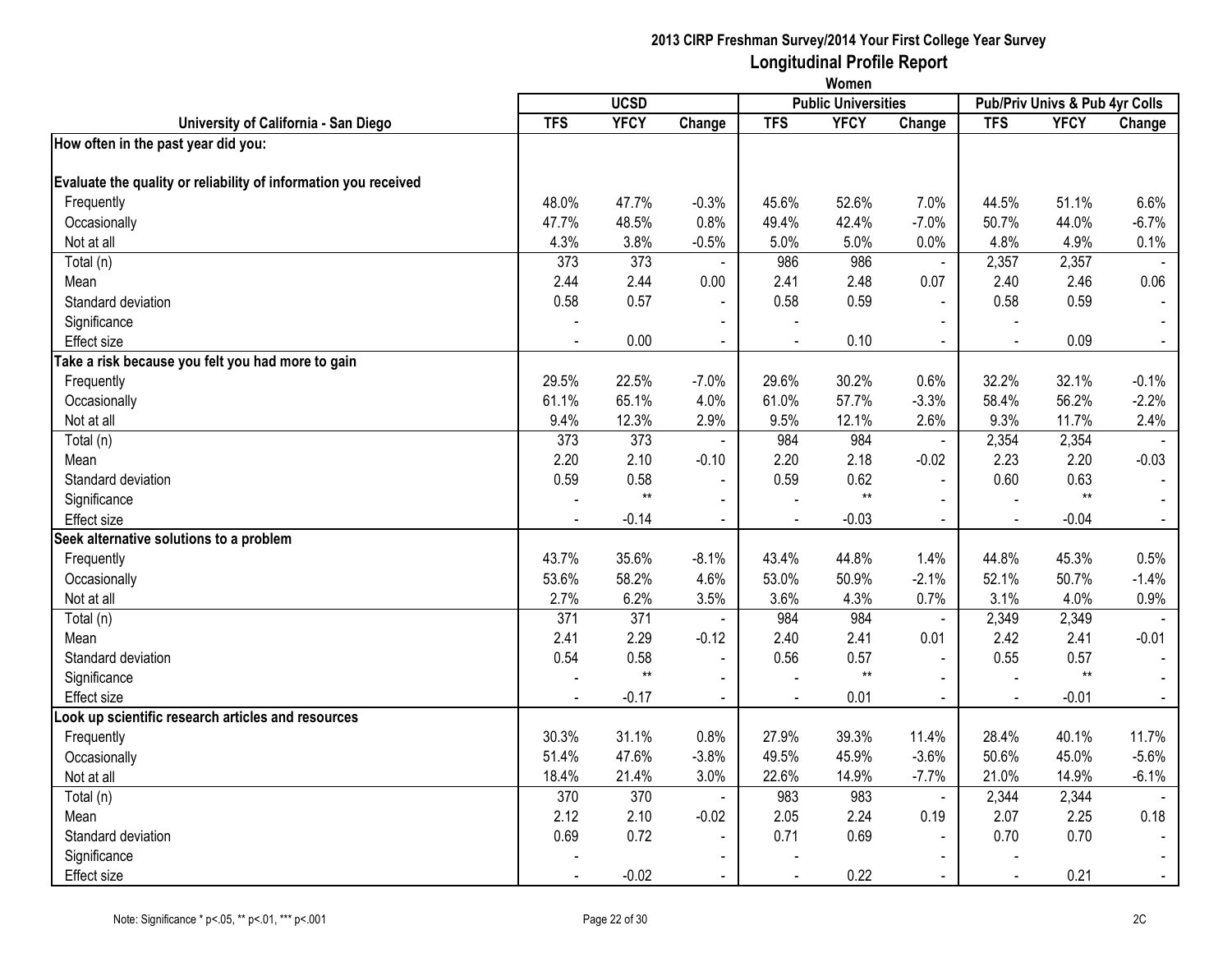|                                                                         | Women          |             |                |                |                            |                |            |                                |                |
|-------------------------------------------------------------------------|----------------|-------------|----------------|----------------|----------------------------|----------------|------------|--------------------------------|----------------|
|                                                                         |                | <b>UCSD</b> |                |                | <b>Public Universities</b> |                |            | Pub/Priv Univs & Pub 4yr Colls |                |
| University of California - San Diego                                    | <b>TFS</b>     | <b>YFCY</b> | Change         | <b>TFS</b>     | <b>YFCY</b>                | Change         | <b>TFS</b> | <b>YFCY</b>                    | Change         |
| How often in the past year did you:                                     |                |             |                |                |                            |                |            |                                |                |
| Explore topics on your own, even though it was not required for a class |                |             |                |                |                            |                |            |                                |                |
| Frequently                                                              | 34.4%          | 26.3%       | $-8.1%$        | 33.9%          | 31.7%                      | $-2.2%$        | 33.3%      | 31.4%                          | $-1.9%$        |
| Occasionally                                                            | 53.2%          | 54.6%       | 1.4%           | 50.0%          | 51.6%                      | 1.6%           | 50.2%      | 52.5%                          | 2.3%           |
| Not at all                                                              | 12.4%          | 19.1%       | 6.7%           | 16.1%          | 16.6%                      | 0.5%           | 16.6%      | 16.1%                          | $-0.5%$        |
| Total (n)                                                               | 372            | 372         | $\blacksquare$ | 986            | 986                        | $\blacksquare$ | 2,354      | 2,354                          |                |
| Mean                                                                    | 2.22           | 2.07        | $-0.15$        | 2.18           | 2.15                       | $-0.03$        | 2.17       | 2.15                           | $-0.02$        |
| Standard deviation                                                      | 0.65           | 0.67        |                | 0.68           | 0.68                       |                | 0.69       | 0.67                           | $\blacksquare$ |
| Significance                                                            |                | $***$       | $\blacksquare$ |                | $***$                      | $\blacksquare$ |            | $***$                          | $\sim$         |
| <b>Effect size</b>                                                      |                | $-0.20$     | $\blacksquare$ |                | $-0.04$                    | $\blacksquare$ |            | $-0.03$                        | $\blacksquare$ |
| Accept mistakes as part of the learning process                         |                |             |                |                |                            |                |            |                                |                |
| Frequently                                                              | 60.6%          | 62.0%       | 1.4%           | 55.8%          | 61.4%                      | 5.6%           | 57.6%      | 62.0%                          | 4.4%           |
| Occasionally                                                            | 37.2%          | 35.1%       | $-2.1%$        | 41.9%          | 35.4%                      | $-6.5%$        | 40.3%      | 35.4%                          | $-4.9%$        |
| Not at all                                                              | 2.2%           | 3.0%        | 0.8%           | 2.3%           | 3.3%                       | 1.0%           | 2.1%       | 2.6%                           | 0.5%           |
| Total (n)                                                               | 368            | 368         | $\blacksquare$ | 981            | 981                        | $\blacksquare$ | 2,350      | 2,350                          |                |
| Mean                                                                    | 2.58           | 2.59        | 0.01           | 2.53           | 2.58                       | 0.05           | 2.55       | 2.59                           | 0.04           |
| Standard deviation                                                      | 0.54           | 0.55        | $\blacksquare$ | 0.54           | 0.56                       | $\blacksquare$ | 0.54       | 0.54                           |                |
| Significance                                                            |                |             |                |                |                            |                |            |                                |                |
| <b>Effect size</b>                                                      |                | 0.02        |                |                | 0.08                       |                |            | 0.06                           | $\sim$         |
| Seek feedback on your academic work                                     |                |             |                |                |                            |                |            |                                |                |
| Frequently                                                              | 50.5%          | 49.2%       | $-1.3%$        | 53.3%          | 54.4%                      | 1.1%           | 54.3%      | 54.8%                          | 0.5%           |
| Occasionally                                                            | 44.9%          | 44.3%       | $-0.6%$        | 42.4%          | 40.4%                      | $-2.0%$        | 41.0%      | 40.1%                          | $-0.9%$        |
| Not at all                                                              | 4.6%           | 6.5%        | 1.9%           | 4.3%           | 5.2%                       | 0.9%           | 4.6%       | 5.0%                           | 0.4%           |
| Total (n)                                                               | 370            | 370         | $\blacksquare$ | 981            | 981                        | $\blacksquare$ | 2,345      | 2,345                          |                |
| Mean                                                                    | 2.46           | 2.43        | $-0.03$        | 2.49           | 2.49                       | 0.00           | 2.50       | 2.50                           | 0.00           |
| Standard deviation                                                      | 0.58           | 0.61        | $\blacksquare$ | 0.58           | 0.60                       | $\blacksquare$ | 0.59       | 0.59                           |                |
| Significance                                                            |                |             | $\blacksquare$ |                |                            | $\blacksquare$ |            |                                | $\sim$         |
| <b>Effect size</b>                                                      | $\blacksquare$ | $-0.04$     | $\blacksquare$ | $\blacksquare$ | 0.00                       | $\blacksquare$ |            | 0.00                           | $\sim$         |
| Integrate skills and knowledge from different sources and experiences   |                |             |                |                |                            |                |            |                                |                |
| Frequently                                                              | 61.2%          | 63.9%       | 2.7%           | 62.4%          | 66.1%                      | 3.7%           | 62.2%      | 65.3%                          | 3.1%           |
| Occasionally                                                            | 38.0%          | 34.2%       | $-3.8%$        | 36.4%          | 32.5%                      | $-3.9%$        | 36.4%      | 33.4%                          | $-3.0%$        |
| Not at all                                                              | 0.8%           | 1.9%        | 1.1%           | 1.2%           | 1.4%                       | 0.2%           | 1.4%       | 1.3%                           | $-0.1%$        |
| Total (n)                                                               | 371            | 371         | $\blacksquare$ | 983            | 983                        | $\omega$       | 2,347      | 2,347                          |                |
| Mean                                                                    | 2.60           | 2.62        | 0.02           | 2.61           | 2.65                       | 0.04           | 2.61       | 2.64                           | 0.03           |
| Standard deviation                                                      | 0.51           | 0.52        | $\overline{a}$ | 0.51           | 0.51                       |                | 0.52       | 0.51                           |                |
| Significance                                                            |                |             |                |                |                            | $\blacksquare$ |            |                                |                |
| <b>Effect size</b>                                                      |                | 0.03        | $\blacksquare$ |                | 0.07                       | $\sim$         |            | 0.05                           | $\sim$         |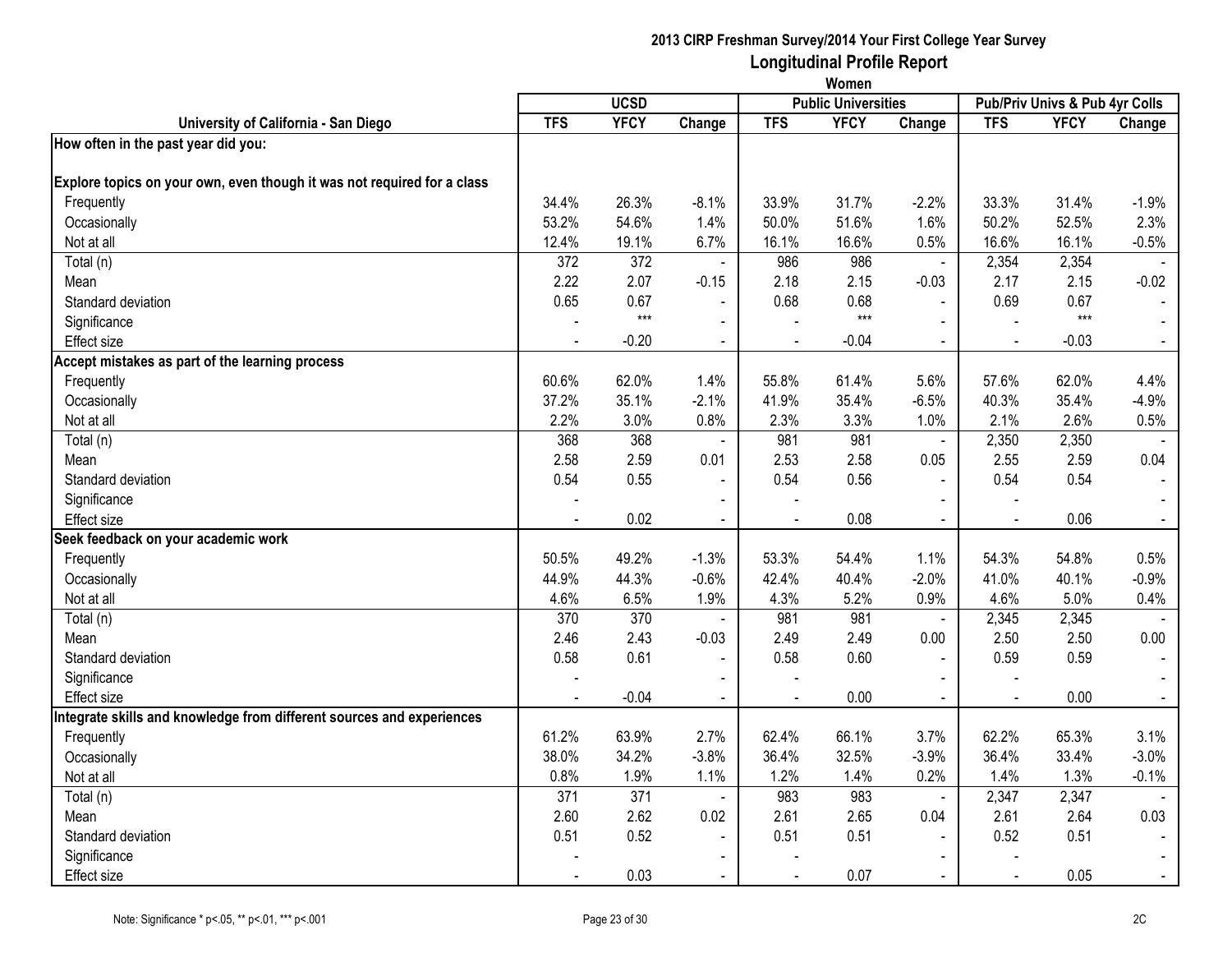|                                                                          | Women      |             |                |            |                            |                |                                |             |          |
|--------------------------------------------------------------------------|------------|-------------|----------------|------------|----------------------------|----------------|--------------------------------|-------------|----------|
|                                                                          |            | <b>UCSD</b> |                |            | <b>Public Universities</b> |                | Pub/Priv Univs & Pub 4yr Colls |             |          |
| University of California - San Diego                                     | <b>TFS</b> | <b>YFCY</b> | Change         | <b>TFS</b> | <b>YFCY</b>                | Change         | <b>TFS</b>                     | <b>YFCY</b> | Change   |
| Indicate the importance to you personally of each of the following:      |            |             |                |            |                            |                |                                |             |          |
| Becoming accomplished in one of the performing arts (acting, dancing,    |            |             |                |            |                            |                |                                |             |          |
| etc.)                                                                    |            |             |                |            |                            |                |                                |             |          |
| Essential                                                                | 6.5%       | 6.5%        | 0.0%           | 5.5%       | 7.5%                       | 2.0%           | 5.9%                           | 8.3%        | 2.4%     |
| Very important                                                           | 9.4%       | 11.7%       | 2.3%           | 9.0%       | 13.0%                      | 4.0%           | 8.7%                           | 13.4%       | 4.7%     |
| Somewhat important                                                       | 27.3%      | 36.0%       | 8.7%           | 23.3%      | 29.4%                      | 6.1%           | 21.4%                          | 29.0%       | 7.6%     |
| Not important                                                            | 56.8%      | 45.8%       | $-11.0%$       | 62.2%      | 50.1%                      | $-12.1%$       | 63.9%                          | 49.4%       | $-14.5%$ |
| Total (n)                                                                | 308        | 308         |                | 786        | 786                        | $\blacksquare$ | 1,877                          | 1,877       |          |
| Mean                                                                     | 1.66       | 1.79        | 0.13           | 1.58       | 1.78                       | 0.20           | 1.57                           | 1.81        | 0.24     |
| Standard deviation                                                       | 0.90       | 0.89        | $\blacksquare$ | 0.87       | 0.94                       | $\blacksquare$ | 0.88                           | 0.96        |          |
| Significance                                                             |            |             |                |            | $\star$                    |                |                                | $\star$     |          |
| <b>Effect size</b>                                                       |            | 0.14        |                |            | 0.22                       |                |                                | 0.26        |          |
| Becoming an authority in my field                                        |            |             |                |            |                            |                |                                |             |          |
| Essential                                                                | 18.6%      | 20.2%       | 1.6%           | 17.9%      | 22.3%                      | 4.4%           | 19.1%                          | 22.3%       | 3.2%     |
| Very important                                                           | 35.5%      | 33.9%       | $-1.6%$        | 38.2%      | 38.3%                      | 0.1%           | 38.5%                          | 40.7%       | 2.2%     |
| Somewhat important                                                       | 36.8%      | 38.1%       | 1.3%           | 33.3%      | 32.1%                      | $-1.2%$        | 32.7%                          | 30.4%       | $-2.3%$  |
| Not important                                                            | 9.1%       | 7.8%        | $-1.3%$        | 10.6%      | 7.3%                       | $-3.3%$        | 9.7%                           | 6.6%        | $-3.1%$  |
| Total (n)                                                                | 307        | 307         |                | 783        | 783                        |                | 1,867                          | 1,867       |          |
| Mean                                                                     | 2.64       | 2.66        | 0.02           | 2.63       | 2.76                       | 0.13           | 2.67                           | 2.79        | 0.12     |
| Standard deviation                                                       | 0.89       | 0.89        | $\blacksquare$ | 0.90       | 0.88                       | $\blacksquare$ | 0.89                           | 0.86        |          |
| Significance                                                             |            |             | $\blacksquare$ |            |                            |                |                                |             |          |
| <b>Effect size</b>                                                       |            | 0.02        | $\blacksquare$ |            | 0.15                       | $\sim$         | $\blacksquare$                 | 0.13        | $\sim$   |
| Obtaining recognition from my colleagues for contributions to my special |            |             |                |            |                            |                |                                |             |          |
| field                                                                    |            |             |                |            |                            |                |                                |             |          |
| Essential                                                                | 19.8%      | 14.6%       | $-5.2%$        | 17.6%      | 16.4%                      | $-1.2%$        | 17.7%                          | 17.7%       | 0.0%     |
| Very important                                                           | 34.1%      | 37.3%       | 3.2%           | 36.4%      | 41.0%                      | 4.6%           | 38.5%                          | 40.8%       | 2.3%     |
| Somewhat important                                                       | 39.3%      | 36.4%       | $-2.9%$        | 38.0%      | 34.6%                      | $-3.4%$        | 35.6%                          | 34.2%       | $-1.4%$  |
| Not important                                                            | 6.8%       | 11.7%       | 4.9%           | 8.0%       | 7.9%                       | $-0.1%$        | 8.2%                           | 7.3%        | $-0.9%$  |
| Total (n)                                                                | 308        | 308         |                | 785        | 785                        | $\blacksquare$ | 1,873                          | 1,873       |          |
| Mean                                                                     | 2.67       | 2.55        | $-0.12$        | 2.64       | 2.66                       | 0.02           | 2.66                           | 2.69        | 0.03     |
| Standard deviation                                                       | 0.87       | 0.88        | $\blacksquare$ | 0.86       | 0.84                       |                | 0.86                           | 0.85        |          |
| Significance                                                             |            |             | $\sim$         |            | $\star$                    |                |                                | $\star$     |          |
| <b>Effect size</b>                                                       |            | $-0.13$     | $\blacksquare$ |            | 0.02                       |                |                                | 0.03        |          |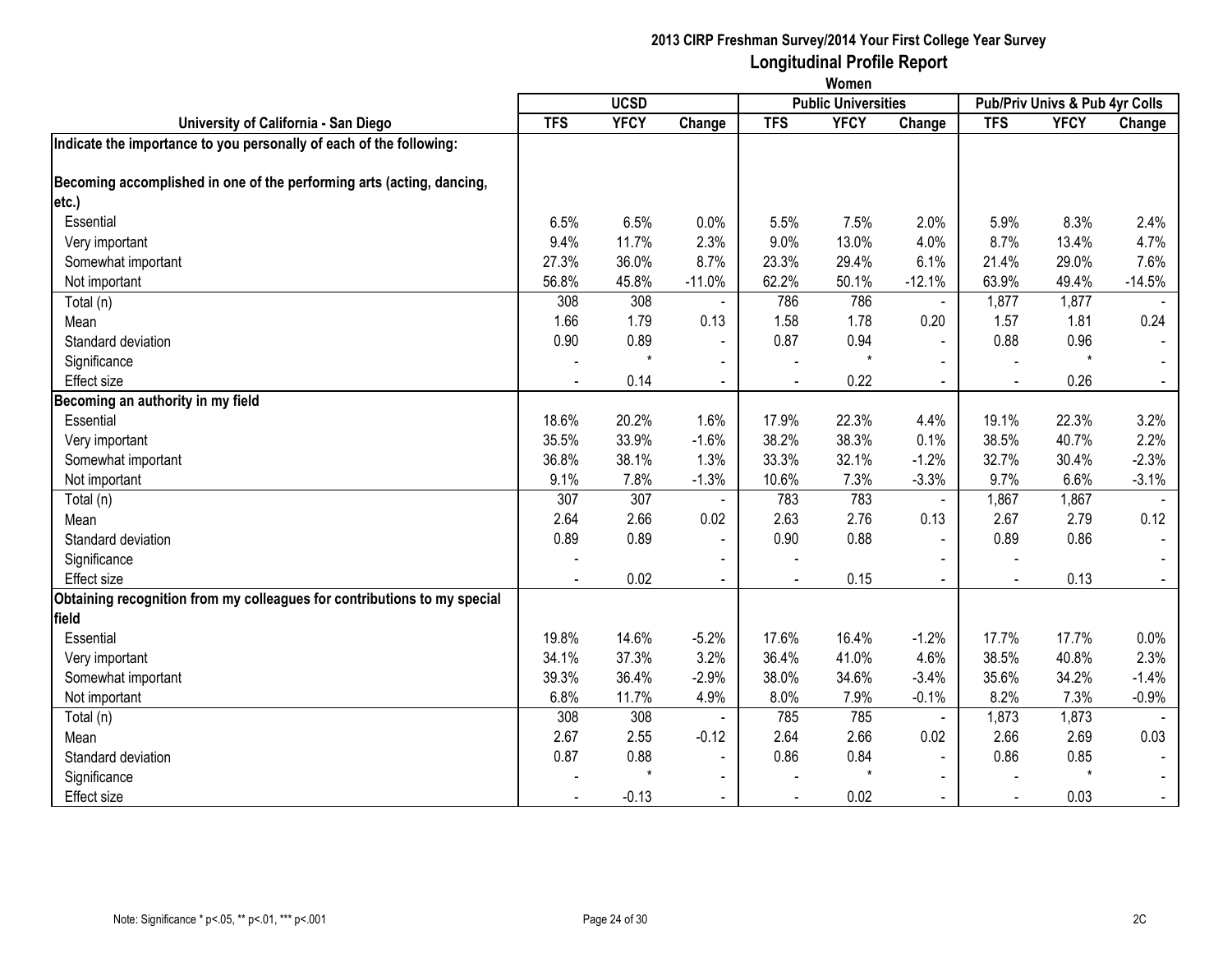|                                                                     | Women                                     |             |                |            |             |                          |                                |             |         |  |  |
|---------------------------------------------------------------------|-------------------------------------------|-------------|----------------|------------|-------------|--------------------------|--------------------------------|-------------|---------|--|--|
|                                                                     | <b>UCSD</b><br><b>Public Universities</b> |             |                |            |             |                          | Pub/Priv Univs & Pub 4yr Colls |             |         |  |  |
| University of California - San Diego                                | <b>TFS</b>                                | <b>YFCY</b> | Change         | <b>TFS</b> | <b>YFCY</b> | Change                   | <b>TFS</b>                     | <b>YFCY</b> | Change  |  |  |
| Indicate the importance to you personally of each of the following: |                                           |             |                |            |             |                          |                                |             |         |  |  |
|                                                                     |                                           |             |                |            |             |                          |                                |             |         |  |  |
| Influencing the political structure                                 |                                           |             |                |            |             |                          |                                |             |         |  |  |
| Essential                                                           | 4.5%                                      | 6.2%        | 1.7%           | 4.2%       | 5.0%        | 0.8%                     | 5.0%                           | 6.5%        | 1.5%    |  |  |
| Very important                                                      | 9.1%                                      | 11.7%       | 2.6%           | 9.5%       | 11.0%       | 1.5%                     | 10.6%                          | 12.9%       | 2.3%    |  |  |
| Somewhat important                                                  | 34.1%                                     | 37.3%       | 3.2%           | 34.1%      | 37.7%       | 3.6%                     | 34.5%                          | 37.4%       | 2.9%    |  |  |
| Not important                                                       | 52.3%                                     | 44.8%       | $-7.5%$        | 52.2%      | 46.4%       | $-5.8%$                  | 49.9%                          | 43.3%       | $-6.6%$ |  |  |
| Total (n)                                                           | 308                                       | 308         |                | 783        | 783         | $\blacksquare$           | 1,867                          | 1,867       |         |  |  |
| Mean                                                                | 1.66                                      | 1.79        | 0.13           | 1.66       | 1.75        | 0.09                     | 1.71                           | 1.83        | 0.12    |  |  |
| Standard deviation                                                  | 0.83                                      | 0.88        | $\sim$         | 0.82       | 0.84        | $\blacksquare$           | 0.85                           | 0.89        |         |  |  |
| Significance                                                        |                                           | $**$        | $\blacksquare$ |            | $**$        | $\blacksquare$           |                                | $**$        |         |  |  |
| <b>Effect size</b>                                                  |                                           | 0.15        | $\blacksquare$ |            | 0.10        |                          |                                | 0.14        |         |  |  |
| Influencing social values                                           |                                           |             |                |            |             |                          |                                |             |         |  |  |
| Essential                                                           | 9.7%                                      | 14.9%       | 5.2%           | 10.2%      | 13.9%       | 3.7%                     | 10.6%                          | 16.2%       | 5.6%    |  |  |
| Very important                                                      | 25.9%                                     | 28.2%       | 2.3%           | 28.0%      | 30.8%       | 2.8%                     | 30.2%                          | 32.8%       | 2.6%    |  |  |
| Somewhat important                                                  | 44.3%                                     | 39.2%       | $-5.1%$        | 42.6%      | 41.1%       | $-1.5%$                  | 42.0%                          | 38.3%       | $-3.7%$ |  |  |
| Not important                                                       | 20.1%                                     | 17.8%       | $-2.3%$        | 19.2%      | 14.2%       | $-5.0%$                  | 17.2%                          | 12.7%       | $-4.5%$ |  |  |
| Total (n)                                                           | 309                                       | 309         |                | 786        | 786         | $\blacksquare$           | 1,868                          | 1,868       |         |  |  |
| Mean                                                                | 2.25                                      | 2.40        | 0.15           | 2.29       | 2.44        | 0.15                     | 2.34                           | 2.52        | 0.18    |  |  |
| Standard deviation                                                  | 0.89                                      | 0.95        | $\blacksquare$ | 0.89       | 0.90        | $\sim$                   | 0.88                           | 0.91        | $\sim$  |  |  |
| Significance                                                        |                                           | $**$        | $\blacksquare$ |            | $**$        | $\blacksquare$           |                                | $**$        |         |  |  |
| <b>Effect size</b>                                                  |                                           | 0.15        | $\blacksquare$ |            | 0.15        |                          |                                | 0.18        |         |  |  |
| Raising a family                                                    |                                           |             |                |            |             |                          |                                |             |         |  |  |
| Essential                                                           | 32.7%                                     | 29.2%       | $-3.5%$        | 42.3%      | 41.3%       | $-1.0%$                  | 43.9%                          | 42.4%       | $-1.5%$ |  |  |
| Very important                                                      | 30.4%                                     | 30.4%       | 0.0%           | 29.5%      | 28.1%       | $-1.4%$                  | 29.8%                          | 28.9%       | $-0.9%$ |  |  |
| Somewhat important                                                  | 23.4%                                     | 26.6%       | 3.2%           | 18.3%      | 20.7%       | 2.4%                     | 17.3%                          | 19.6%       | 2.3%    |  |  |
| Not important                                                       | 13.5%                                     | 13.8%       | 0.3%           | 9.9%       | 9.9%        | 0.0%                     | 9.1%                           | 9.1%        | $0.0\%$ |  |  |
| Total (n)                                                           | 312                                       | 312         |                | 789        | 789         | $\blacksquare$           | 1,878                          | 1,878       |         |  |  |
| Mean                                                                | 2.82                                      | 2.75        | $-0.07$        | 3.04       | 3.01        | $-0.03$                  | 3.09                           | 3.05        | $-0.04$ |  |  |
| Standard deviation                                                  | 1.04                                      | 1.02        | $\blacksquare$ | 1.00       | 1.01        | $\blacksquare$           | 0.98                           | 0.99        |         |  |  |
| Significance                                                        |                                           |             | $\blacksquare$ |            |             | $\overline{\phantom{0}}$ |                                |             |         |  |  |
| <b>Effect size</b>                                                  |                                           | $-0.07$     | $\blacksquare$ |            | $-0.03$     | $\sim$                   |                                | $-0.04$     | $\sim$  |  |  |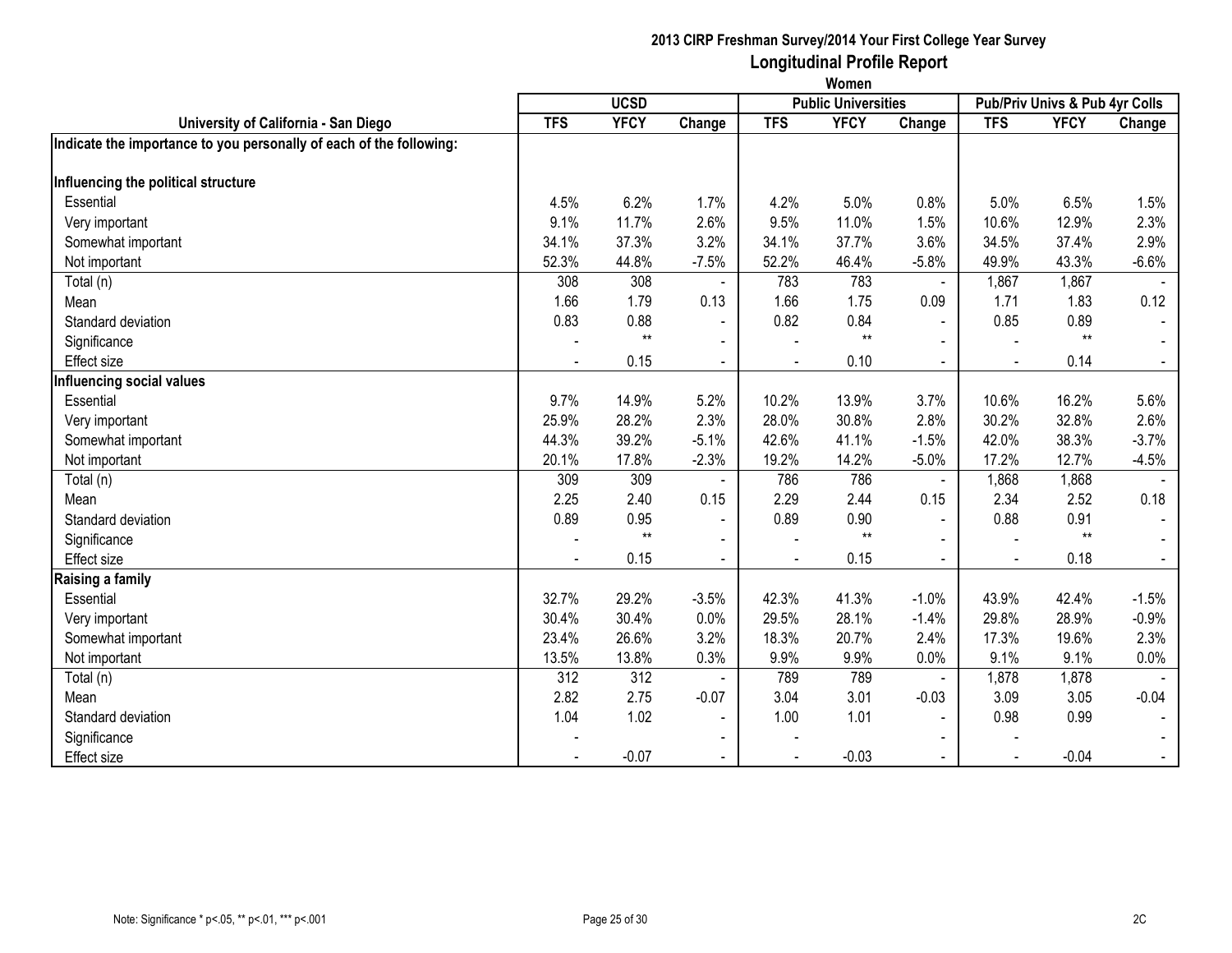|                                                                     | Women                                     |             |                |            |             |                |                                |             |         |  |  |
|---------------------------------------------------------------------|-------------------------------------------|-------------|----------------|------------|-------------|----------------|--------------------------------|-------------|---------|--|--|
|                                                                     | <b>UCSD</b><br><b>Public Universities</b> |             |                |            |             |                | Pub/Priv Univs & Pub 4yr Colls |             |         |  |  |
| University of California - San Diego                                | <b>TFS</b>                                | <b>YFCY</b> | Change         | <b>TFS</b> | <b>YFCY</b> | Change         | <b>TFS</b>                     | <b>YFCY</b> | Change  |  |  |
| Indicate the importance to you personally of each of the following: |                                           |             |                |            |             |                |                                |             |         |  |  |
| Being very well off financially                                     |                                           |             |                |            |             |                |                                |             |         |  |  |
| Essential                                                           | 42.2%                                     | 34.4%       | $-7.8%$        | 38.8%      | 35.6%       | $-3.2%$        | 38.9%                          | 37.1%       | $-1.8%$ |  |  |
| Very important                                                      | 36.0%                                     | 37.0%       | 1.0%           | 39.2%      | 37.2%       | $-2.0%$        | 39.1%                          | 36.2%       | $-2.9%$ |  |  |
| Somewhat important                                                  | 21.1%                                     | 24.7%       | 3.6%           | 19.9%      | 22.6%       | 2.7%           | 19.9%                          | 22.6%       | 2.7%    |  |  |
| Not important                                                       | 0.6%                                      | 3.9%        | 3.3%           | 2.0%       | 4.6%        | 2.6%           | 2.1%                           | 4.1%        | 2.0%    |  |  |
| Total (n)                                                           | 308                                       | 308         |                | 783        | 783         |                | 1,872                          | 1,872       |         |  |  |
| Mean                                                                | 3.20                                      | 3.02        | $-0.18$        | 3.15       | 3.04        | $-0.11$        | 3.15                           | 3.06        | $-0.09$ |  |  |
| Standard deviation                                                  | 0.79                                      | 0.87        | $\sim$         | 0.81       | 0.88        | $\sim$         | 0.81                           | 0.87        |         |  |  |
| Significance                                                        |                                           | $***$       | $\blacksquare$ |            | $***$       |                |                                | $***$       |         |  |  |
| <b>Effect size</b>                                                  |                                           | $-0.21$     | $\sim$         |            | $-0.13$     |                |                                | $-0.11$     |         |  |  |
| Helping others who are in difficulty                                |                                           |             |                |            |             |                |                                |             |         |  |  |
| Essential                                                           | 31.9%                                     | 35.5%       | 3.6%           | 31.3%      | 39.7%       | 8.4%           | 33.5%                          | 41.0%       | 7.5%    |  |  |
| Very important                                                      | 42.0%                                     | 38.8%       | $-3.2%$        | 42.8%      | 39.4%       | $-3.4%$        | 43.1%                          | 40.4%       | $-2.7%$ |  |  |
| Somewhat important                                                  | 25.4%                                     | 24.1%       | $-1.3%$        | 23.8%      | 19.1%       | $-4.7%$        | 21.7%                          | 17.0%       | $-4.7%$ |  |  |
| Not important                                                       | 0.7%                                      | 1.6%        | 0.9%           | 2.1%       | 1.8%        | $-0.3%$        | 1.6%                           | 1.6%        | 0.0%    |  |  |
| Total (n)                                                           | 307                                       | 307         |                | 780        | 780         | $\blacksquare$ | 1,867                          | 1,867       |         |  |  |
| Mean                                                                | 3.05                                      | 3.08        | 0.03           | 3.03       | 3.17        | 0.14           | 3.09                           | 3.21        | 0.12    |  |  |
| Standard deviation                                                  | 0.77                                      | 0.81        | $\blacksquare$ | 0.80       | 0.79        | $\sim$         | 0.78                           | 0.77        | $\sim$  |  |  |
| Significance                                                        |                                           |             |                |            |             |                |                                |             |         |  |  |
| Effect size                                                         |                                           | 0.04        |                |            | 0.18        |                |                                | 0.16        |         |  |  |
| Making a theoretical contribution to science                        |                                           |             |                |            |             |                |                                |             |         |  |  |
| Essential                                                           | 11.0%                                     | 11.0%       | 0.0%           | 7.3%       | 8.2%        | 0.9%           | 7.2%                           | 7.7%        | 0.5%    |  |  |
| Very important                                                      | 19.7%                                     | 17.8%       | $-1.9%$        | 17.5%      | 16.9%       | $-0.6%$        | 15.5%                          | 17.1%       | 1.6%    |  |  |
| Somewhat important                                                  | 36.9%                                     | 39.2%       | 2.3%           | 31.2%      | 33.4%       | 2.2%           | 30.9%                          | 31.9%       | 1.0%    |  |  |
| Not important                                                       | 32.4%                                     | 32.0%       | $-0.4%$        | 43.9%      | 41.5%       | $-2.4%$        | 46.4%                          | 43.3%       | $-3.1%$ |  |  |
| Total (n)                                                           | 309                                       | 309         |                | 781        | 781         | $\blacksquare$ | 1,866                          | 1,866       |         |  |  |
| Mean                                                                | 2.09                                      | 2.08        | $-0.01$        | 1.88       | 1.92        | 0.04           | 1.84                           | 1.89        | 0.05    |  |  |
| Standard deviation                                                  | 0.98                                      | 0.97        | $\sim$         | 0.95       | 0.95        | $\blacksquare$ | 0.94                           | 0.95        |         |  |  |
| Significance                                                        |                                           |             | $\blacksquare$ |            |             |                |                                |             |         |  |  |
| <b>Effect size</b>                                                  |                                           | $-0.01$     |                |            | 0.05        |                |                                | 0.06        | $\sim$  |  |  |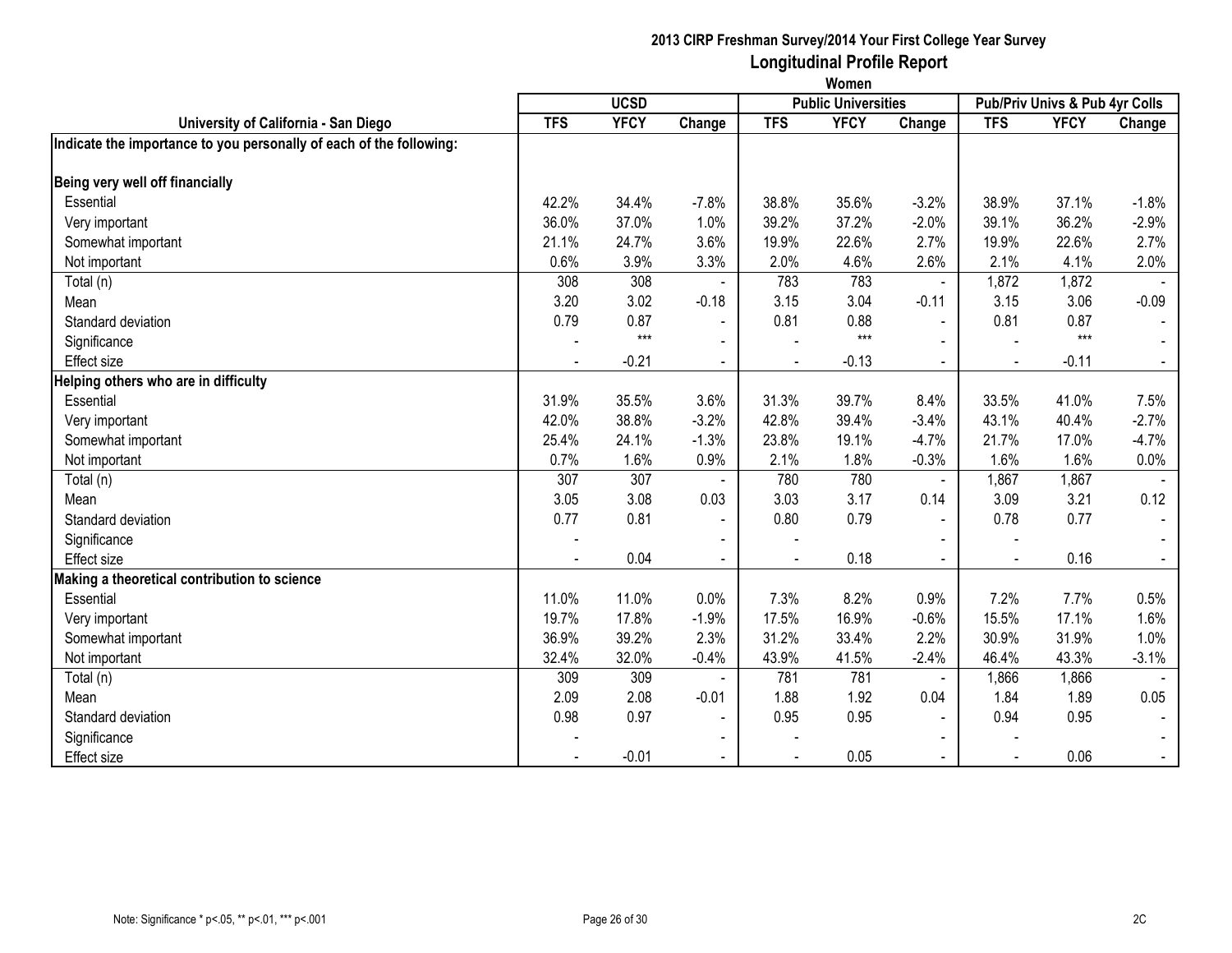|                                                                     | Women                                     |             |                |            |             |                          |            |                                |          |  |  |
|---------------------------------------------------------------------|-------------------------------------------|-------------|----------------|------------|-------------|--------------------------|------------|--------------------------------|----------|--|--|
|                                                                     | <b>UCSD</b><br><b>Public Universities</b> |             |                |            |             |                          |            | Pub/Priv Univs & Pub 4yr Colls |          |  |  |
| University of California - San Diego                                | <b>TFS</b>                                | <b>YFCY</b> | Change         | <b>TFS</b> | <b>YFCY</b> | Change                   | <b>TFS</b> | <b>YFCY</b>                    | Change   |  |  |
| Indicate the importance to you personally of each of the following: |                                           |             |                |            |             |                          |            |                                |          |  |  |
|                                                                     |                                           |             |                |            |             |                          |            |                                |          |  |  |
| Writing original works (poems, novels etc.)                         |                                           |             |                |            |             |                          |            |                                |          |  |  |
| Essential                                                           | 5.9%                                      | 7.2%        | 1.3%           | 5.5%       | 6.9%        | 1.4%                     | 5.7%       | 7.5%                           | 1.8%     |  |  |
| Very important                                                      | 10.4%                                     | 13.4%       | 3.0%           | 8.2%       | 10.6%       | 2.4%                     | 7.1%       | 10.9%                          | 3.8%     |  |  |
| Somewhat important                                                  | 18.2%                                     | 31.3%       | 13.1%          | 20.5%      | 28.1%       | 7.6%                     | 22.7%      | 28.5%                          | 5.8%     |  |  |
| Not important                                                       | 65.5%                                     | 48.2%       | $-17.3%$       | 65.8%      | 54.4%       | $-11.4%$                 | 64.4%      | 53.1%                          | $-11.3%$ |  |  |
| Total (n)                                                           | 307                                       | 307         |                | 780        | 780         | $\blacksquare$           | 1,864      | 1,864                          |          |  |  |
| Mean                                                                | 1.57                                      | 1.79        | 0.22           | 1.53       | 1.70        | 0.17                     | 1.54       | 1.73                           | 0.19     |  |  |
| Standard deviation                                                  | 0.90                                      | 0.93        | $\sim$         | 0.86       | 0.92        | $\blacksquare$           | 0.86       | 0.93                           |          |  |  |
| Significance                                                        |                                           | $***$       | $\blacksquare$ |            | $***$       | $\blacksquare$           |            | $***$                          |          |  |  |
| <b>Effect size</b>                                                  |                                           | 0.26        | $\sim$         |            | 0.20        |                          |            | 0.22                           |          |  |  |
| Creating artistic works (painting, sculpture, etc.)                 |                                           |             |                |            |             |                          |            |                                |          |  |  |
| Essential                                                           | 4.3%                                      | 5.9%        | 1.6%           | 3.9%       | 7.2%        | 3.3%                     | 3.7%       | 7.0%                           | 3.3%     |  |  |
| Very important                                                      | 10.9%                                     | 13.5%       | 2.6%           | 9.1%       | 13.1%       | 4.0%                     | 8.2%       | 13.2%                          | 5.0%     |  |  |
| Somewhat important                                                  | 21.8%                                     | 29.4%       | 7.6%           | 20.6%      | 26.0%       | 5.4%                     | 19.7%      | 26.1%                          | 6.4%     |  |  |
| Not important                                                       | 63.0%                                     | 51.2%       | $-11.8%$       | 66.5%      | 53.7%       | $-12.8%$                 | 68.4%      | 53.7%                          | $-14.7%$ |  |  |
| Total (n)                                                           | 303                                       | 303         |                | 773        | 773         | $\sim$                   | 1,846      | 1,846                          |          |  |  |
| Mean                                                                | 1.56                                      | 1.74        | 0.18           | 1.50       | 1.74        | 0.24                     | 1.47       | 1.74                           | 0.27     |  |  |
| Standard deviation                                                  | 0.85                                      | 0.91        | $\blacksquare$ | 0.82       | 0.94        | $\blacksquare$           | 0.80       | 0.94                           |          |  |  |
| Significance                                                        |                                           | $***$       | $\blacksquare$ |            | $***$       |                          |            | $***$                          |          |  |  |
| <b>Effect size</b>                                                  |                                           | 0.22        | $\blacksquare$ |            | 0.29        |                          |            | 0.33                           |          |  |  |
| Becoming successful in a business of my own                         |                                           |             |                |            |             |                          |            |                                |          |  |  |
| Essential                                                           | 11.3%                                     | 8.3%        | $-3.0%$        | 10.7%      | 9.6%        | $-1.1%$                  | 12.2%      | 11.4%                          | $-0.8%$  |  |  |
| Very important                                                      | 15.9%                                     | 20.9%       | 5.0%           | 14.2%      | 22.5%       | 8.3%                     | 16.6%      | 24.2%                          | 7.6%     |  |  |
| Somewhat important                                                  | 32.6%                                     | 39.9%       | 7.3%           | 30.8%      | 34.0%       | 3.2%                     | 30.6%      | 33.3%                          | 2.7%     |  |  |
| Not important                                                       | 40.2%                                     | 30.9%       | $-9.3%$        | 44.2%      | 33.9%       | $-10.3%$                 | 40.7%      | 31.1%                          | $-9.6%$  |  |  |
| Total (n)                                                           | 301                                       | 301         |                | 773        | 773         |                          | 1,846      | 1,846                          |          |  |  |
| Mean                                                                | 1.98                                      | 2.07        | 0.09           | 1.91       | 2.08        | 0.17                     | 2.00       | 2.16                           | 0.16     |  |  |
| Standard deviation                                                  | 1.01                                      | 0.92        | $\blacksquare$ | 1.00       | 0.97        | $\blacksquare$           | 1.03       | 0.99                           |          |  |  |
| Significance                                                        |                                           |             | $\blacksquare$ |            |             |                          |            |                                |          |  |  |
| <b>Effect size</b>                                                  |                                           | 0.09        | $\blacksquare$ |            | 0.17        | $\overline{\phantom{0}}$ |            | 0.16                           | $\sim$   |  |  |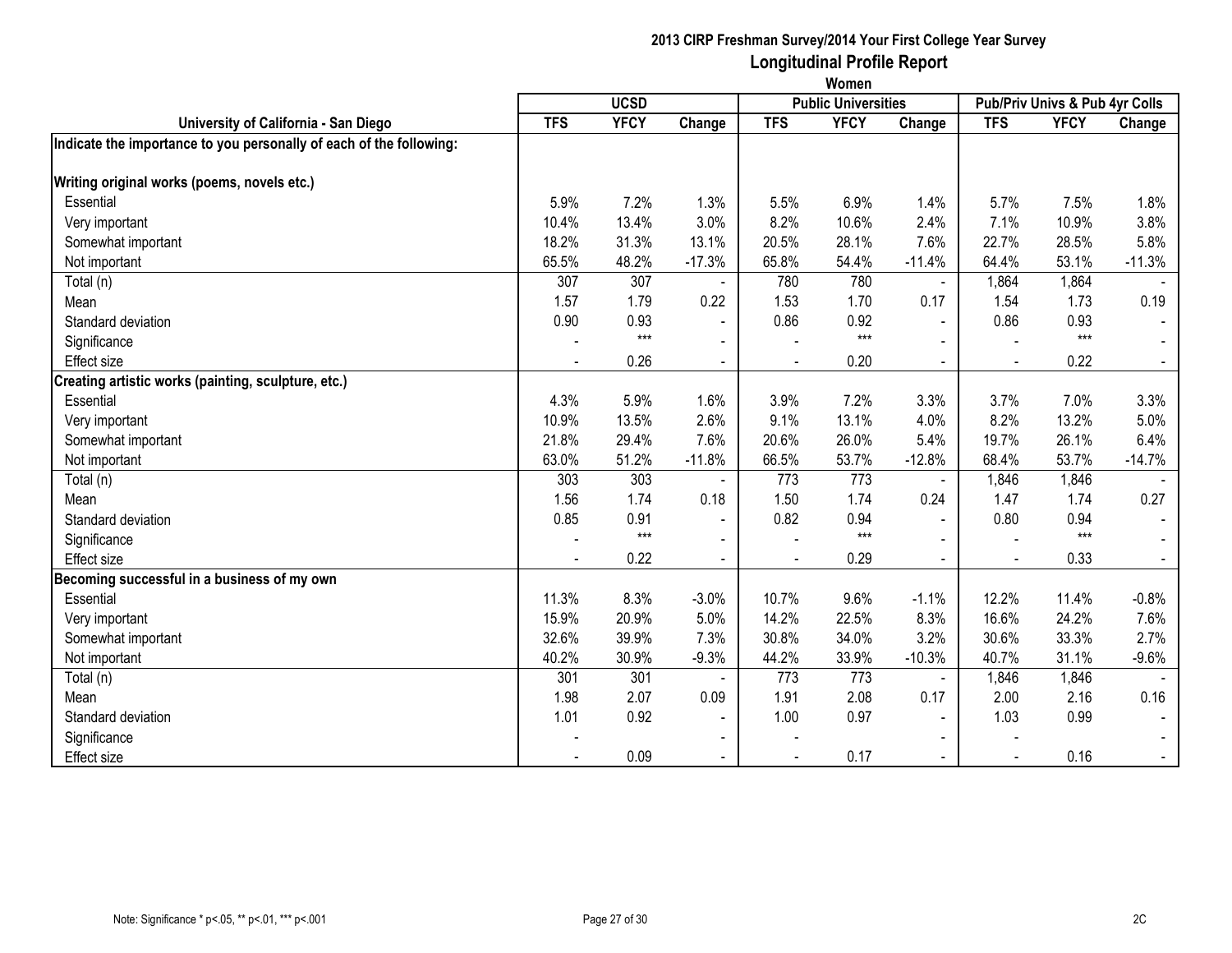|                                                                     | Women                                     |             |                          |            |             |                          |            |                                |         |  |  |
|---------------------------------------------------------------------|-------------------------------------------|-------------|--------------------------|------------|-------------|--------------------------|------------|--------------------------------|---------|--|--|
|                                                                     | <b>UCSD</b><br><b>Public Universities</b> |             |                          |            |             |                          |            | Pub/Priv Univs & Pub 4yr Colls |         |  |  |
| University of California - San Diego                                | <b>TFS</b>                                | <b>YFCY</b> | Change                   | <b>TFS</b> | <b>YFCY</b> | Change                   | <b>TFS</b> | <b>YFCY</b>                    | Change  |  |  |
| Indicate the importance to you personally of each of the following: |                                           |             |                          |            |             |                          |            |                                |         |  |  |
| Becoming involved in programs to clean up the environment           |                                           |             |                          |            |             |                          |            |                                |         |  |  |
| Essential                                                           | 7.0%                                      | 10.3%       | 3.3%                     | 6.8%       | 9.9%        | 3.1%                     | 7.4%       | 8.8%                           | 1.4%    |  |  |
| Very important                                                      | 18.2%                                     | 18.5%       | 0.3%                     | 15.4%      | 17.3%       | 1.9%                     | 15.7%      | 20.4%                          | 4.7%    |  |  |
| Somewhat important                                                  | 51.7%                                     | 47.7%       | $-4.0%$                  | 46.9%      | 48.6%       | 1.7%                     | 46.8%      | 48.8%                          | 2.0%    |  |  |
| Not important                                                       | 23.2%                                     | 23.5%       | 0.3%                     | 30.9%      | 24.2%       | $-6.7%$                  | 30.2%      | 22.0%                          | $-8.2%$ |  |  |
| Total (n)                                                           | 302                                       | 302         |                          | 774        | 774         |                          | 1,844      | 1,844                          |         |  |  |
| Mean                                                                | 2.09                                      | 2.16        | 0.07                     | 1.98       | 2.13        | 0.15                     | 2.00       | 2.16                           | 0.16    |  |  |
| Standard deviation                                                  | 0.83                                      | 0.90        | $\blacksquare$           | 0.86       | 0.89        | $\blacksquare$           | 0.87       | 0.87                           | $\sim$  |  |  |
| Significance                                                        |                                           |             | $\blacksquare$           |            |             |                          |            |                                |         |  |  |
| <b>Effect size</b>                                                  |                                           | 0.09        | $\blacksquare$           |            | 0.19        |                          |            | 0.20                           |         |  |  |
| Developing a meaningful philosophy of life                          |                                           |             |                          |            |             |                          |            |                                |         |  |  |
| Essential                                                           | 20.5%                                     | 22.8%       | 2.3%                     | 16.9%      | 19.6%       | 2.7%                     | 17.3%      | 19.2%                          | 1.9%    |  |  |
| Very important                                                      | 28.5%                                     | 32.5%       | 4.0%                     | 27.1%      | 31.4%       | 4.3%                     | 27.0%      | 31.9%                          | 4.9%    |  |  |
| Somewhat important                                                  | 32.8%                                     | 29.8%       | $-3.0%$                  | 36.0%      | 32.4%       | $-3.6%$                  | 35.0%      | 32.5%                          | $-2.5%$ |  |  |
| Not important                                                       | 18.2%                                     | 14.9%       | $-3.3%$                  | 19.9%      | 16.5%       | $-3.4%$                  | 20.8%      | 16.4%                          | $-4.4%$ |  |  |
| Total (n)                                                           | 302                                       | 302         |                          | 774        | 774         | $\blacksquare$           | 1,847      | 1,847                          |         |  |  |
| Mean                                                                | 2.51                                      | 2.63        | 0.12                     | 2.41       | 2.54        | 0.13                     | 2.41       | 2.54                           | 0.13    |  |  |
| Standard deviation                                                  | 1.01                                      | 1.00        | $\blacksquare$           | 0.99       | 0.99        | $\blacksquare$           | 1.00       | 0.98                           | $\sim$  |  |  |
| Significance                                                        |                                           |             | $\blacksquare$           |            | $\star$     |                          |            | $\star$                        |         |  |  |
| <b>Effect size</b>                                                  |                                           | 0.12        | $\blacksquare$           |            | 0.13        |                          |            | 0.13                           | $\sim$  |  |  |
| Participating in a community action program                         |                                           |             |                          |            |             |                          |            |                                |         |  |  |
| Essential                                                           | 7.0%                                      | 11.3%       | 4.3%                     | 7.3%       | 10.5%       | 3.2%                     | 9.2%       | 11.6%                          | 2.4%    |  |  |
| Very important                                                      | 24.8%                                     | 24.8%       | 0.0%                     | 22.5%      | 28.2%       | 5.7%                     | 24.9%      | 29.8%                          | 4.9%    |  |  |
| Somewhat important                                                  | 47.7%                                     | 43.0%       | $-4.7%$                  | 46.2%      | 42.4%       | $-3.8%$                  | 43.6%      | 41.6%                          | $-2.0%$ |  |  |
| Not important                                                       | 20.5%                                     | 20.9%       | 0.4%                     | 24.0%      | 18.9%       | $-5.1%$                  | 22.2%      | 17.0%                          | $-5.2%$ |  |  |
| Total (n)                                                           | 302                                       | 302         |                          | 772        | 772         | $\blacksquare$           | 1,840      | 1,840                          |         |  |  |
| Mean                                                                | 2.18                                      | 2.26        | 0.08                     | 2.13       | 2.30        | 0.17                     | 2.21       | 2.36                           | 0.15    |  |  |
| Standard deviation                                                  | 0.84                                      | 0.92        | $\sim$                   | 0.86       | 0.89        | $\blacksquare$           | 0.89       | 0.90                           |         |  |  |
| Significance                                                        |                                           |             | $\overline{\phantom{a}}$ |            |             |                          |            |                                |         |  |  |
| <b>Effect size</b>                                                  |                                           | 0.09        | $\blacksquare$           |            | 0.18        | $\overline{\phantom{0}}$ |            | 0.16                           | $\sim$  |  |  |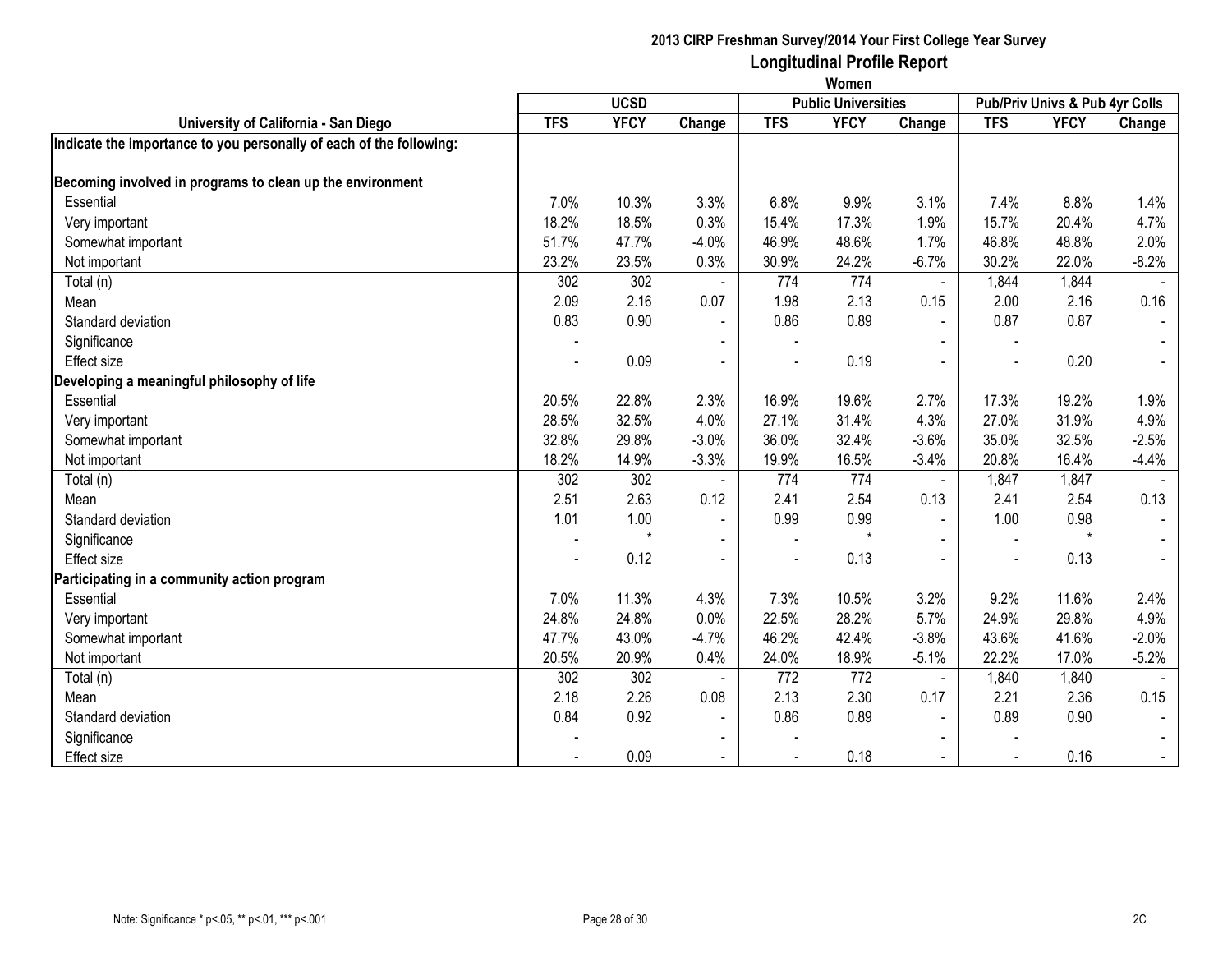|                                                                     | Women                                     |             |                |            |             |                |                                |             |         |  |  |
|---------------------------------------------------------------------|-------------------------------------------|-------------|----------------|------------|-------------|----------------|--------------------------------|-------------|---------|--|--|
|                                                                     | <b>UCSD</b><br><b>Public Universities</b> |             |                |            |             |                | Pub/Priv Univs & Pub 4yr Colls |             |         |  |  |
| University of California - San Diego                                | <b>TFS</b>                                | <b>YFCY</b> | Change         | <b>TFS</b> | <b>YFCY</b> | Change         | <b>TFS</b>                     | <b>YFCY</b> | Change  |  |  |
| Indicate the importance to you personally of each of the following: |                                           |             |                |            |             |                |                                |             |         |  |  |
|                                                                     |                                           |             |                |            |             |                |                                |             |         |  |  |
| Helping to promote racial understanding                             |                                           |             |                |            |             |                |                                |             |         |  |  |
| Essential                                                           | 13.0%                                     | 14.3%       | 1.3%           | 11.0%      | 12.9%       | 1.9%           | 11.6%                          | 13.1%       | 1.5%    |  |  |
| Very important                                                      | 24.9%                                     | 28.6%       | 3.7%           | 21.1%      | 26.6%       | 5.5%           | 21.8%                          | 28.1%       | 6.3%    |  |  |
| Somewhat important                                                  | 43.5%                                     | 41.9%       | $-1.6%$        | 42.9%      | 42.0%       | $-0.9%$        | 42.9%                          | 41.8%       | $-1.1%$ |  |  |
| Not important                                                       | 18.6%                                     | 15.3%       | $-3.3%$        | 25.1%      | 18.5%       | $-6.6%$        | 23.7%                          | 16.9%       | $-6.8%$ |  |  |
| Total (n)                                                           | 301                                       | 301         |                | 774        | 774         | $\blacksquare$ | 1,841                          | 1,841       |         |  |  |
| Mean                                                                | 2.32                                      | 2.42        | 0.10           | 2.18       | 2.34        | 0.16           | 2.21                           | 2.37        | 0.16    |  |  |
| Standard deviation                                                  | 0.92                                      | 0.92        | $\sim$         | 0.93       | 0.92        | $\blacksquare$ | 0.94                           | 0.91        |         |  |  |
| Significance                                                        |                                           |             | $\blacksquare$ |            |             | $\blacksquare$ |                                |             |         |  |  |
| <b>Effect size</b>                                                  |                                           | 0.10        | $\blacksquare$ |            | 0.17        |                |                                | 0.17        |         |  |  |
| Keeping up to date with political affairs                           |                                           |             |                |            |             |                |                                |             |         |  |  |
| Essential                                                           | 10.3%                                     | 7.6%        | $-2.7%$        | 9.9%       | 8.8%        | $-1.1%$        | 10.6%                          | 9.9%        | $-0.7%$ |  |  |
| Very important                                                      | 25.2%                                     | 26.8%       | 1.6%           | 24.1%      | 26.1%       | 2.0%           | 23.7%                          | 25.9%       | 2.2%    |  |  |
| Somewhat important                                                  | 42.4%                                     | 43.7%       | 1.3%           | 40.7%      | 43.2%       | 2.5%           | 40.6%                          | 43.3%       | 2.7%    |  |  |
| Not important                                                       | 22.2%                                     | 21.9%       | $-0.3%$        | 25.3%      | 21.9%       | $-3.4%$        | 25.1%                          | 20.8%       | $-4.3%$ |  |  |
| Total (n)                                                           | 302                                       | 302         |                | 771        | 771         | $\blacksquare$ | 1,842                          | 1,842       |         |  |  |
| Mean                                                                | 2.24                                      | 2.20        | $-0.04$        | 2.19       | 2.22        | 0.03           | 2.20                           | 2.25        | 0.05    |  |  |
| Standard deviation                                                  | 0.91                                      | 0.87        | $\blacksquare$ | 0.92       | 0.89        | $\blacksquare$ | 0.93                           | 0.90        | $\sim$  |  |  |
| Significance                                                        |                                           |             |                |            |             |                |                                |             |         |  |  |
| <b>Effect size</b>                                                  |                                           | $-0.04$     | $\blacksquare$ |            | 0.03        |                |                                | 0.06        |         |  |  |
| Becoming a community leader                                         |                                           |             |                |            |             |                |                                |             |         |  |  |
| Essential                                                           | 8.7%                                      | 11.0%       | 2.3%           | 9.6%       | 12.0%       | 2.4%           | 11.3%                          | 12.4%       | 1.1%    |  |  |
| Very important                                                      | 23.0%                                     | 26.7%       | 3.7%           | 25.7%      | 29.4%       | 3.7%           | 25.8%                          | 30.4%       | 4.6%    |  |  |
| Somewhat important                                                  | 39.3%                                     | 36.0%       | $-3.3%$        | 39.4%      | 36.7%       | $-2.7%$        | 38.6%                          | 37.0%       | $-1.6%$ |  |  |
| Not important                                                       | 29.0%                                     | 26.3%       | $-2.7%$        | 25.2%      | 22.0%       | $-3.2%$        | 24.3%                          | 20.1%       | $-4.2%$ |  |  |
| Total (n)                                                           | 300                                       | 300         |                | 769        | 769         | $\blacksquare$ | 1,836                          | 1,836       |         |  |  |
| Mean                                                                | 2.11                                      | 2.22        | 0.11           | 2.20       | 2.31        | 0.11           | 2.24                           | 2.35        | 0.11    |  |  |
| Standard deviation                                                  | 0.93                                      | 0.96        | $\blacksquare$ | 0.93       | 0.95        | $\blacksquare$ | 0.95                           | 0.94        |         |  |  |
| Significance                                                        |                                           | $\star$     | $\blacksquare$ |            | $\star$     | $\blacksquare$ |                                | $\star$     |         |  |  |
| <b>Effect size</b>                                                  |                                           | 0.12        | $\blacksquare$ |            | 0.12        | $\sim$         |                                | 0.12        | $\sim$  |  |  |